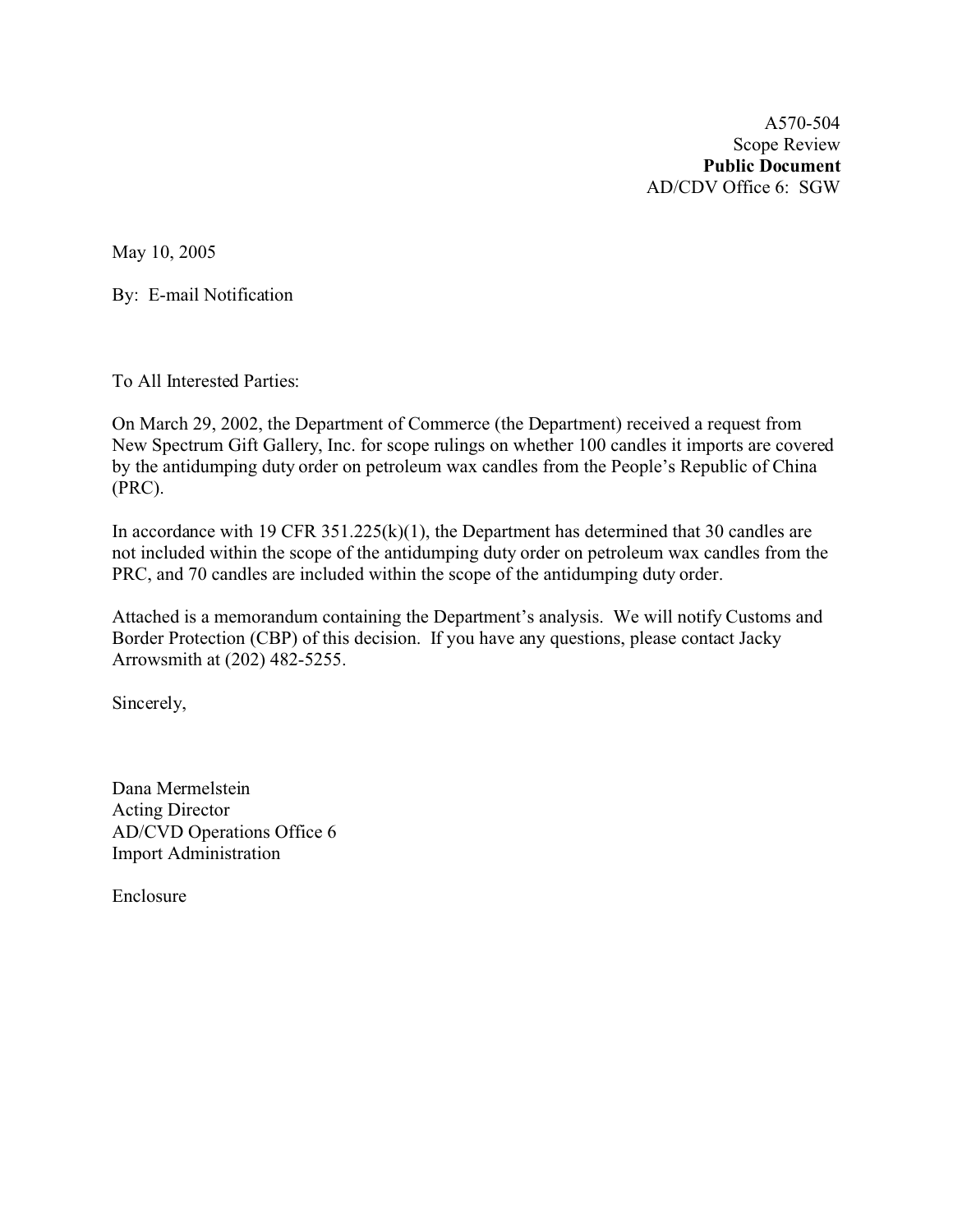A-570-504 Scope Review Operations Office 6: SGW **Public Document**

May 10, 2005

| <b>MEMORANDUM FOR:</b> | Barbara E. Tillman<br><b>Acting Deputy Assistant Secretary</b><br>for Import Administration                                                                |
|------------------------|------------------------------------------------------------------------------------------------------------------------------------------------------------|
| FROM:                  | Dana Mermelstein<br><b>Acting Director</b><br>AD/CVD Operations, Office 6                                                                                  |
| <b>SUBJECT:</b>        | Final Scope Ruling; Antidumping Duty Order on Petroleum<br>Wax Candles from the People's Republic of China (A-570-504);<br>New Spectrum Gift Gallery, Inc. |

#### **Summary**

On March 29, 2002, the Department of Commerce (the Department) received a request from New Spectrum Gift Gallery, Inc. (New Spectrum) for a scope ruling on 100 candles (assorted columns, spheres, and figurines, etc.) to determine whether any are covered by the antidumping duty order on petroleum wax candles from the People's Republic of China (the PRC). Petroleum Wax Candles from the PRC: Final Determination of Sales at Less Than Fair Value, 51 FR 25085 (July 10, 1986) (Order). In accordance with 19 CFR  $351.225(k)(1)$ , the Department finds that 30 of New Spectrum's candles are not included within the scope of the Order, and 70 candles are subject to the Order.

#### **Background**

On March 29, 2002, New Spectrum submitted a request directly to the Department's analyst for a scope ruling. Pursuant to section 351.103(b) of the Department's regulations, which states that "no document will be considered as having been received by the Secretary unless it is submitted to the Central Records Unit (CRU) with the date and time of receipt," the Department deemed New Spectrum's submission improperly filed. To facilitate the review of the scope request, the Department properly placed New Spectrum's submission on the record of this scope proceeding on March 29, 2002. On June 17, 2002, the National Candle Association (the NCA or "petitioner") filed comments on New Spectrum's request for a scope ruling. New Spectrum submitted rebuttal comments on July 12, 2002.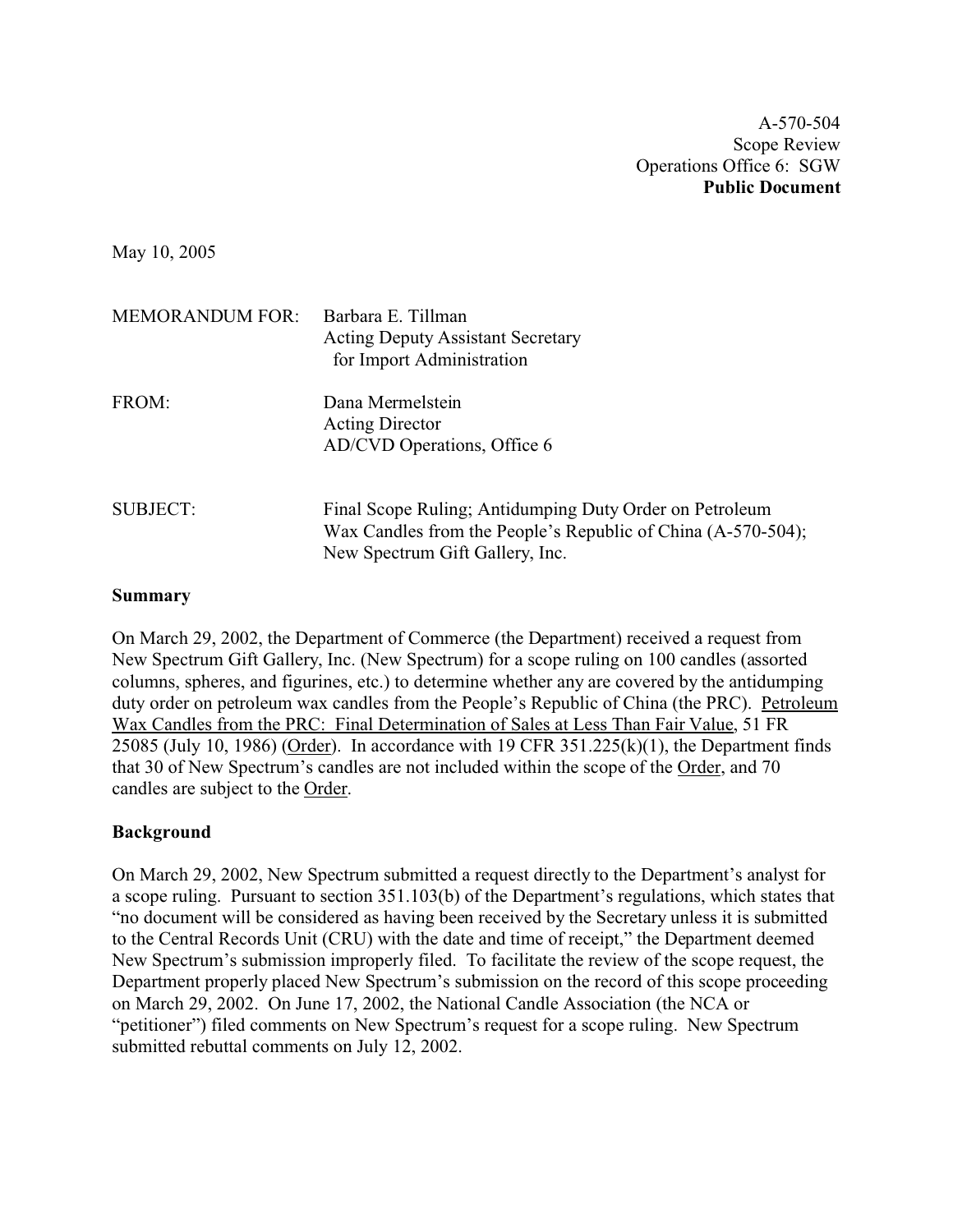The Department requested that New Spectrum group similar candles together in its scope request to facilitate the Department's analysis. We also requested that New Spectrum submit one sample candle representing each group of similar candles which New Spectrum identified. As a result of New Spectrum's categorization, the Department received samples of 36 candles from New Spectrum with its scope request, although the scope request identified 100 candles. Each of the 36 candles submitted to the Department is a representative sample of the types of candles found within the various groups from among the 100 candles identified by New Spectrum. The Department's analysis of New Spectrum's candles covers all of the candles identified by New Spectrum in its scope request. There are 36 candle groups identified below which the Department has analyzed to determine whether any of the candles are subject to the Order. Each of the candle groups identified below corresponds to the candle groups which New Spectrum identified in its scope request. New Spectrum submitted the first candle listed below in each group to the Department as the sample candle representing that group. The NCA also provided comments to the Department based on New Spectrum's categorization of its candles. Because of the large number of candles contained in this request, the Department briefly summarizes New Spectrum and the NCA's comments in the sections below. In our analysis section below, we review New Spectrum and the NCA's comments in detail.

For a summary listing of the candles deemed to be not included within the scope of the Order, see Attachment I. For a summary listing of the candles deemed included within the scope of the Order, see Attachment II.

#### **New Spectrum Comments**

New Spectrum argues that all of the candles in its scope request are novelty candles, which are not included within the scope of the Order. New Spectrum argues that the novelty candles are used as household decorations or as decorations for Christmas, weddings and anniversaries, or other holidays. Furthermore, New Spectrum argues that the candles are identifiable objects that can be viewed from all angles. New Spectrum contends that removal of the identifiable objects would damage the candles.

#### **The National Candle Association's Comments**

In its comments, the NCA retraces the history of this Order, including the import surges and resultant injury suffered by domestic manufacturers which prompted the original September 1985 antidumping petition. Petitioner contends that the antidumping statute and antidumping duty Orders are remedial in nature and exceptions to them should be construed as narrowly as possible to preserve the efficacy of the Order. In support of its assertion, petitioner cites a CIT decision with regard to the novelty exception, that states that ". . . a candle must be specifically designed for use only in connection with a religious holiday or special event to fall within the novelty candle exception." See Russ Berrie & Co., Inc. v. United States, 57 F. Supp. 2d 1184, 1194 (CIT 1999). Thus, the petitioner argues that the Department narrowly limited the novelty candle exception to figurine candles, candles shaped in the form of identifiable objects, and candles specifically designed for use only in connection with the holiday season. The NCA notes that all of New Spectrum's candles fall within the shapes delineated by the Order and are petroleum wax candles made in the PRC, having fiber or paper-cored wicks.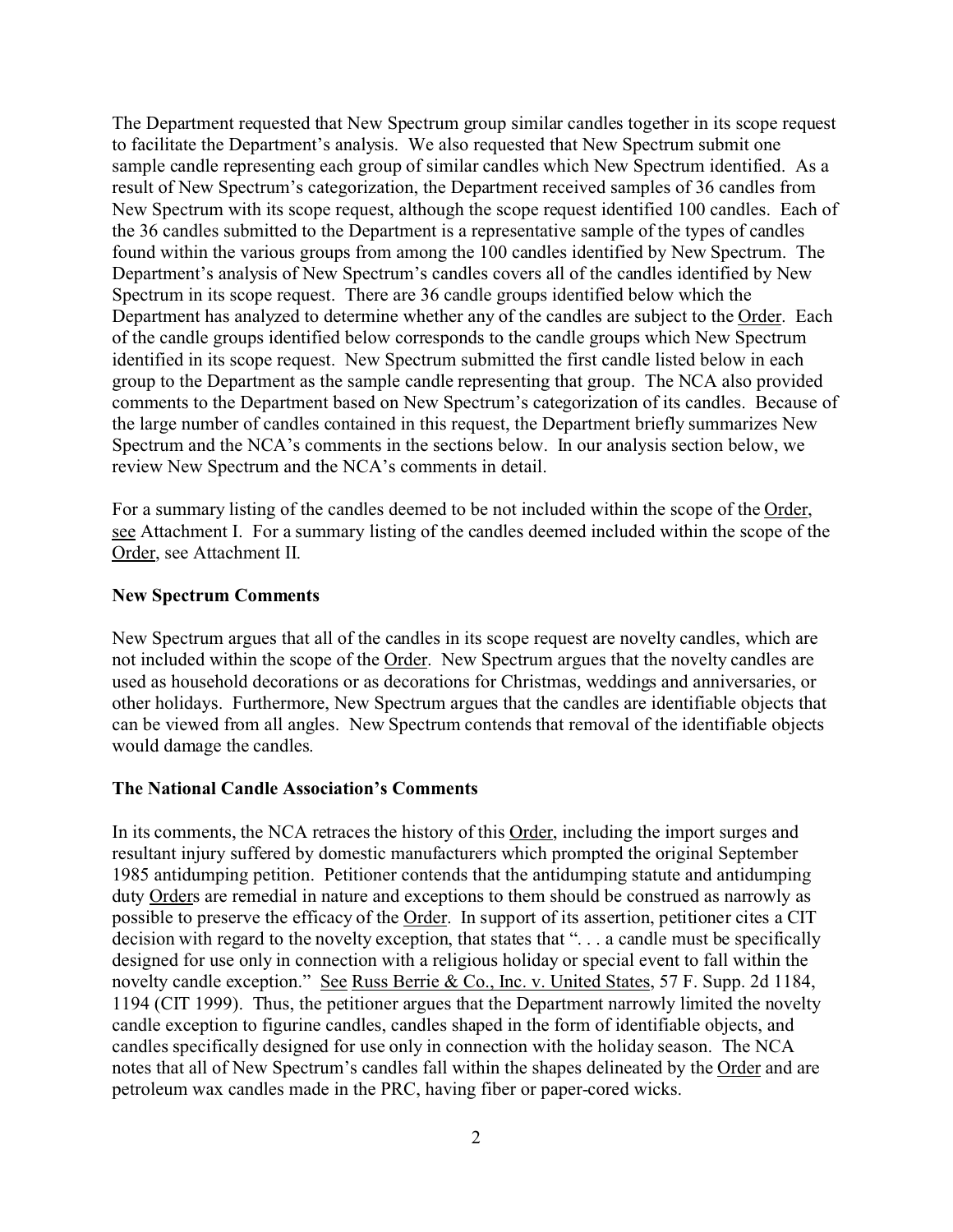The NCA notes that New Spectrum's candles compete in the same channels of trade as the candles subject to the Order, and that their sale without the antidumping duty will severely injure the U.S. candle producers. The NCA further notes what it characterizes as the long-standing efforts of candle importers to "expand the 'novelty candle' loophole in the Order through a continuing stream of scope requests, causing the Order on PRC candles to be subjected to over seventy Final Scope Rulings and many more requests." Petitioner maintains that the success of the scope requests in eroding the Order has resulted in geometric increases in the volume of PRC candles coming into the United States. Petitioner concludes by stating that New Spectrum is now asking the Department to narrow the scope of the Order to exclude everyday candles, claiming that they are novelty candles, and that the Department does not have such legal authority.

## **Legal Framework**

The Department examines scope requests in accordance with the Department's scope regulations, which may be found at 19 CFR 351.225 (2001). On matters concerning the scope of an antidumping duty order, the Department first examines the descriptions of the merchandise contained in the petition, the initial investigation, and the determinations of the Secretary (including prior scope determinations) and the International Trade Commission (the Commission). See 19 CFR 351.225(k)(1). If the Department determines that these descriptions are dispositive of the matter, the Department will issue a final scope ruling as to whether or not the product is covered by the order. See 19 CFR 351.225(d).

Conversely, where the descriptions of the merchandise are *not* dispositive, the Department will consider the five additional factors set forth at 19 CFR 351.225(k)(2). These criteria are: i) the physical characteristics of the merchandise; ii) the expectations of the ultimate purchasers; iii) the ultimate use of the product; iv) the channels of trade in which the product is sold; and v) the manner in which the product is advertised and displayed. The determination as to which analytical framework is most appropriate in any given scope inquiry is made on a case-by-case basis, with or without formal inquiry, after consideration of all evidence before the Department.

Pursuant to 19 CFR 351.225(k)(1), the Department will examine the description of the subject merchandise from the petition, the initial investigation, and the Commission's determinations. In its petition of September 4, 1985, the NCA requested that the investigation cover:

{c}andles {which} are made from petroleum wax and contain fiber or papercored wicks. They are sold in the following shapes: tapers, spirals, and straightsided dinner candles; rounds, columns, pillars; votives; and various wax-filled containers. These candles may be scented or unscented and are generally used by retail consumers in the home or yard for decorative or lighting purposes.

See Antidumping Petition (September 4, 1985) at 7.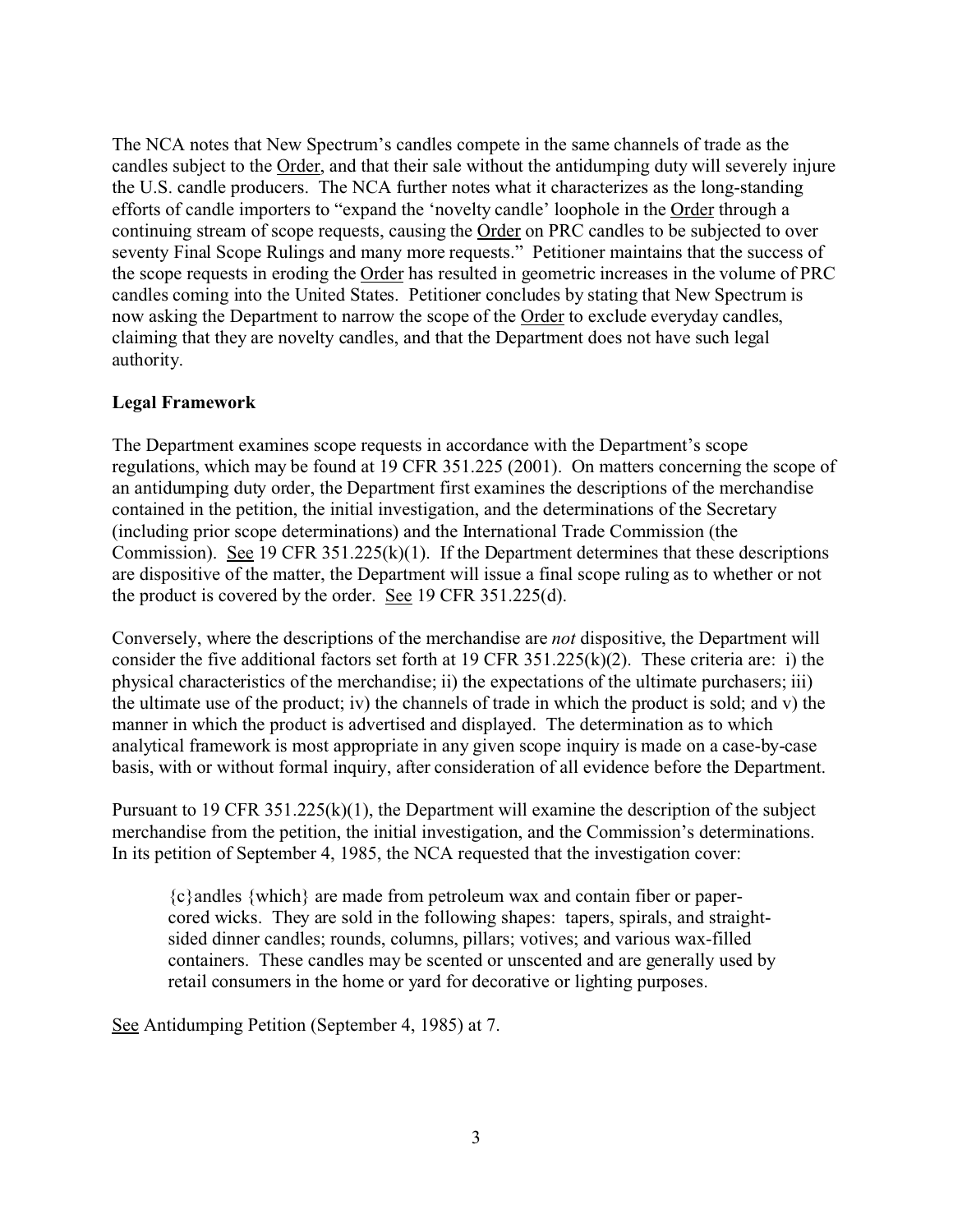The Department defined the scope of the investigation in its notice of initiation. This scope language carried forward without change through the preliminary and final determinations of sales at less than fair value and the Order:

{c}ertain scented or unscented petroleum wax candles made from petroleum wax and having fiber or paper-cored wicks. They are sold in the following shapes: tapers, spirals, and straight-sided dinner candles; rounds, columns, pillars, votives; and various wax-filled containers.

See Petroleum Wax Candles from the People's Republic of China: Initiation of Antidumping Duty Investigation, 50 FR 39743 (September 30, 1985); Petroleum Wax Candles from the People's Republic of China: Preliminary Determination of Sales at Less Than Fair Value, 51 FR 6016 (February 19, 1986); Final Determination; and Order.

The Commission adopted a similar definition of the "like product" subject to its determinations, noting that the investigations did not include "birthday, birthday numeral and figurine type candles." See Determinations of the Commission (Final), USITC Publication 1888, August 1986, at 4, note 5, and A-2 (Commission Determination). The Commission stated that "we determine that the domestic like product shall consist only of petroleum wax candles." See Commission Determination, at 9. In its discussion of like product, the Commission also stated:

Petroleum wax candles are those composed of over 50 percent petroleum wax, and may contain other waxes in varying amounts, depending on the size and shape of the candle, to enhance the melt-point, viscosity, and burning power.

#### See Commission Determination, at 4-5.

The Department clarified the scope of the Order in relation to certain novelty candles. See Russ Berrie Ruling, 57 F.Supp 2d at 1194. In 1987, the Department issued a notice to the United States Customs Service (since renamed U.S. Customs and Border Protection) (CBP) in connection with a scope ruling which provides:

The Department of Commerce has determined that certain novelty candles, such as Christmas novelty candles, are not within the scope of the antidumping duty order on petroleum-wax candles from the People's Republic of China (PRC). Christmas novelty candles are candles specially designed for use only in connection with the Christmas holiday season. This use is clearly indicated by Christmas scenes and symbols depicted in the candle design. Other novelty candles not within the scope of the order include candles having scenes or symbols of other occasions (e.g., religious holidays or special events) depicted in their designs, figurine candles, and candles shaped in the form of identifiable objects (e.g., animals or numerals).

See CIE - 212/85, September 21, 1987; Letter from the Director, Office of Compliance, to Burditt, Bowles & Radzius, Ltd., July 13, 1987 (Customs Notice).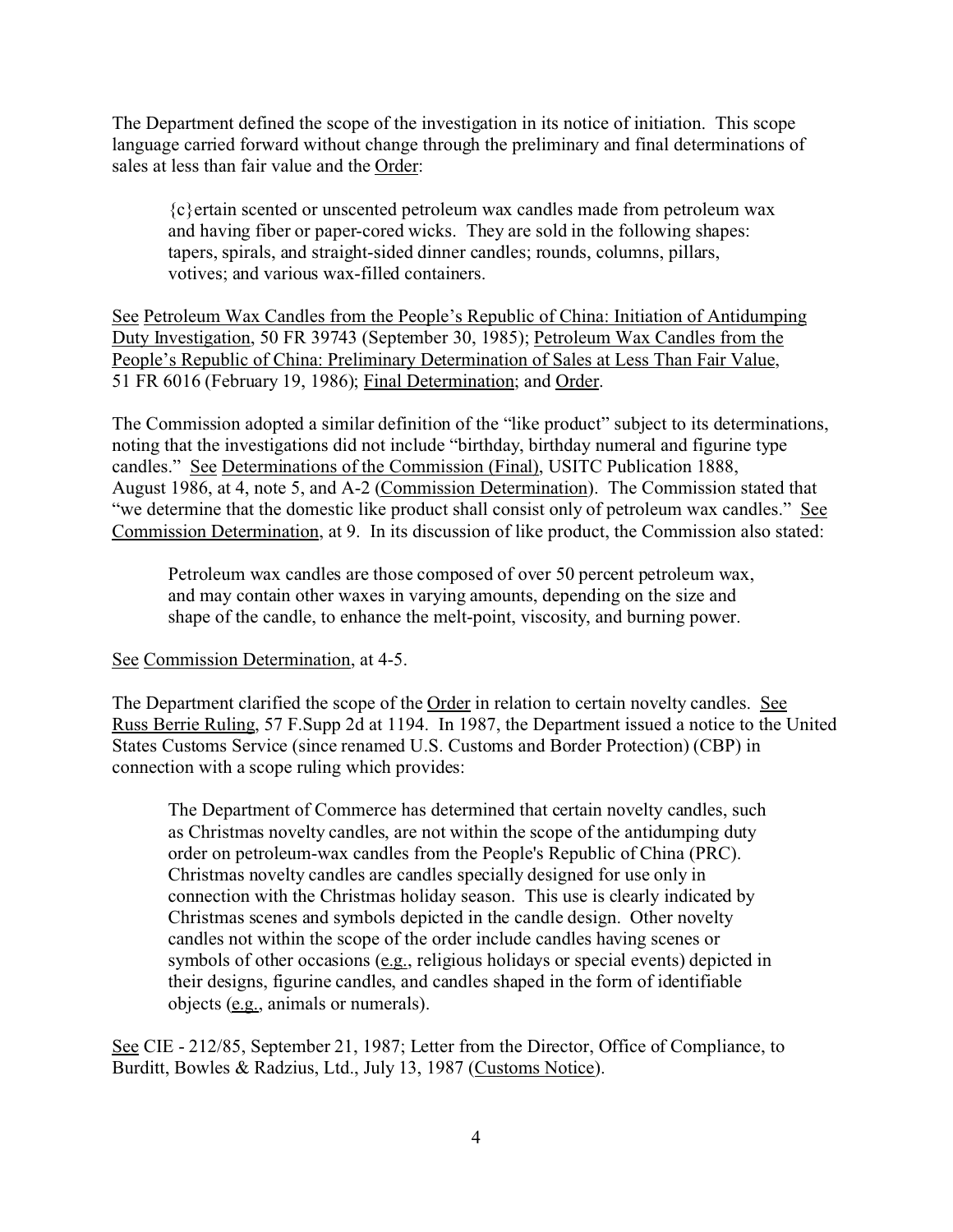Documents and parts thereof from the underlying investigation deemed relevant by the Department to this scope ruling were made part of the record of this determination and are referenced herein. Documents that were not presented to the Department, or placed by it on the record, do not constitute part of the administrative record for this scope determination.

In November 2001, the Department changed its interpretation of the scope of the Order. See Final Scope Ruling – Antidumping Duty Order on Petroleum Wax Candles From the People's Republic of China (A-570-504); J.C. Penney (November 9, 2001) (J.C. Penney Scope Ruling) (November 9, 2001). In this ruling, the Department reviewed the text of the scope of the Order, beginning with the text of the first sentence of the scope which covers "{c}ertain scented or unscented petroleum wax candles made from petroleum wax and having fiber or paper-cored wicks." See Order. The text following this broad, inclusive sentence provides a list of shapes; this list is not modified by any express words of exclusivity. The result of our prior practice of not including within the scope of the Order candles of a shape other than those specifically listed in the Order was inconsistent with the fact that the candles were "scented or unscented petroleum wax candles made from petroleum wax and having fiber or paper-cored wicks."<sup>1</sup> In the J.C. Penney Scope Ruling (November 9, 2001), the Department revised this practice because the former practice had the effect of narrowing the broad coverage of the first sentence of the Order's scope. The list of shapes in the second sentence of the Order's scope does not provide a textual basis for such a narrowing of the coverage of the first sentence of the Order's scope.

This approach of evaluating candles in light of the entire text of the Order's scope is in keeping with Duferco Steel, noting that a better approach in scope rulings is to avoid subjective issues of intent and, instead, look to the petition's language to determine whether the class or kind of merchandise at issue was expressly included. See Duferco Steel, Inc. v. United States, 146 F. Supp. 2d 913 (CIT 2001) (Duferco Steel).

Although the specific scope decision in Duferco Steel has been overturned by the United States Court of Appeals of the Federal Circuit (CAFC) in Duferco Steel, Inc. v. United States, 296 F.3d 1087 (Fed. Cir. 2002) (Duferco Steel II), the Court's ruling does not undermine the Department's scope determination in the J.C. Penney Scope Ruling (November 9, 2001). The plain language of the scope of the Order clearly states "{c}ertain scented or unscented petroleum wax candles made from petroleum wax and having fiber or paper-cored wicks . . . sold in the following shapes: tapers, spirals, and straight-sided dinner candles; rounds, columns, pillars, votives; and various wax-filled containers" are included within the scope of the Order. Thus, the Order offers a descriptive list of the shapes of candles included within the Order, but, as the

<sup>&</sup>lt;sup>1</sup> See, e.g., Final Scope Ruling - Antidumping Duty Order on Petroleum Wax Candles From the People's Republic of China (A-570-504); Endar Corp. (January 11, 2000) Endar Scope Ruling (the Department determined that a "dragonfly" candle, in the shape of a rough-hewn stone with a dragonfly carved on top, should not be included within the scope because it is of a shape not specifically listed by the language of the scope); see also Final Scope Ruling – Antidumping Duty Order on Petroleum Wax Candles From the People's Republic of China (A-570-504); American Drug Stores, Inc. (March 16, 1998) (American Drug Stores Scope Ruling). (The Department determined that a sphere or ball-shaped candle should not be included within scope because it is a shape not specifically listed by the language of the scope.)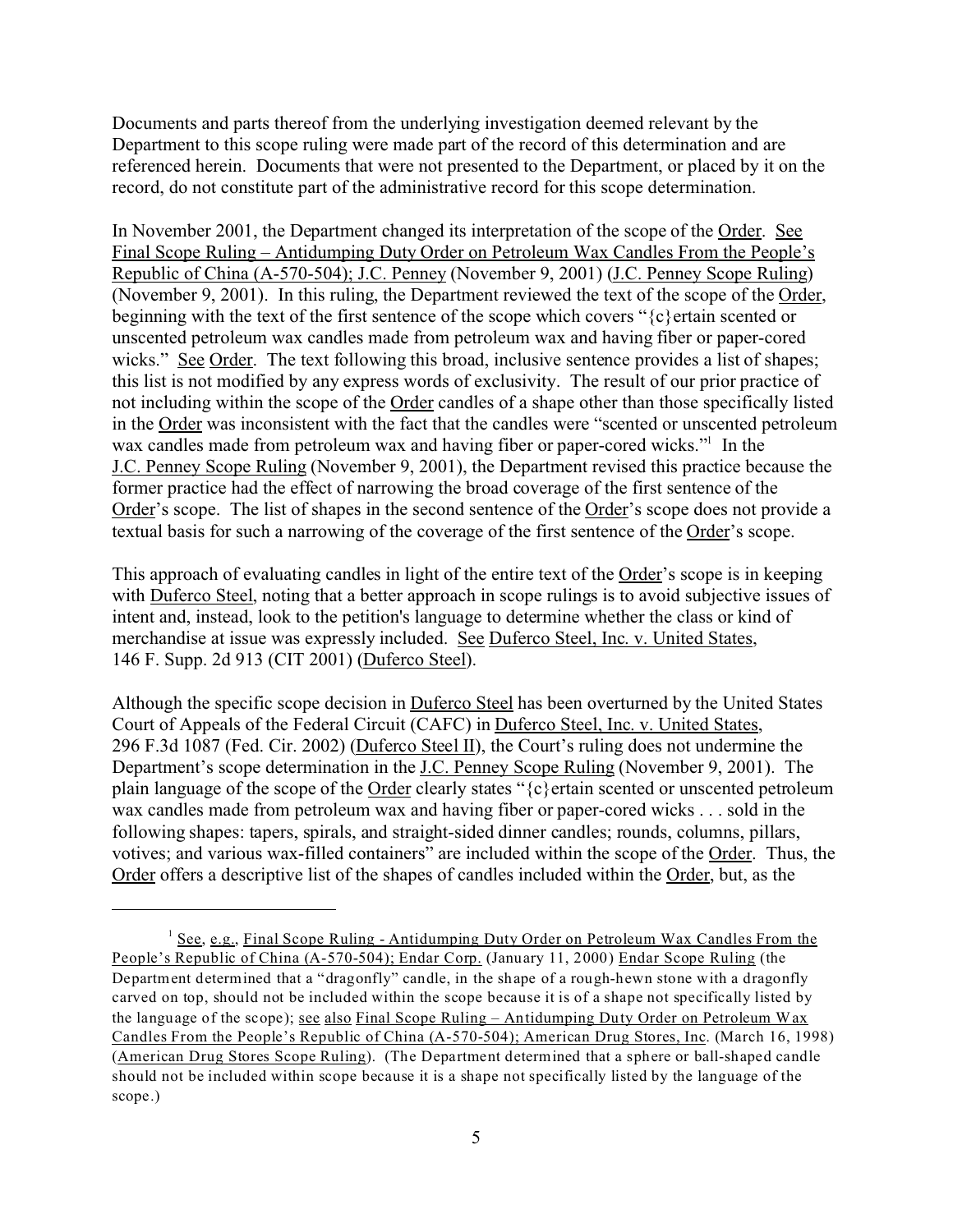courts have recognized, there is no requirement that every single product covered must be identified in the scope. More specifically, the CAFC has stated that "the petitions that led to the issuance of the order did not need to specifically identify the {product} in order to cover  $\{it\};$ our precedent, to say nothing of the regulations, makes clear that neither a petition nor an antidumping or countervailing duty order requires that level of specificity."<sup>2</sup> The CAFC further stated "{a}s a matter of law, a petition need not list the entire universe of products . . . in order {for the petition} to cover those products."<sup>3</sup> Thus, as applied to this Order, there is no requirement, nor is it possible, for all the shapes of candles to be listed.<sup>4</sup> In fact, if the list were exhaustive, there would have been no need for the Department to render a decision on novelty candles or any other candle that was not explicitly listed as a shape in the scope of the Order. However, the Department did issue the novelty candle exception, which offered a narrowly construed exception and left all other petroleum wax candles from the PRC covered by the Order.

When determining whether a particular novelty candle is within the scope of the Order, the Department will first determine whether the candle is made of petroleum wax. If the candle is made of petroleum wax, the Department will look to see whether the shape of the candle falls within those shapes listed in the second sentence of the scope as defined in the Order, i.e., "tapers, spirals, and straight-sided dinner candles; rounds, columns, pillars, votives; and various wax-filled containers." If the Department determines that a candle is one of these shapes, it is within the scope of the Order.

If the Department finds that a candle's shape is not among the shapes listed in the second sentence of the scope as defined in the Order, i.e., taper, spiral, straight-sided dinner candle, round, column, pillar, votive, and various wax-filled containers, then the candle will be evaluated to determine whether it is a novelty candle. For a candle to qualify for this exception, the characteristic which is claimed to render it a novelty candle (i.e., the shape of an identifiable object or a holiday-specific design), should be easily recognizable in order for the candle to merit not being included within the scope of the Order. Specifically, among other determining factors, the Department will examine whether the characteristic is identifiable from most angles and whether or not it is minimally decorative, e.g., small and/or singularly placed on the candle. If the identifiable object or holiday-specific design is not identifiable from most angles, or if the design or characteristic is minimally decorative, the Department may determine that the candle should be included within the scope of the Order. See Final Scope Ruling – Antidumping Duty Order on Petroleum Wax Candles From the People's Republic of China (A-570-504); J.C. Penney Purchasing Corp. (May 21, 2001) (J.C. Penney Scope Ruling) (May 21, 2001); Final Scope Ruling – Antidumping Duty Order on Petroleum Wax Candles From the People's

 $^3$  <u>Id.</u>

<sup>2</sup> Novosteel SA v. United States, 284 F.3d 1261, 1264 (Fed. Cir. 2002).

<sup>&</sup>lt;sup>4</sup> See Petroleum Wax Candles from China, USITC Pub. No. 3226 Investigation No. 731-TA-282 (Review) (August 1999) (USITC Pub. No. 3226), at 18 ("Candles come in a wide variety of shapes and sizes. Major U.S. candle manufacturers reportedly will offer 1,000 to 2,000 varieties of candles in their product lines").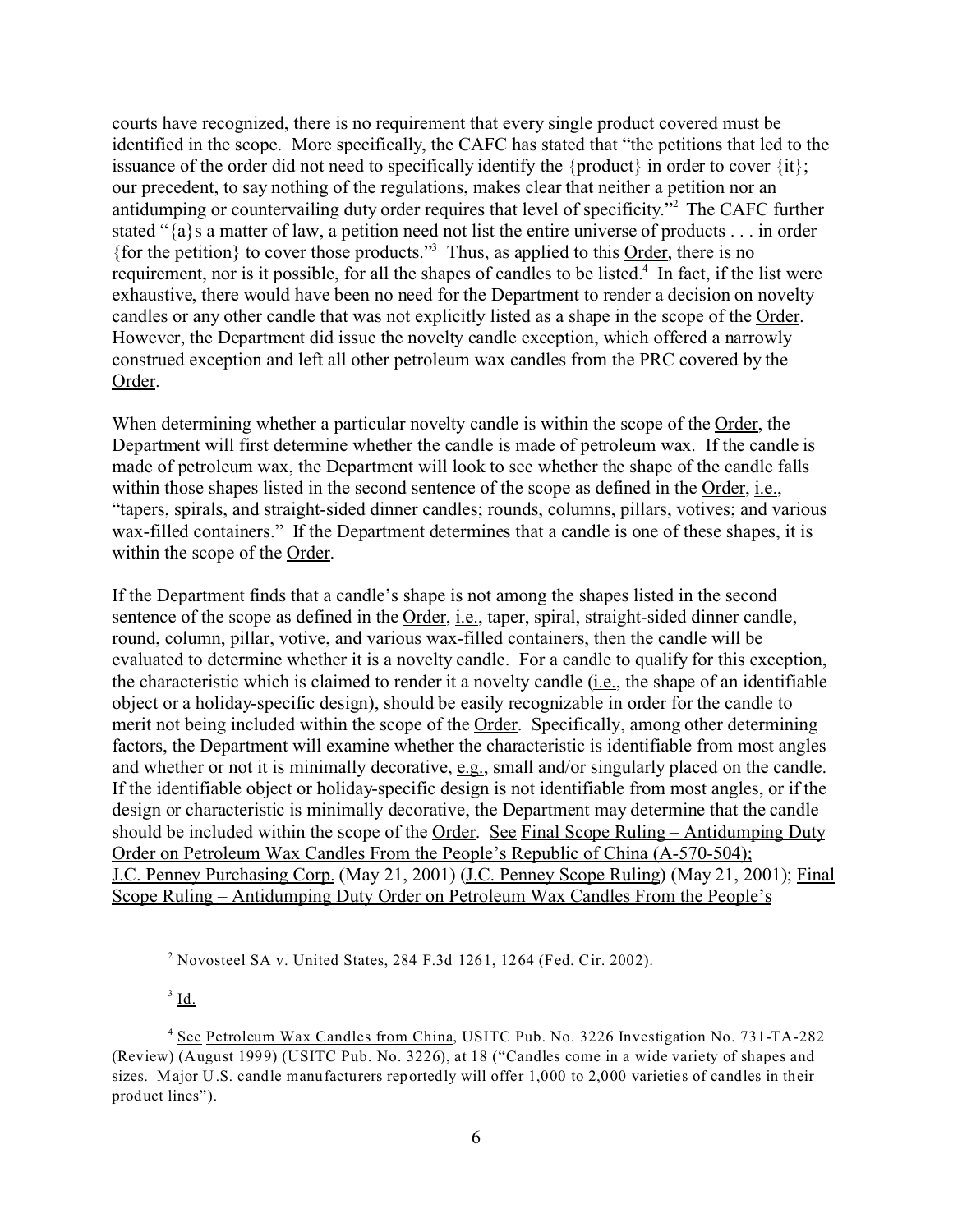Republic of China (A-570-504); San Francisco Candle Co. (Feb. 12, 2001) (SFCC Scope Ruling); San Francisco Candle Company, Inc. v. United States, 265 F. Supp. 2d 1374, 1379 (CIT 2003) (SFCC); See Endar Scope Ruling (January 11, 2000). If the candle does not possess characteristics set out in the 1987 novelty candle exception, and it is a scented or unscented petroleum wax candle made from petroleum wax and having a fiber or paper-cored wick, the Department will determine that the candle is within the scope of the Order.

## **Analysis**

## **Candle Group 1**

Round-Blue Pearl with Silver Christmas Flowers (L05-S-PBBS); Round-Blue Pearl with Silver Christmas Flowers (L05-L-PBBS); Round-Pearl Color with Gold Christmas Flowers (L-05SP); Round-Pearl Color with Gold Christmas Flowers (L-05LP); Round-Pearl White with Dots and String (L-26SP); Round-Pearl White with Dots and String (L-26SY); Round-Pearl Color with Flower (L-29SP); Round-Pearl Color with Flower (L-29LP); Round-Yellow Color with Flower (L-29SY); and Round-Yellow Color with Flower (L-29LY)

New Spectrum Comments: New Spectrum describes these candles as round, pearl blue with silver or gold Christmas flowers and other similar decorations as listed above. New Spectrum contends that these candles are novelty candles intended to be used as decorations for the Christmas holiday. New Spectrum further contends that the candles are decorated with molded Christmas flowers and other Christmas decoration, which are identifiable objects that can be viewed from all angles. New Spectrum also argues that the Department should exclude these candles from the scope of the Order because removal of the molded decorations would be destructive to the candle.

NCA Comments: The NCA notes that New Spectrum characterizes the candles as "round," and argues that rounds fall specifically within the scope of the Order. The NCA also argues that the candles are not novelty candles because the flower designs are ubiquitous and are not solely for Christmas use. In addition, the NCA contends that New Spectrum cannot change a round candle into an identifiable object by adding a textured surface and flowers. The NCA contends that the Department has concluded that molded decoration depicting multi-colored flowers on a taper does not change a taper into an out-of-scope candle. See Final Scope Ruling – Antidumping Duty Order on Petroleum Wax Candles From the People's Republic of China (A-570-504); American Greetings Corporation (May 4, 2000) (American Greetings Scope Ruling). According to the NCA, the Department has also determined that the addition of a pattern resembling variegated kernels of corn etched into the sides of a taper does not sufficiently alter the fundamental shape of the candle as a taper to make it a candle in the shape of an identifiable object. Furthermore, the NCA states that, "{t}he candle is still in the form of a taper, with or without the decorative etched design, distinguishing this product from other identifiable object rulings in the past." See id. The NCA maintains that the addition of a textured surface and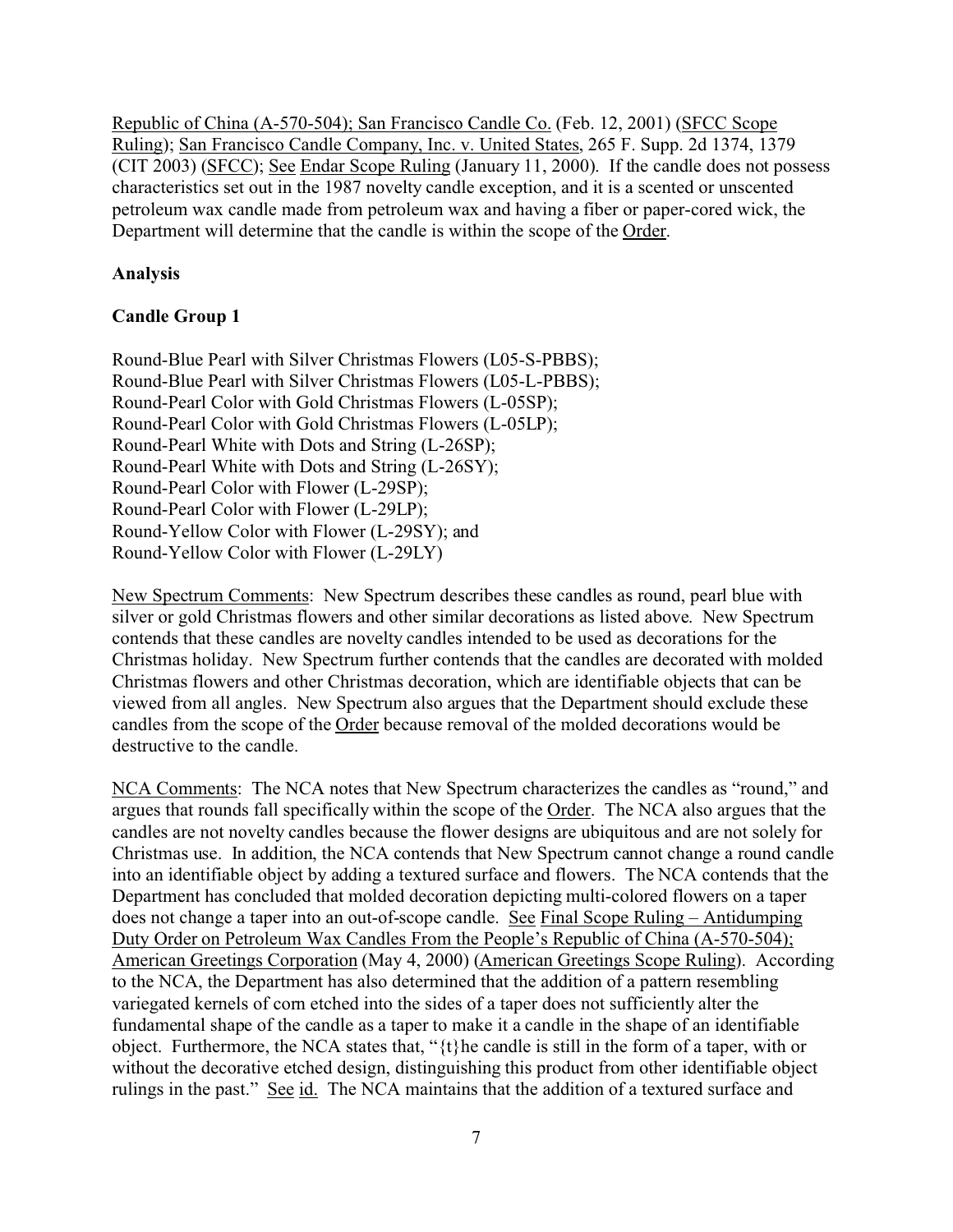flowers to the subject candle does not sufficiently transform the fundamental shape of the candle from a round into an identifiable object. Finally, because the subject candle is not specifically designed for use solely with respect to a special holiday or event, it falls within the scope of the Order. The NCA contends that the Department should determine that this candle is specifically covered by the Order and cannot be excluded.

New Spectrum Rebuttal Comments: New Spectrum asserts that the subject candles were indeed designed with Christmas in mind; however, New Spectrum recognizes that consumers may choose to burn them outside the Christmas season.

Analysis: These candles are round-shaped columns with multi-colored surface decorations, including flowers, dots, and string. The Department finds that these candles are rounds, which are shapes listed by the inclusive language of the Order's scope. The candle is a petroleum wax candle. Accordingly, we find that these candles are subject to the Order. See, e.g., J.C. Penney Scope Ruling (May 21, 2001).

We disagree with New Spectrum that these candles are in the shape of an identifiable object. We have previously held that the application of molded decorations to the surface of an in-scope candle does not transform the candle into an identifiable object which is outside the scope of the Order. See, e.g., American Greetings Scope Ruling (May 4, 2000). The molded decorations at issue here are flower decorations. The decorations applied to these candles are not sufficient to transform these rounds into any identifiable object. We disagree with New Spectrum that we should examine the molded decorations alone to determine whether they are identifiable objects. The Department's practice is to examine the candle as a whole. See Final Scope Ruling – Antidumping Duty Order on Petroleum Wax Candles from the People's Republic of China (A570-504); Atico International, Inc. (March 31,2003) (Atico Scope Ruling). Moreover, we find that the molded decoration is only minimally decorative since the decoration is only singularly placed on the candle, and the size of the decoration is small relative to the entire size of the candle. Therefore, we conclude that these candles are not subject to the novelty candle exception because these candles are not in the shape of any identifiable object.

The Department also disagrees with New Spectrum that these candles are exclusively associated with a generally recognized holiday. The Department finds nothing about the texture, colors, or decorations that indicates any exclusive affiliation to a particular, generally recognized holiday. New Spectrum concedes that consumers may choose to burn these candles outside the Christmas season. Therefore, we conclude that these candles are not subject to the novelty candle exception for candles exclusively associated with a generally recognized holiday. See J.C. Penney Scope Ruling (May 21, 2001). In addition, because the molded flower decorations are insufficient to impart any specific holiday quality to this product, whether the molded flower decorations can be removed without causing irreparable damage to the candle is not relevant to the Department's determination. These candles do not possess any characteristics set out in the July 1987 novelty candle exception. For the aforementioned reasons, the candles comprising candle Group 1 are included within the scope of the Order.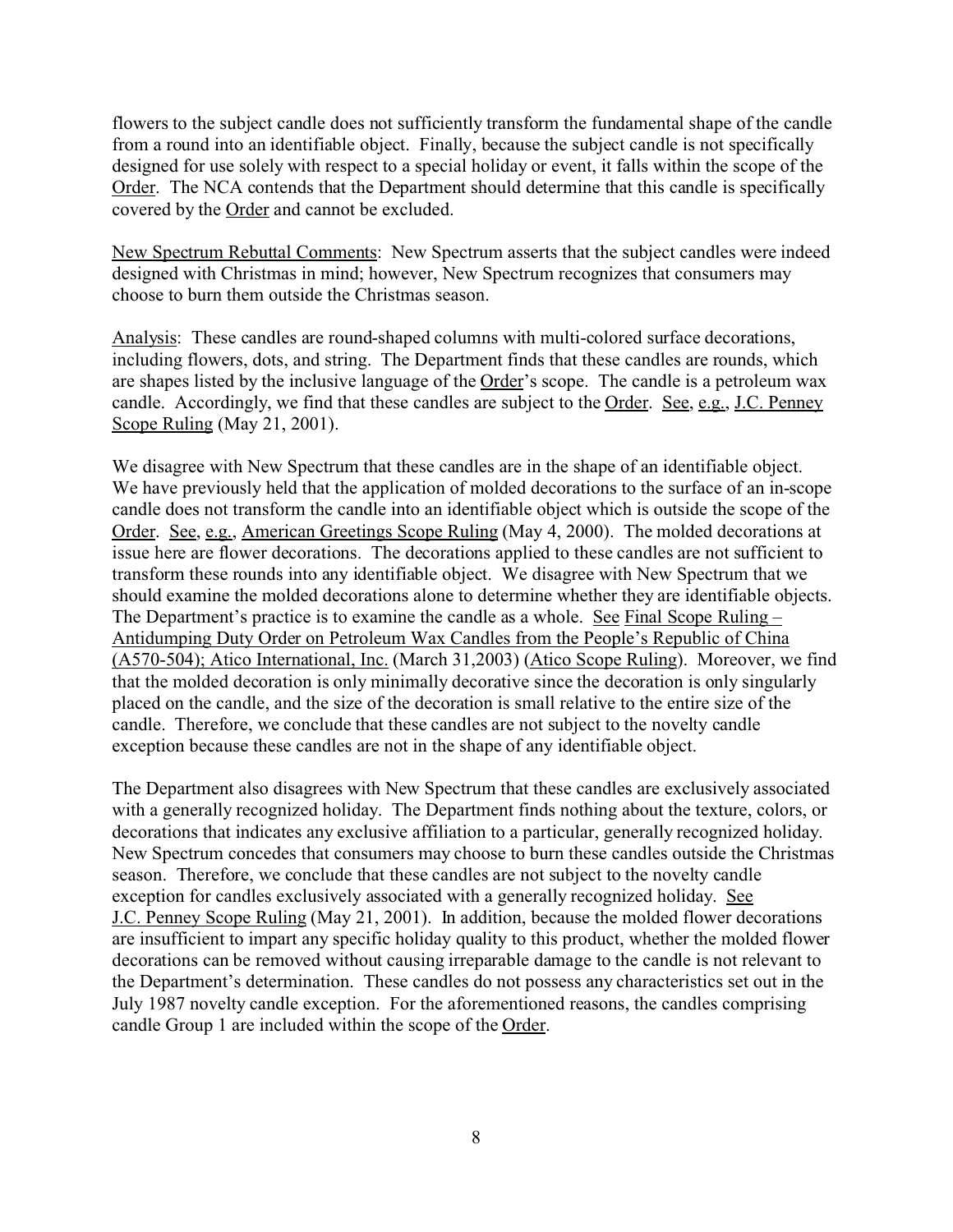## **Candle Group 2**

Round-Blue with Hummingbird and Flowers (MT-203-B); Round-Lilac with Hummingbird and Flowers (MT-203-LV); and Round-Lilac with Palm Leaf (MT-209-LV)

New Spectrum Comments: New Spectrum describes these candles as round, blue or lilac colored candles, with molded blue hummingbirds, flowers, or a palm leaf (3 inches in diameter and 4 inches in height), with a non-lead wick. New Spectrum argues that these candles are novelty candles because they are used as wedding anniversary decorations. New Spectrum also contends that the candles' molded hummingbirds and flowers are identifiable objects that can be viewed from all angles. New Spectrum also asserts that the Department should exclude these candles from the scope of the Order because removal of the decorative molded hummingbirds and flowers would be destructive to the candle.

NCA Comments: The NCA notes that New Spectrum characterizes its "round" with hummingbird and flowers" candle as a "round," and rounds fall specifically within the express language of the scope of the Order. The NCA argues that hummingbirds are ubiquitous and nothing inherent in the design of the subject candle would limit its use to wedding anniversaries. Furthermore, the NCA states that the subject candle's design is generic and the candle can be used at any time. The NCA contends that the Department should determine that this candle is specifically covered by the Order and cannot be excluded.

New Spectrum Rebuttal Comments: New Spectrum claims that the hummingbirds and flowers are three-dimensional and clearly recognizable. Further, New Spectrum maintains that the design of the subject candle was specifically intended for association with weddings and anniversaries; however, New Spectrum recognizes that customers may choose to burn the subject candle at other occasions.

Analysis: These candles are pillars with molded multi-colored surface decorations, including a hummingbird, flowers and palm leaf. Pillars are one of the shapes specifically listed in the scope of the Order. The Order provides:

{c}andles {which} are made from petroleum wax and contain fiber or paper-cored wicks. They are sold in the following shapes: tapers, spirals, and straight-sided dinner candles; rounds, columns, pillars; votives; and various wax-filled containers. These candles may be scented or unscented and are generally used by retail consumers in the home or yard for decorative or lighting purposes.

We disagree that these candles are in the shape of an identifiable object. We have previously found that the application of molded decorations to the surface of an in-scope candle does not transform the candle into an identifiable object which is outside the scope of the Order. See, e.g., American Greetings Scope Ruling (May 4, 2000). The decorations applied to these candles are not sufficient to transform these rounds into any identifiable object which would not be included within the Order. We disagree with New Spectrum that we should examine the molded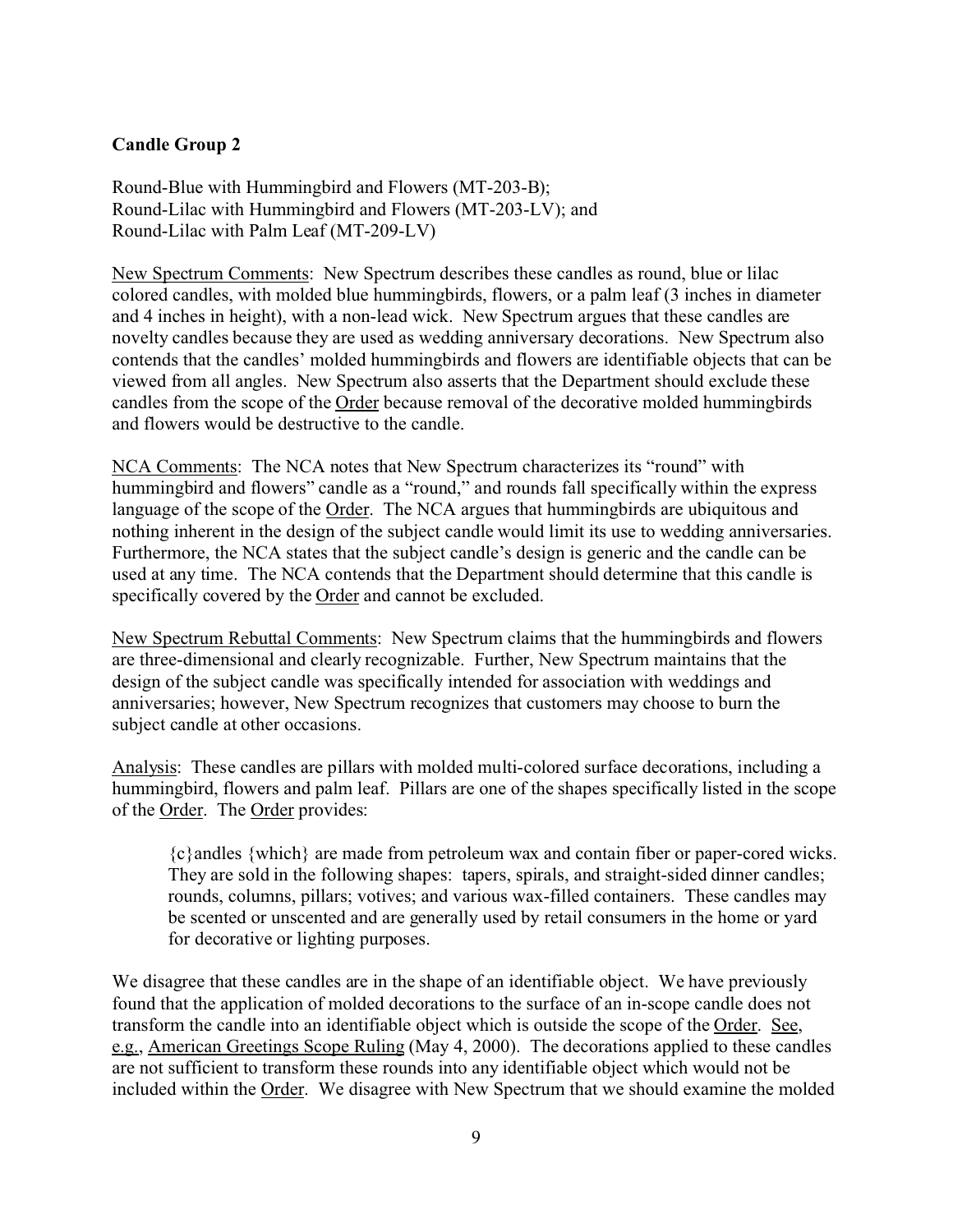decorations alone to determine whether they are identifiable objects. The Department's practice is to examine the candle as a whole. See Atico Scope Ruling (March 31, 2003). Therefore, we conclude that these candles are not subject to the novelty candle exception because these candles are not in the shape of an identifiable object.

The Department also disagrees with New Spectrum that these candles are novelty candles because of their association with wedding anniversaries. Even if the Department agreed that the candles could be exclusively associated with wedding anniversaries, such an occasion is not a generally recognized holiday. New Spectrum concedes that consumers may choose to burn these candles for other occasions. Therefore, we conclude that these candles are not subject to the novelty candle exception because these candles are not exclusively associated with a generally recognized holiday. See J.C. Penney Scope Ruling (May 21, 2001). In addition, because the molded decorations are insufficient to impart any specific holiday quality to this product, whether the molded flower, hummingbird, and leaf decorations can be removed without causing irreparable damage to the candle is not relevant to the Department's determination. These candles do not possess any characteristics set out in the July 1987 novelty candle exception. Thus, we find that the candles comprising candle Group 2 are included within the scope of the Order.

## **Candle Group 3**

Round-Pearl White with Glitter and Honeycomb (MT-216P-C); Round-Pearl White with Glitter and Honeycomb (MT-216P-A); Round-Pearl White with Glitter and Honeycomb (MT-216P-B); Round-Pearl Blue with Glitter and Honeycomb (MT-216PLB-A); Round-Pearl Blue with Glitter and Honeycomb (MT-216PLB-B); and Round-Pearl Blue with Glitter and Honeycomb (MT-216PLB-C)

New Spectrum Comments: New Spectrum describes these candles as round, pearl white or pearl blue candles with glitter and honeycomb (2.25 inches in diameter and 3.5 inches in height). New Spectrum contends that these candles are novelty candles, for use as wedding anniversary decorations. New Spectrum also argues that the honeycomb texture renders these candles identifiable objects that can be viewed from all angles, and removal of the decorations would be destructive to the candles.

NCA Comments: The NCA notes that New Spectrum characterizes its "round with glitter and honeycomb" candles as "round," and round candles fall specifically within the scope of the Order. According to the NCA, contrary to New Spectrum's allegation, there is nothing inherent in the design of this candle that would limit its use to wedding anniversaries. Therefore, for these reasons and those discussed with respect to the Group 1, Christmas flower candles, the subject candles are specifically included within the scope of the Order and cannot be excluded.

New Spectrum Rebuttal Comments: New Spectrum concedes that these candles fall within the scope of the Order.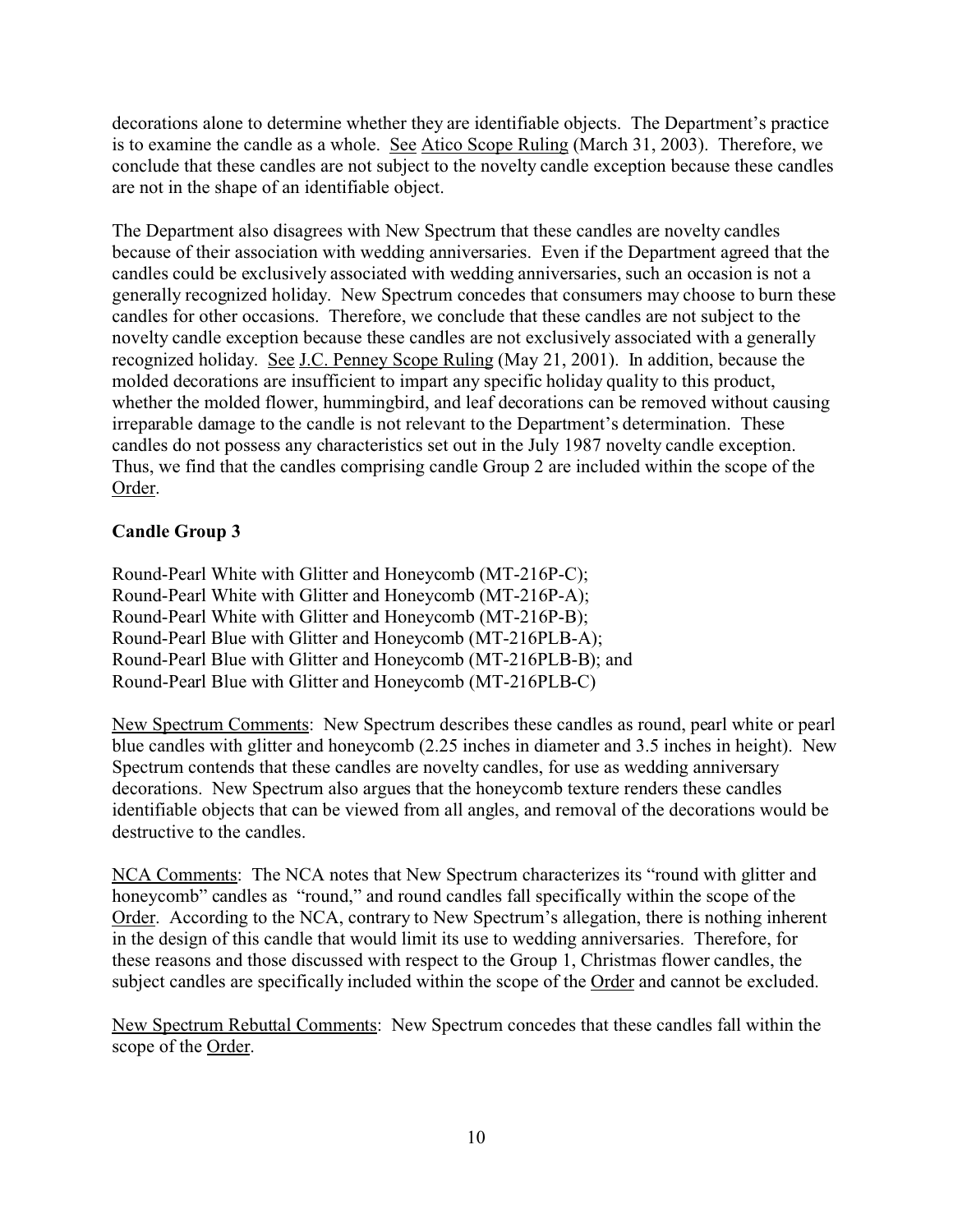Analysis: We agree with the NCA that these candles are rounds which fall specifically within the scope of the Order. We find that the involved candles do not represent identifiable objects because the molded decorations on the candles are not sufficient to change an otherwise in-scope candle to an out-of-scope candle. We further find that the candles do not contain any designs or motifs that would render these candles specific to any holiday. Moreover, New Spectrum concedes that these candles are within the scope of the Order. Thus, we find that the candles comprising candle Group 3 are within the scope of the Order.

#### **Candle Group 4**

Ball of Gold Rope (L-02G); Ball of Pearl Colored Rope (L-02P); Column of Gold Rope (AL-01SG); Column of Gold Rope (AL-01LG); and Column of Pearl Colored Rope (AL-03SP)

New Spectrum Comments: New Spectrum describes these candles as balls of gold rope (4 inches in diameter). These candles are also pearl colored and in the shape of columns (4 inches to 6 inches in height). New Spectrum contends that these candles are novelty candles used as a decoration. New Spectrum also argues that the gold rope decoration renders its candle an identifiable object that can be viewed from all angles, and the removal of the rope decorations would be destructive to the candle.

NCA Comments: The NCA claims that New Spectrum's ball of gold rope candle is not in the shape of a ball because it has a flat bottom that can be viewed from all sides. See Final Scope Ruling – Antidumping Duty Order on Petroleum Wax Candles From the People's Republic of China (A-570-504); Avon Products Inc. (April 8, 2002) (Avon Scope Ruling). In addition, the NCA argues that there is nothing in the texture of the surface of the subject candle to make it look like a ball of gold rope. See Final Scope Ruling – Antidumping Duty Order on Petroleum Wax Candles From the People's Republic of China (A-570-504); Atico International, Inc. (April 8, 2002) (Atico Scope Ruling). Therefore, for these reasons and those discussed with respect to New Spectrum's Group 1 Christmas flower candles, the subject candle is specifically covered by the Order and cannot be excluded.

New Spectrum Rebuttal Comments: New Spectrum disagrees with the NCA in that it believes the subject candle looks and feels like a ball of gold rope; they should not be included within the scope of the Order.

Analysis: Some of these candles are columns with surface decorations of braided cord. These candles are painted gold or pearl color. The Department finds that the column-shaped candles are rounds, which are shapes specifically listed by the inclusive language of the Order. The Department has clarified that the term "rounds" in the language of the scope refers to roundshaped columns or pillars. See, e.g., SFCC Scope Ruling (June 9, 1993) and American Drug Stores Scope Ruling (March 16, 1998). In addition, the candle is a petroleum wax candle. Accordingly, these candles are subject to the scope of the Order. See, e.g., J.C. Penney Scope Ruling (May 21, 2001).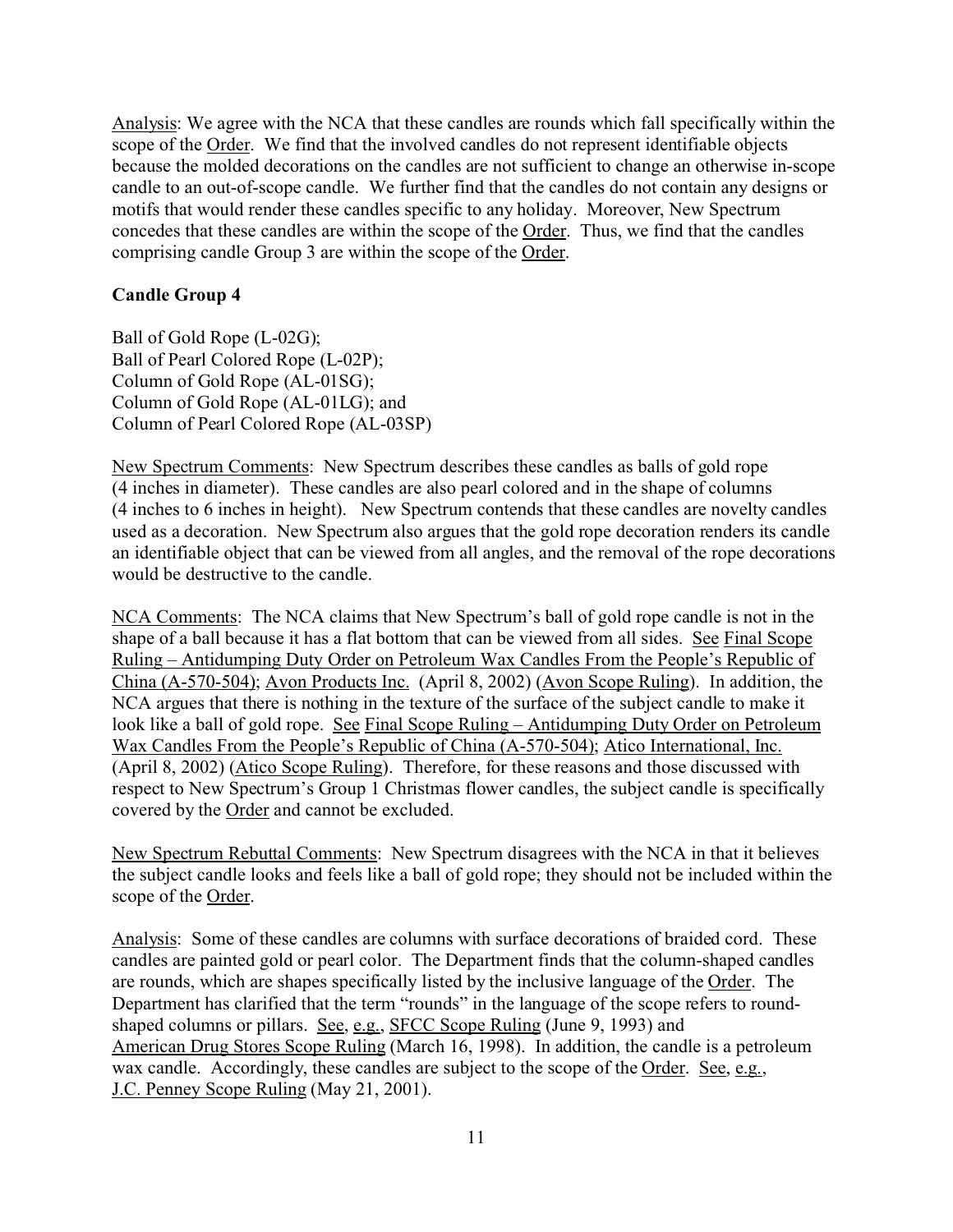We have previously held that the application of molded decorations to the surface of an in-scope candle does not transform the candle into an identifiable object which is outside the scope of the Order. See, e.g., American Greetings Scope Ruling (May 4, 2000). The decorations applied to these candles are not sufficient to transform these rounds into any identifiable object which would not be included within the Order. We disagree with New Spectrum that we should examine the molded braided cord decorations alone to determine whether they are identifiable objects. The Department's practice is to examine the candle as a whole. See Atico Scope Ruling (March 31, 2003). Therefore, we conclude that these candles are not subject to the novelty candle exception because these candles are not in the shape of an identifiable object.

This candle group also includes candles which are spheres with flat bottoms and surface decorations of braided cord. These candles are painted gold or pearl color. These candles, are rounds as that term is defined in the candle industry and as previously determined by the Department. The Department has clarified that the term rounds in the language of the scope refers to spheres. See Final Scope Ruling – Antidumping Duty Order on Petroleum Wax Candles From the People's Republic of China (A-570-504); Wal-Mart, Inc. (December 12, 2004) (Wal-Mart Scope Ruling). Moreover, these candles are petroleum wax candles. Accordingly, these candles are subject to the Order, unless the Department finds that they are not included by the novelty candle exceptions for candles in the shape of an identifiable object, or for candles exclusively associated with a generally recognized holiday. See, e.g., J.C. Penney Scope Ruling (May 21, 2001).

The Department disagrees with New Spectrum that a ball of rope is an identifiable object. The Department has previously held that balls and spheres are not identifiable objects for purposes of the novelty candle exception. See Avon Scope Ruling (April 8, 2002). In the Wal-Mart Scope Ruling, we stated that ball ornaments are a shape not an identifiable object. In prior scope rulings, we have established that the difference between a shape and an object is one of specificity. See Wal-Mart Scope Ruling.. Specifically, we stated that "ashape is generally the characteristic surface configuration of a thing, the outline or contour. . . . An object is more specific, something perceptible by one or more senses, especially, vision or touch, a material thing." Id. Furthermore, we have also previously determined that a ball or sphere with a flat bottom is not identifiable as a ball or sphere for purposes of the novelty candle exception because balls and spheres do not, in fact, have flat bottoms. Id. In addition, because the molded decorations are insufficient to impart any identifiable object quality to this product, whether the molded decorations can be removed without causing irreparable damage to the candle is not relevant to the Department's determination. These candles do not possess any characteristics established in the July 1987 novelty candle exception and as a result, these candles are included within the scope of the Order. For the aforementioned reasons, these candles comprising candle Group 4 are subject to the scope of Order.

#### **Candle Group 5**

Round Christmas Ornament, Blue with Glitter and Silver Christmas Flowers (L-06BS); Round Christmas Ornament, Pearl Color w/ Glitter and Silver Christmas Flowers (L-06P); Round Christmas Ornament, Pearl Baby Blue Color w/ Glitter and Silver Christmas Flowers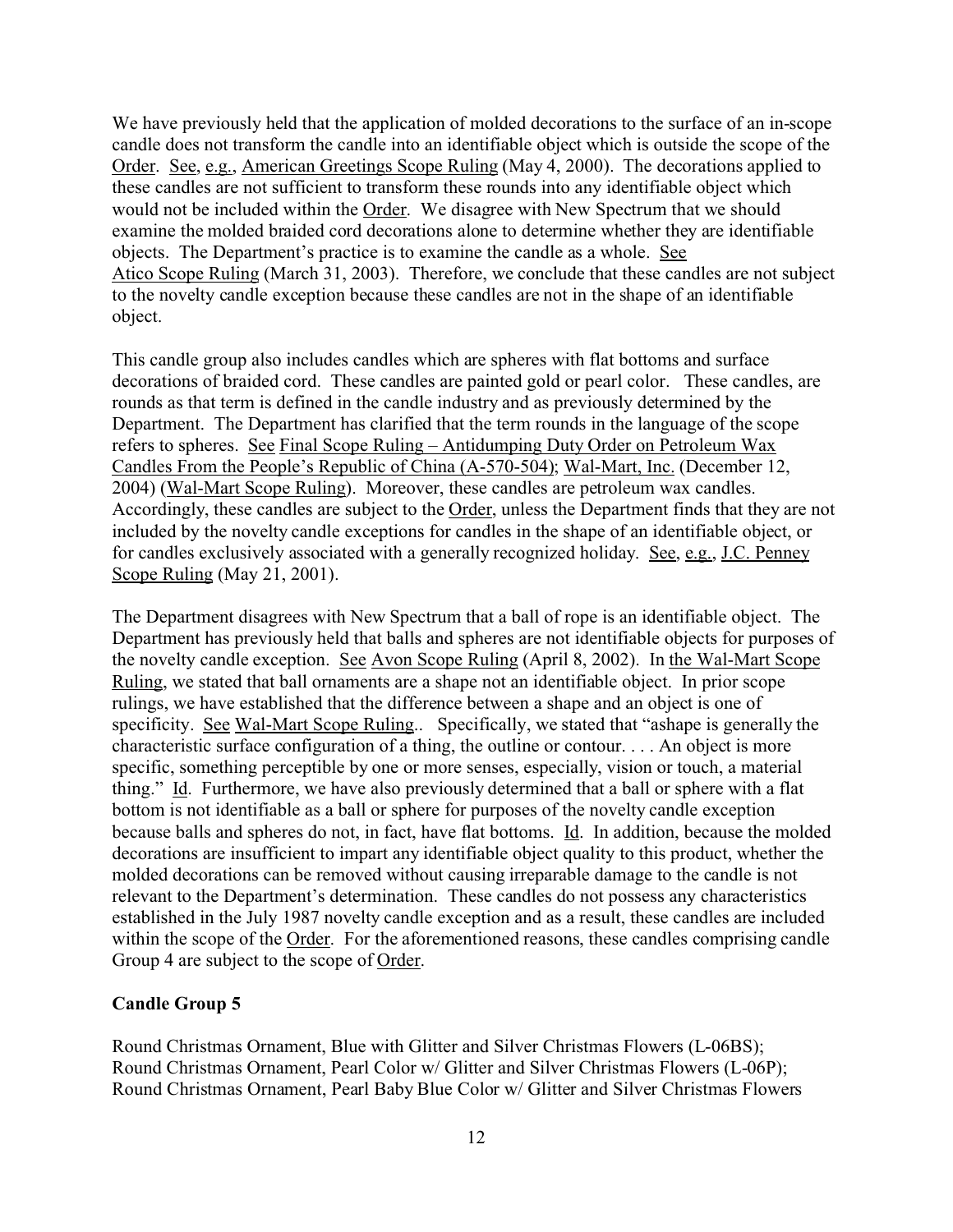(L-06-PBB-S); Round Christmas Ornament, Pearl Green Color with Glitter and Silver Christmas Flowers (L-06PGR); and Round Christmas Ornament, Gold with Bows (L-10G)

New Spectrum Comments: New Spectrum describes these candles as round, blue, Christmas ornament candles (3 inches in diameter and 3 inches in height), with glitter and silver Christmas flowers, or bows, a non-lead wick and other similar decorations as listed above. New Spectrum contends that these candles are novelty candles because they are in the shape of Christmas ornaments and are used for Christmas decorations. New Spectrum further contends that the candles' molded "Christmas" flowers are identifiable objects that can be viewed from all angles. New Spectrum also states that the Department should exclude these candles from the scope of the Order because removal of the molded decorations would be destructive to the candle.

NCA Comments: The NCA notes that New Spectrum describes these candles as blue pearl, baby blue, or pearl green in color, with glitter and silver Christmas flowers, and blue with silver stripes candles as "round Christmas ornaments." Furthermore, according to the NCA, New Spectrum characterizes the subject candles as "round candles," and "round candles" fall specifically within the scope of the Order. The NCA argues that the silver flowers are ubiquitous and are not specifically designed solely for use during the Christmas holiday. Moreover, the NCA claims that neither candle depicts Christmas scenes or symbols. The NCA contends that both candles have a flat bottom that may be viewed from the bottom and all sides. In addition, the NCA maintains that a Christmas tree ornament is completely round without any flat surfaces. Thus, characteristics of a Christmas tree ornament are not visible from most angles, citing Avon Scope Ruling (April 8, 2002). Therefore, the NCA contends that New Spectrum's alleged Christmas ornaments are not in the shapes of identifiable objects, and they are not specifically designed for use only during the Christmas holiday. The NCA claims that the subject candles are in the shapes of round candles, which specifically fall within the scope of the Order and cannot be excluded.

New Spectrum Rebuttal Comments: New Spectrum argues in rebuttal that it does not believe that the NCA has adequately justified the inclusion of this candle in the scope of the Order, in that the candle's floral pattern is critical to its design and, without it, there would be no candle.

Analysis: These candles are reported as spherical shapes with flat bottoms and multi-colored painted surface decorations consisting of flowers, bows, dots, and string. These candles are round in shape and rounds as that term is defined in the candle industry and as previously determined by the Department. The Department has clarified that the term rounds in the language of the scope refers to spheres. See Wal-Mart Scope Ruling.These candles are petroleum wax candles. Accordingly, these candles will be subject to the Order, unless the Department finds that they are excluded by the novelty candle exceptions for candles in the shape of an identifiable object or for candles exclusively associated with a generally recognized holiday. <u>See, e.g., J.C. Penney Scope Ruling</u> (May 21, 2001).

The Department disagrees with New Spectrum that these candles are in the shape of an identifiable object. We find that there is nothing in the blue, pearl, green or gold color, or the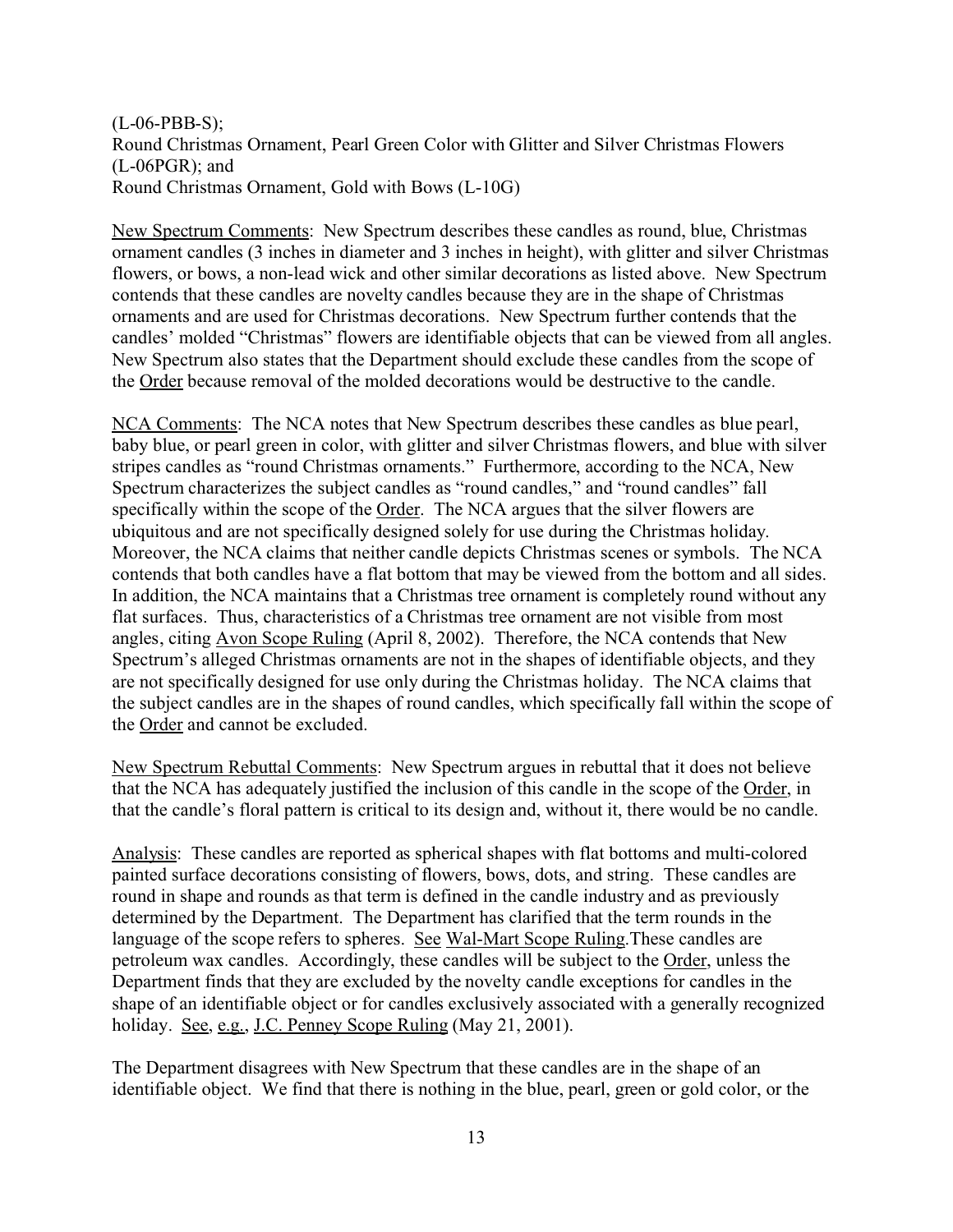shape of the flowers, bows dots, or string that is inherently characteristic of Christmas ornaments. When viewed from all angles, the Department is not able to identify any characteristic of these candles that is inherently representative of Christmas ornaments. Specifically, we disagree with New Spectrum that a round candle purporting to be a Christmas ornament is an identifiable object. The Department has previously held that balls and spheres are not identifiable objects for purposes of the novelty candle exception. See Avon Scope Ruling (April 8, 2002). In Wal-Mart Scope Ruling, we stated that ball ornaments are a shape not an identifiable object. In prior scope rulings, we have established that the difference between a shape and an object is one of specificity. See Wal-Mart Scope Ruling. Specifically, we stated that "a shape is generally the characteristic surface configuration of a thing, the outline or contour. . . . An object is more specific, something perceptible by one or more senses, especially, vision or touch, a material thing. Id. Furthermore, we have also previously determined that a ball or sphere with a flat bottom is not identifiable as a ball or sphere for purposes of the novelty candle exception because balls and spheres do not, in fact, have flat bottoms. See Avon Scope Ruling (April 8, 2002).

The Department also disagrees with New Spectrum that these candles are exclusively associated with a generally recognized holiday. The Department finds nothing about the texture, colors, or decorations that denotes any exclusive affiliation to a particular recognized holiday. The Department finds that the flowers, bows, and other molded decorations are not inherently associated with the Christmas holiday or any other generally recognized holiday. Therefore, we conclude that these candles do not qualify for the novelty candle exception candles because they are not exclusively associated with a generally recognized holiday. In addition, because the molded decorations are insufficient to impart any specific holiday or identifiable object quality to these products, whether the molded decorations can be removed without causing irreparable damage to the candle is not relevant to the Department's determination. These candles do not possess any characteristics set out in the July 1987 novelty candle exception; and thus these candles are included within the Order. Therefore, for the aforementioned reasons, the candles comprising candle Group 5 are subject to the scope of the Order.

#### **Candle Group 6**

Round Christmas Ornament, Blue with Silver Stripes and Gold Dots (L-45-B); Round Christmas Ornament, Burgundy with Gold Stripes (L-45-B); and Round Christmas Ornament, Green with Gold Stripes (L45-GR)

New Spectrum Comments: New Spectrum describes these candles as round, Christmas ornaments (3 inches in diameter and 3 inches in height), blue, burgundy, or green, in color with silver or gold stripes and gold dots, and a non-lead wick. New Spectrum contends that these candles are novelty candles, for use as Christmas decorations. New Spectrum further contends that the molded blue and silver stripes and gold dots are "Christmas wrapping" which is an identifiable object that can be viewed from all angles. New Spectrum also argues that the Department should exclude these candles from the scope of the Order because removal of the molded decorations would be destructive to the candle.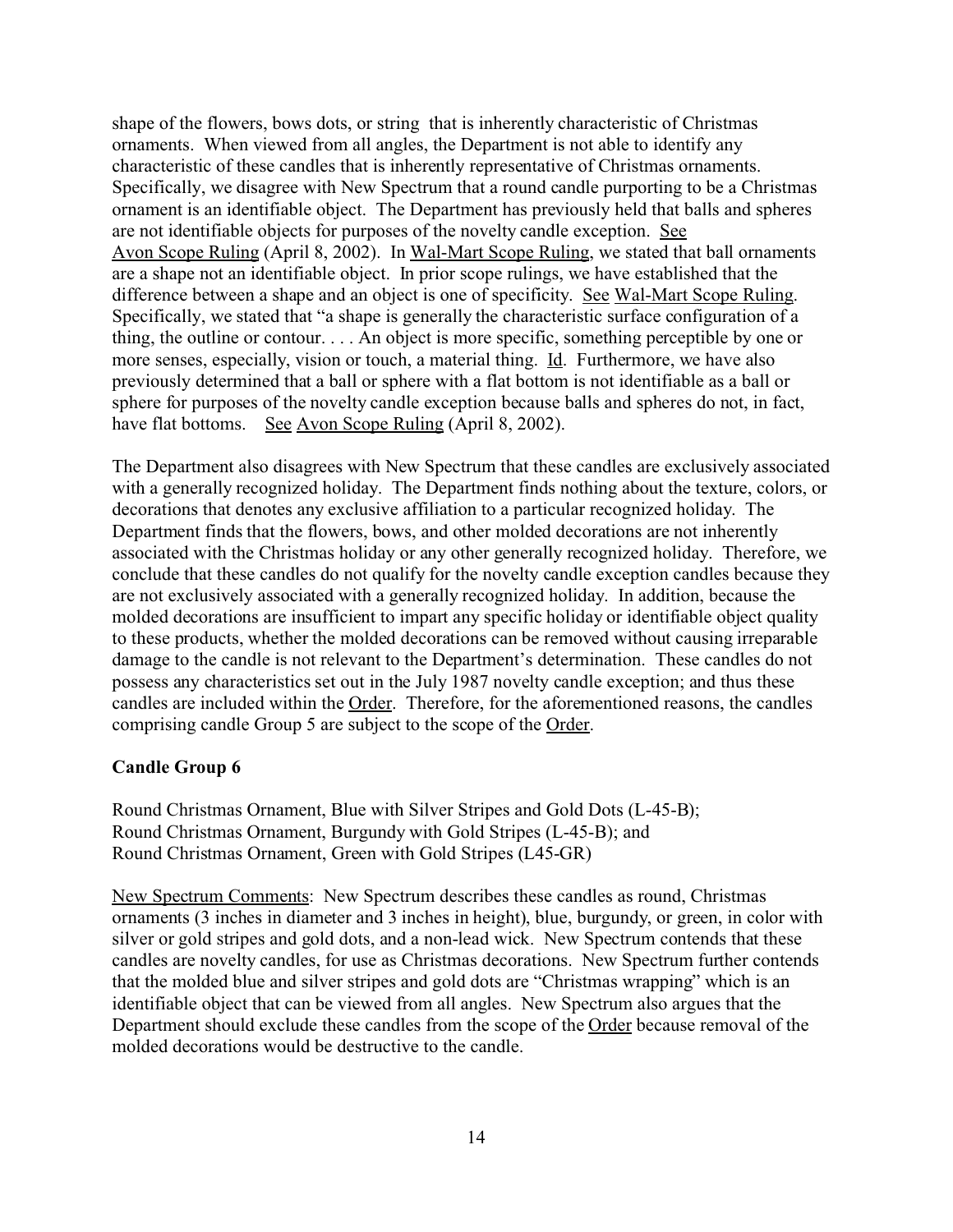NCA Comments: The NCA notes that New Spectrum describes its blue with glitter and silver Christmas flowers, and blue with silver stripes and gold dots candles as "round Christmas ornaments." Furthermore, according to the NCA, New Spectrum characterizes the subject candles as "round candles," and "round candles" fall specifically within the scope of the Order. The NCA argues that the silver flowers and silver stripes with gold dots are ubiquitous and are not specifically designed solely for use during the Christmas holiday. Moreover, the NCA claims that neither candle depicts Christmas scenes or symbols. The NCA contends that both candles have a flat bottom that may be viewed from the bottom and sides. In addition, the NCA maintains that a Christmas tree ornament is completely round without any flat surfaces. Thus, characteristics of a Christmas tree ornament are not visible from most angles, citing Avon Scope Ruling (April 8, 2002). Therefore, the NCA contends that New Spectrum's alleged Christmas ornaments are not in the shapes of identifiable objects, and they are not specifically designed for use only during the Christmas holiday. The NCA claims that the subject candles are in the shapes of round candles, which specifically fall within the scope of the Order and cannot be excluded.

New Spectrum Rebuttal Comments: New Spectrum states in rebuttal that these candles are identical to traditional Christmas tree ornaments and there is nothing ubiquitous about them. In addition, New Spectrum insists that its candles' flat surface is for safety and security reasons. As such, New Spectrum argues that these candles should be excluded from the scope of the Order.

Analysis: These candles are spherical shapes with flat bottoms and multi-colored painted surface decorations consisting of stripes and dots. The candles are round in shape and rounds as that term is defined in the candle industry and as previously determined by the Department. The Department has clarified that the term rounds in the language of the scope refers to spheres. See Walmart Scope Ruling. .. Moreover, these candles are petroleum wax candles. Accordingly, these candles will be subject to the Order, unless the Department finds that they are excluded by the novelty candle exceptions for candles in the shape of an identifiable object or for candles exclusively associated with a generally recognized holiday. See, e.g., J.C. Penney Scope Ruling (May 21, 2001).

The Department disagrees with New Spectrum that these candles are in the shape of an identifiable object. We find that there is nothing in the burgundy, green, or gold color, or the shape, patterns, and designs of the stripes or dots, that is inherently and exclusively characteristic of Christmas ornaments. We find that the application of dots and stripes to a spherical candle does not transform the candle into an identifiable object for purposes of the novelty candle exception. When viewed from most angles, the Department is not able to identify any characteristic of these candles that is inherently representative of Christmas ornaments. We disagree with New Spectrum that a spherical candle purporting to be a Christmas ornament is an identifiable object. The Department has previously held that balls and spheres are not identifiable objects for purposes of the novelty candle exception. See Avon Scope Ruling (April 8, 2002). In Wal-Mart Scope Ruling, we stated that ball ornaments are a shape not an identifiable object. In prior scope rulings, we have established that the difference between a shape and an object is one of specificity. See Wal-Mart Scope Ruling.. We stated that "a shape is generally the characteristic surface configuration of a thing, the outline or contour. . . . An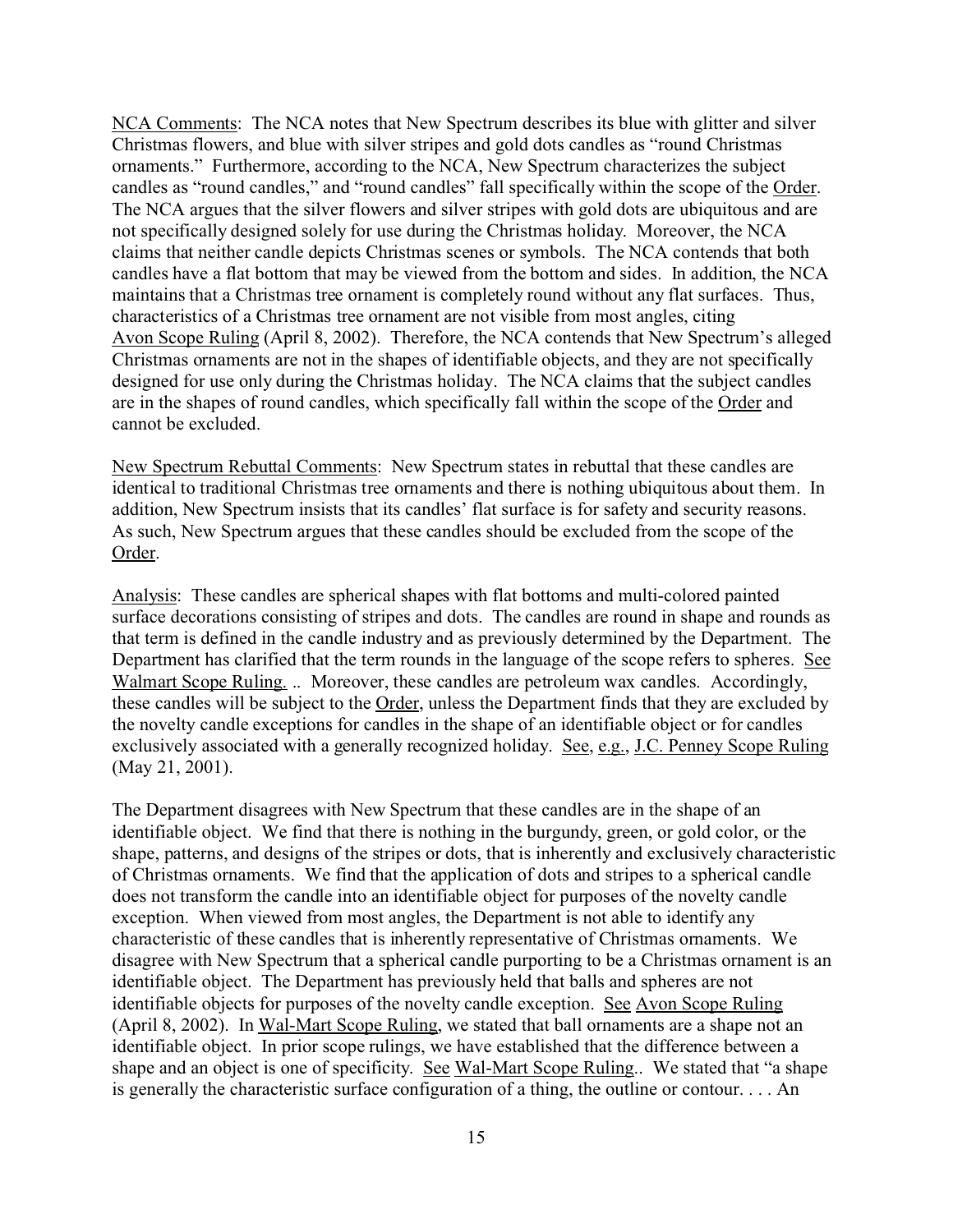object is more specific, something perceptible by one or more senses, especially, vision or touch, a material thing. Id. Furthermore, we have also previously determined that a ball or sphere with a flat bottom is not identifiable as a ball or sphere for purposes of the novelty candle exception because balls and spheres do not, in fact, have flat bottoms. See Avon (April 8, 2002).

The Department also disagrees with New Spectrum that these candles are exclusively associated with a generally recognized holiday. The Department finds nothing about the texture, colors, or decorations that denote any exclusive affiliation to a particular recognized holiday. The stripes and dots are minimally decorative, small, and singularly placed on the candle. The Department finds that the stripes and dots are not inherently associated with the Christmas holiday or any other generally recognized holiday. Therefore, we conclude that these candles do not qualify for the novelty candle exception because these candles are not exclusively associated with a generally recognized holiday. In addition, because the molded decorations are insufficient to impart any specific holiday quality to these products, whether the molded decorations can be removed without causing irreparable damage to the candle is not relevant to the Department's determination. These candles do not possess any characteristics set out in the July 1987 novelty candle exception that would render these candles not included within the scope of the Order. For the aforementioned reasons, these candles comprising candle Group 6 are subject to the scope of the Order.

## **Candle Group 7**

Citronella Scented Garden Torch Candle-Corn on the Cob on a Garden Stake (MT-217-c/MT-267-C); Citronella Scented Garden Torch Candle-Eggplant on a Garden Stake (MT-217-e/MT-267-E); Citronella Scented Garden Torch Candle-Orange Pepper on a Garden Stake (MT-217-o/MT-267-O); Citronella Scented Garden Torch Candle-Green Pepper on a Garden Stake (MT-217-g/MT-267-G); Citronella Scented Garden Torch Candle-Red Pepper on a Garden Stake (MT-217-r/MT-267-R); Citronella Scented Garden Torch Candle-Mixed Peppers on a Garden Stake (MT-217-bp/MT-267-BP); and Citronella Scented Garden Torch Candle-Mixed Fruit on a Garden Stake (MT-217-hp/MT-267-HP)

New Spectrum Comments: New Spectrum describes these candles as corn on the cob and other fruits and vegetable citronella "candle on a garden stake" (2.5 inches in diameter and 9 inches in height), with a non-lead wick. New Spectrum contends that these candles are novelty citronella garden torch candles. New Spectrum further contends that the "corn on the cob" and the other fruit and vegetable candles are identifiable objects, and can be recognized as such from all angles.

NCA Comments: The NCA noted in its comments that the Department has previously excluded citronella candles from the scope of the Order.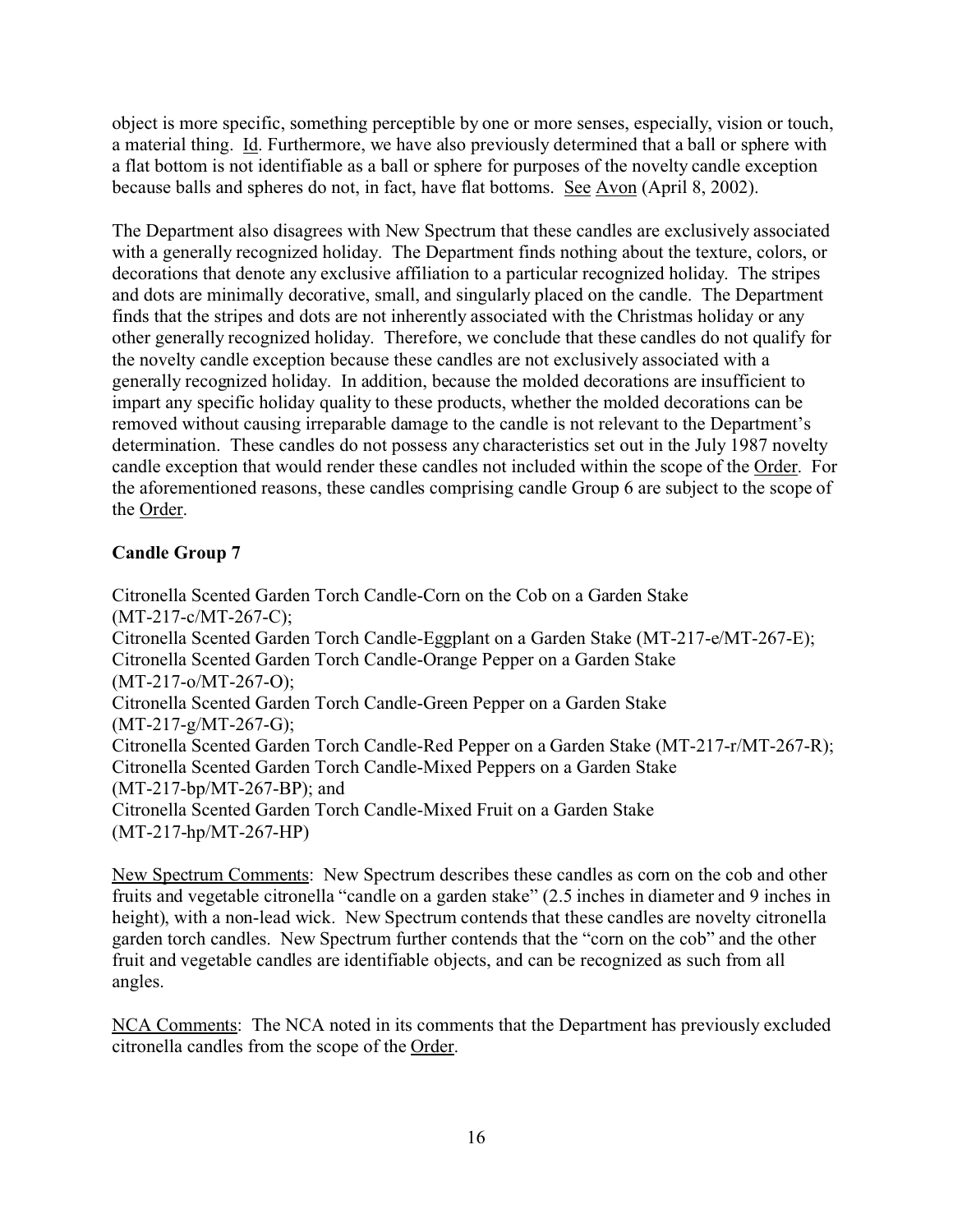New Spectrum Rebuttal Comments: New Spectrum had no further comments on its citronella garden torch candles.

Analysis: The Department previously determined that citronella candles do not fall within the scope of the Order because the presence of citronella oil changes a candle from a decoration or light source (i.e., a standard petroleum wax candle) into an insect repellant. See Final Scope Ruling: Antidumping Duty Order on Petroleum Wax Candles from the People's Republic of China (A-570-504); Spectrum Brands (May 20, 2004). Therefore, the candles comprising candle Group 7 are not included within the scope of the Order.

## **Candle Group 8**

Set of 3 Floating Gerbera Flowers (MT-201-A); Set of 4 Flowers (MT-263); Set of 6 Flowers (MT-264); and Set of 6 Flowers (MT-268)

New Spectrum Comments: New Spectrum describes these candles as floating gerbera flower petroleum wax candles (2.75 inches in diameter and 1 inch in height), with non-lead wicks. New Spectrum contends that these candles are novelty candles, for use as decorations. New Spectrum further contends that the flowers, with open flower blossoms and individually carved petals, are identifiable objects, and can be recognized as such from all angles.

NCA Comments: The NCA contends that the Department has found that round floating candles are within the scope of the Order, citing Final Scope Ruling – Antidumping Duty Order on Petroleum Wax Candles From the People's Republic of China (A-570-504); Meijer Distribution, Inc. (September 30, 1999) (Meijer Scope Ruling) and Final Scope Ruling – Antidumping Duty Order on Petroleum Wax Candles From the People's Republic of China (A-570-504); Endar Corp. (December 24, 1998) (Endar Scope Ruling). The NCA claims that New Spectrum's candles are round floating candles that fall within the scope of the Order. According to the NCA, the subject candles' molded decorative flower on top of each candle does not change an in-scope round into an out-of-scope candle. The NCA maintains that, in a recent ruling, the Department concluded that "despite the additional molded decorative flower, the candle remains a votive, and an unidentifiable object." See Final Scope Ruling – Antidumping Duty Order on Petroleum Wax Candles From the People's Republic of China (A-570-504); Endar Corporation (May 21, 2002) (Endar Scope Ruling) and Final Scope Ruling – Antidumping Duty Order on Petroleum Wax Candles From the People's Republic of China (A-570-504); Cherrydale Farms (October 5, 2000) (Cherrydale Scope Ruling). Therefore, the NCA claims, for these reasons the subject candles are specifically covered by the Order and cannot be excluded.

New Spectrum Rebuttal Comments: New Spectrum states in rebuttal that the NCA has not justified the inclusion of these candles within the scope of the Order.

Analysis: These candles are reported to be three open flowers sold in a boxed set with molded and painted decorations depicting an open daisy. The central disc and disc florets are painted yellow, green, and black. These candles do not appear to be in any of the shapes listed in the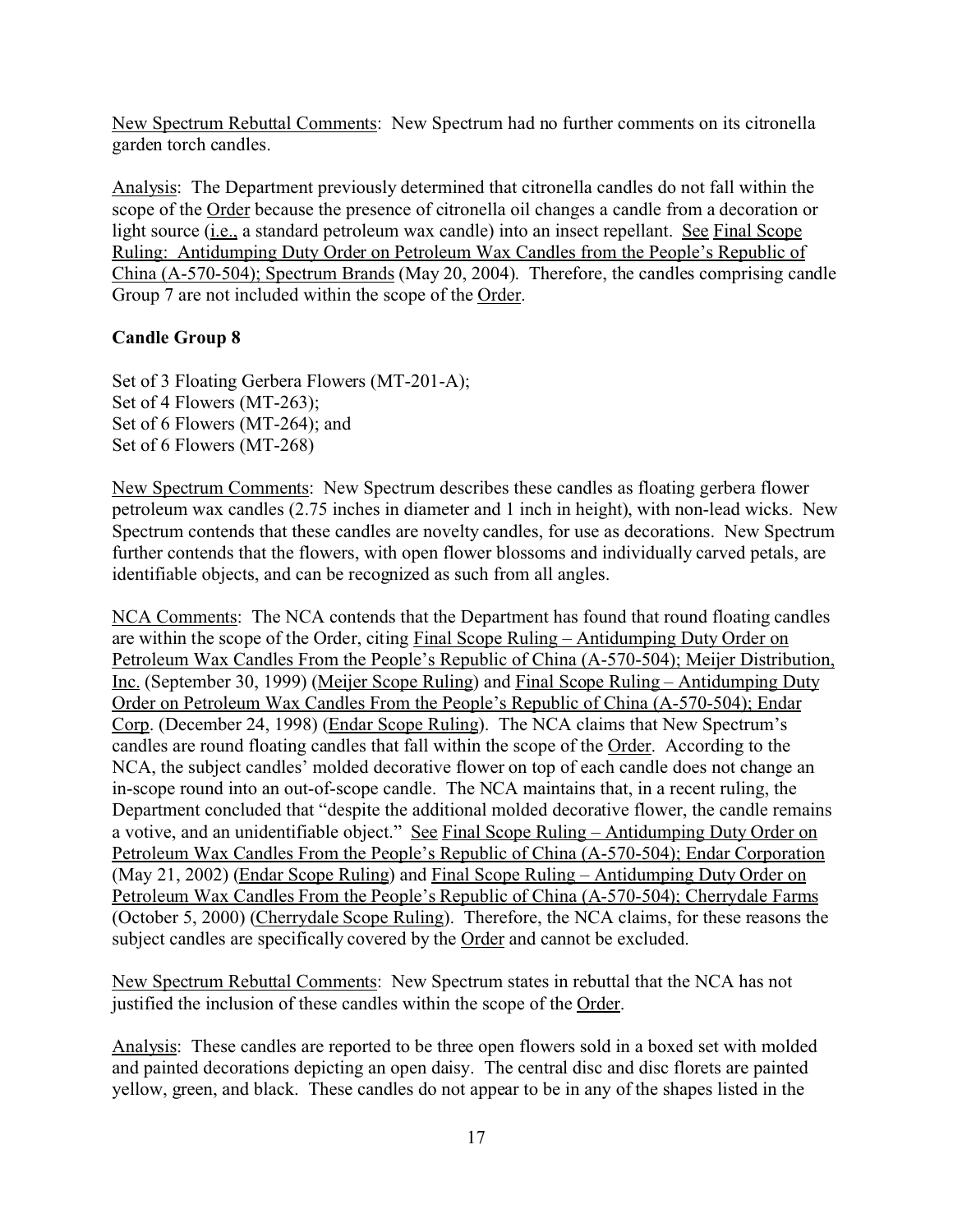scope of the Order. However, these candles are petroleum wax candles. Accordingly, these candles will be subject to the Order, unless the Department finds that they are excluded by the novelty candle exceptions for candles in the shape of an identifiable object or for candles exclusively associated with a generally recognized holiday. See, e.g., J.C. Penney Scope Ruling (May 21, 2001).

The Department disagrees with New Spectrum that the candles are shaped like identifiable objects when viewed from most angles. When viewed from the bottom and sides, the Department is unable to identify the crenulated petals, the central disc or the disc florets. From the bottom, the Department is not able to discern any characteristic of the candles which would indicate that the candles are open flowers because the molded flower decorations and paint are not repeated on the bottom of the candles. Thus, when viewed from the bottom and side angles, the Department is unable to identify these candles as flowers. Only when viewed from above do these candles appear to be flowers. As such, they do not meet the standard for identifiable objects: recognizable from multiple angles. Accordingly, these candles do not fall within the July 1987 novelty candle exception because they are not identifiable objects. See J.C. Penney Scope Ruling (May 21, 2001). Thus, we find that the candles comprising candle Group 8 are subject to the scope of the Order.

## **Candle Group 9**

Set of 3 Green Floating Frogs (MT-273)

New Spectrum Comments: New Spectrum describes these candles as a set of "green floating frog" petroleum wax candles (2.75 inches in diameter and 1.5 inches in height), with non-lead wicks. New Spectrum contends that these candles are novelty candles, for use as decorations. New Spectrum further contends that the frogs, sitting on green wax lily pads, are identifiable objects, and can be recognized as such from all angles.

NCA Comments: The NCA claims that New Spectrum's green floating frog candles are floating round candles with molded frog decorations on top. The NCA argues that this candle is similar to the candle in the Endar Scope Ruling (May 21, 2002) in that the molded frog is on the top of the candle. The NCA further contends that the subject candle is also similar to the "floating bug" candles in Cherrydale Scope Ruling (October 5, 2000), where the Department determined that the candles were "short rounds covered under the scope of the Order," and that the "bug designs found at the top of the candle do not alter the candle's fundamental shape, that of a round." The NCA holds that despite the additional molded frog on top of the candle, it remains a round candle and an unidentifiable object. Therefore, the NCA claims, for these reasons and those discussed with respect to New Spectrum's "round with Christmas flowers" candle, the subject candles are specifically covered by the Order and cannot be excluded.

New Spectrum Rebuttal Comments: New Spectrum argues that these candles are better described as three-dimensional frogs floating on lily pads. Thus, New Spectrum contends that the subject candles are clearly identifiable as such and should be excluded from the Order.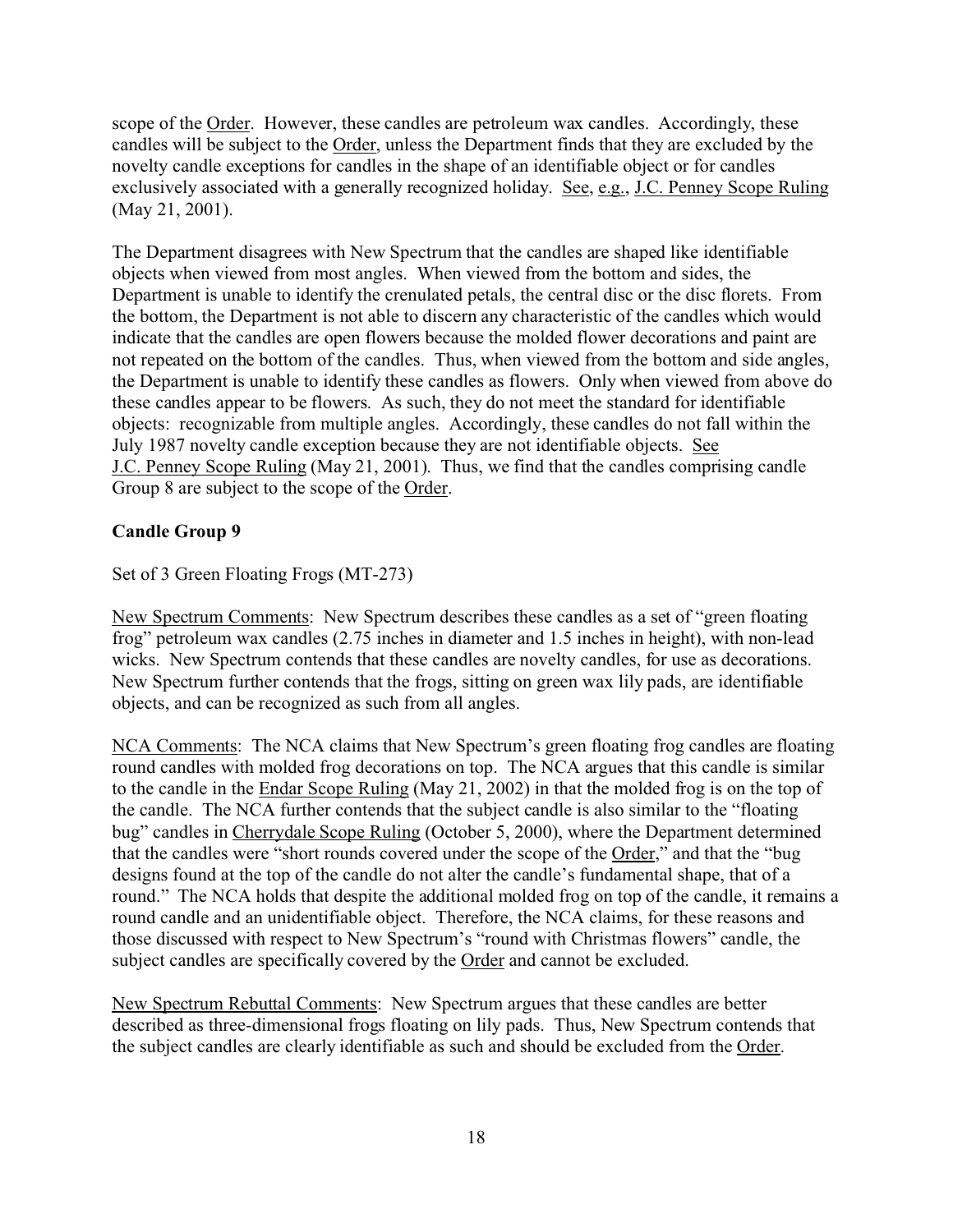Analysis: These candles are reported to be a set of three frogs seated on lily pads with painted and molded decorations depicting a common frog. The frogs and lily pad are green with painted yellow and black eyes, a painted mouth, and black painted spots. These candles do not appear to be any of the shapes listed in the scope of the Order. However, these candles are petroleum wax candles. Accordingly, these candles will be subject to the Order, unless the Department finds that they not included within the scope of the Order pursuant to the novelty candle exception because these candles are in the shape of an identifiable object or that these candles are exclusively associated with a generally recognized holiday. See, e.g., J.C. Penney Scope Ruling (May 21, 2001).

The Department agrees with New Spectrum that the candles are shaped like identifiable objects–frogs, sitting on lily pads, and are identifiable as such from most angles. When viewed from the sides and the top, the Department recognizes the frog seated on the lily pad, including the painted eyes, the mouth, and the overall shape of the frog. Moreover, there is no portion of the candle which could be viewed as one of the shapes specifically identified in the scope of the Order. Accordingly, when viewed from most angles, the candles are identifiable as frogs seated on lily pads. Thus, these candles fall within the July 1987 novelty candle exception because they are identifiable objects. See J.C. Penney Scope Ruling (May 21, 2001). For the aforementioned reason, the candles comprising candle Group 9 are outside the scope of the Order.

#### **Candle Group 10**

Set of 5 Jack-O-Lantern Pumpkins (MT-237)

New Spectrum Comments: New Spectrum describes these candles as a set of 5 jack-o-lantern pumpkin candles (1.5 inches in diameter and 2.5 inches in height), with cotton wicks. New Spectrum contends that these candles are novelty candles, for use as Halloween decorations. Further, New Spectrum claims that the subject candles are identifiable objects–jack-o-lanterns, and can be recognized as such from all angles.

NCA Comments: The NCA claims that New Spectrum's "jack-o-lantern pumpkin" candles are wax-filled containers, and all wax-filled containers fall within the scope of the Order. The NCA argues that the fact the subject candle has a molded decoration on top does not change the inscope candle into an out-of-scope candle. In addition, the NCA adds that the subject candle can be used throughout the fall season and is not limited to use only during Halloween. According to the NCA, this candle is specifically covered by the scope of the Order and cannot be excluded.

New Spectrum Rebuttal Comments: New Spectrum argues that these candles are in the shape of a pumpkin and recognizable as such and should be excluded from the Order. New Spectrum further notes that the addition of an aluminum base for safe and secure burning does not alter this fact. New Spectrum claims that jack-o-lanterns are clearly associated with Halloween.

Analysis: These candles, which are wax-filled containers with painted and molded decorations depicting pumpkins, have painted and molded eyes and a mouth and a stem. The candles are colored orange and black and white. The Department finds that these candles are wax-filled containers, which are specifically listed by the inclusive language of the Order's scope. In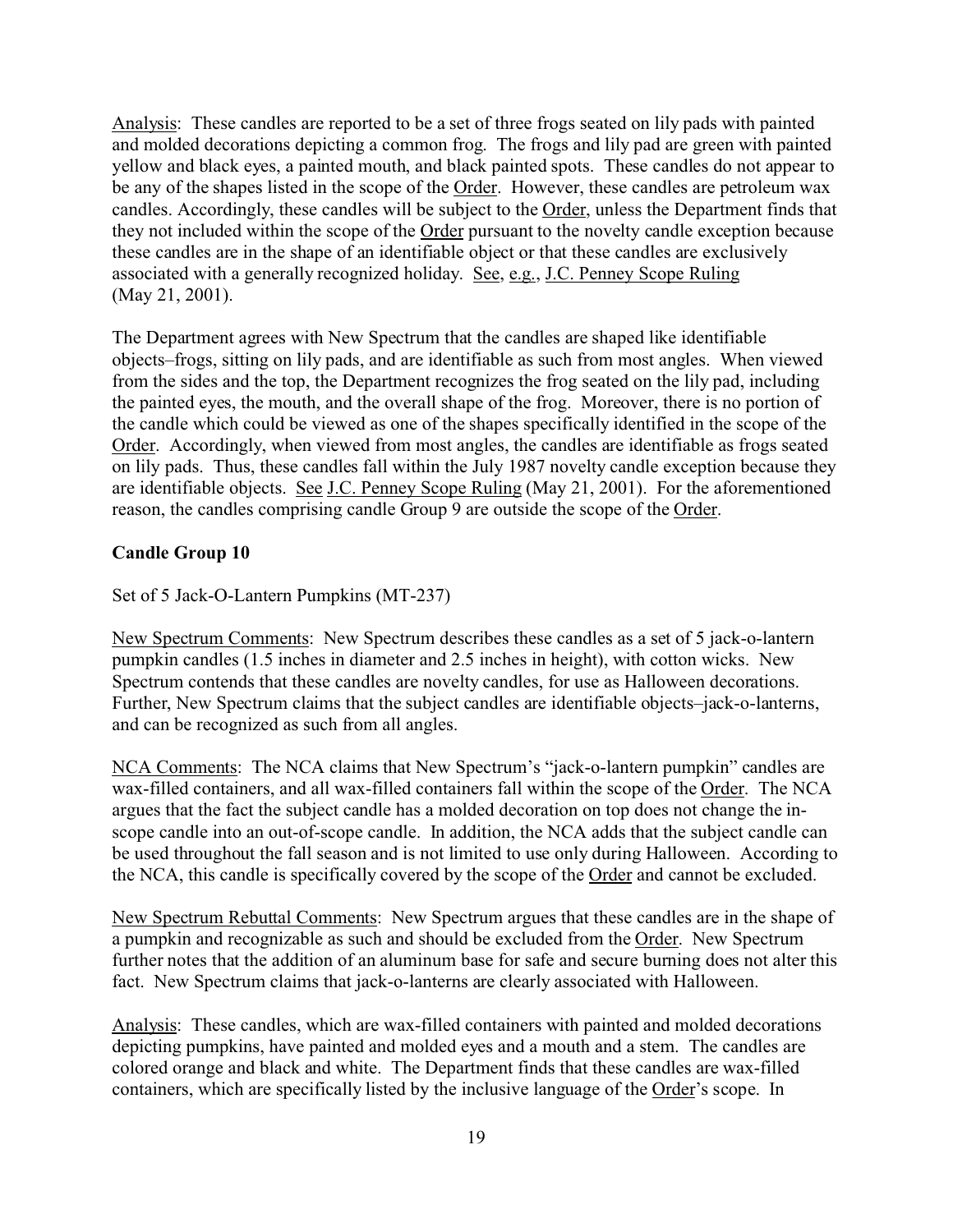addition, the candle is a petroleum wax candle. Accordingly, these candles will be subject to the Order, unless the Department finds that these candles are not included within the scope because these candles qualify for the novelty candle exception or these candles are exclusively associated with a generally recognized holiday. See, e.g., J.C. Penney Scope Ruling (May 21, 2001).

In Meijer Scope Ruling (December 22, 2003), the Department determined that a wax-filled container in the form of a jack-o-lantern was subject to the scope of the Order because the characteristics of the jack-o-lantern were not visible from most angles. Therefore, we disagree with New Spectrum that the characteristics of the candle as a jack-o-lantern are visible from most angles. Specifically, the eyes, nose, and mouth, the essential characteristics of a jack-olantern, are not visible when the candle is viewed from the sides, top, or bottom. Morever, as noted above, the candle is a specific shape listed in the scope of the Order. See Meijer Scope Ruling (December 22, 2003). For the aforementioned reasons, the candles comprising candle Group 10 are subject to the scope of the scope of the Order.

## **Candle Group 11**

Set of Cherry, Half Peach, and Lemon (MT-269)

New Spectrum Comments: New Spectrum describes these candles as a set of "cherry, half peach, and lemon" candles (1.5 inches in diameter and 2.5 inches in height), with cotton wicks. New Spectrum contends that these candles are novelty candles, for use as decorations. New Spectrum claims that the subject candles are identifiable objects–cherries, half peaches, and lemons, and can be recognized as such from all angles.

NCA Comments: With regard to New Spectrum's "cherry, half peach and lemon" candles, the NCA argues that these candles are wax-filled containers, which are specifically described within the scope of the Order. According to the NCA, the Department found that the addition of a molded flower on top of a candle did not change the in-scope candle into an out-of-scope candle, citing Endar Scope Ruling (May 21, 2002). The NCA claims that the addition of the cherry, half peach, and lemon on top of these candles does not change the wax-filled containers into identifiable objects. The NCA states that all wax-filled containers fall within the scope of the Order. Furthermore, the NCA maintains that the cherry, half peach, and lemon designs are ubiquitous and can be used throughout the year; they are not specifically designed for use only on a specific holiday. Therefore, the NCA claims, for these reasons and those discussed with respect to New Spectrum's "round with Christmas flowers" candle, the subject candles are specifically covered by the Order and cannot be excluded.

New Spectrum Rebuttal Comments: New Spectrum reiterates that these candles are in the shape of fruits and recognizable as such and should be excluded from the Order. According to New Spectrum, the addition of an aluminum base for safe and secure burning does not alter this fact.

Analysis: These candles are a set of five round wax-filled metal containers depicting two lemons, two halves of a peach and one cherry made from petroleum wax. There is one fruit per candle. The purported fruit rises above the sides of the containers. Each of the candles has molded and painted decorations depicting the parts or whole of each fruit, including two leaves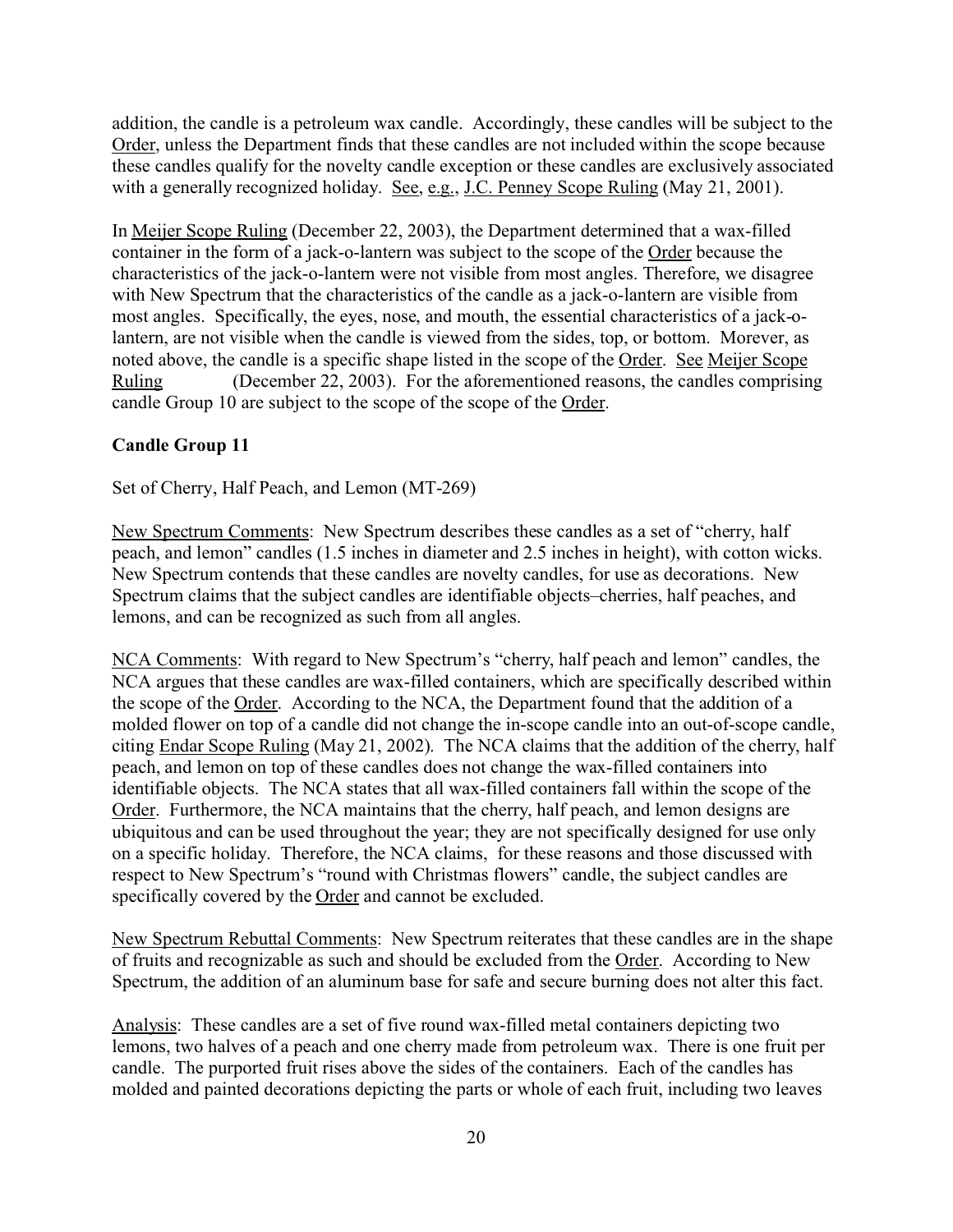on the cherries, and pits inside each of the peaches. All five pieces of fruit sit on painted circular shapes that also rise above the sides of the container. The Department finds that these candles are wax-filled containers, which is a shape listed by the inclusive language of the Order's scope. In addition, the candle is a petroleum wax candle. Accordingly, these candles are subject to the scope of the Order.

The Department has previously held that the application of molded decorations applied to the surface of an in-scope candle does not transform the candle into an identifiable object, which is outside the scope of the Order. See, e.g., American Greetings Scope Ruling (May 4, 2000). The decorations applied to these candles are not sufficient to transform these wax-filled containers into any identifiable objects which would be excluded from the Order. We disagree with New Spectrum that we should examine the molded decorations alone to determine whether they are identifiable objects. The Department's practice is to examine the candle as a whole. See Atico Scope Ruling (March 25, 2003). Therefore, we conclude that these candles are not subject to the novelty candle exception for candles in the shape of an identifiable object. Despite the fact that the candles rise above their metal cases, they remain wax-filled containers, a shape listed by the inclusive language of the Order's scope. See J.C. Penney Scope Ruling (May 21, 2001). Thus, the Department finds that these candles do not qualify for the July 1987 novelty candle exception. For the aforementioned reasons, the candles comprising candle Group 11 are subject to the scope of the Order.

#### **Candle Group 12**

White Wedding Hearts and Bells (A-245-S); White Wedding Hearts and Bells (A-245-L); and Pearlized Hearts and Roses (A161P)

New Spectrum Comments. New Spectrum describes these candles as white wedding hearts and bells or pearlized hearts and rose candles (3.5 inches in diameter and 2.25 inches in height), with a cotton wick. New Spectrum contends that these are novelty candles, for use as a wedding or an anniversary decoration. Further, New Spectrum claims that these candles are shaped like identifiable objects–wedding hearts and bells or hearts and roses, and can be recognized as such from all angles.

NCA Comments: According to the NCA, New Spectrum's "white wedding heart and bells" candle is a round or a pillar, which are specifically included within the scope of the Order. The NCA argues that the molded decoration of a heart and a bell or heart and roses do not change this in-scope candle into an out-of-scope candle, citing American Greetings Scope Ruling (May 4, 2000). The NCA contends that the Department has previously determined that the heart design is ubiquitous and is not designed specifically for use only during a special holiday, citing Russ Berrie. Furthermore, the NCA maintains that the bell design is also ubiquitous and can be used throughout the year. The NCA holds that there is nothing inherent in the design of this candle that would limit its use for a wedding or anniversary. Therefore, the NCA claims, for these reasons and those discussed with respect to New Spectrum's "round with Christmas flowers" candle, the subject candle is specifically covered by the Order and cannot be excluded.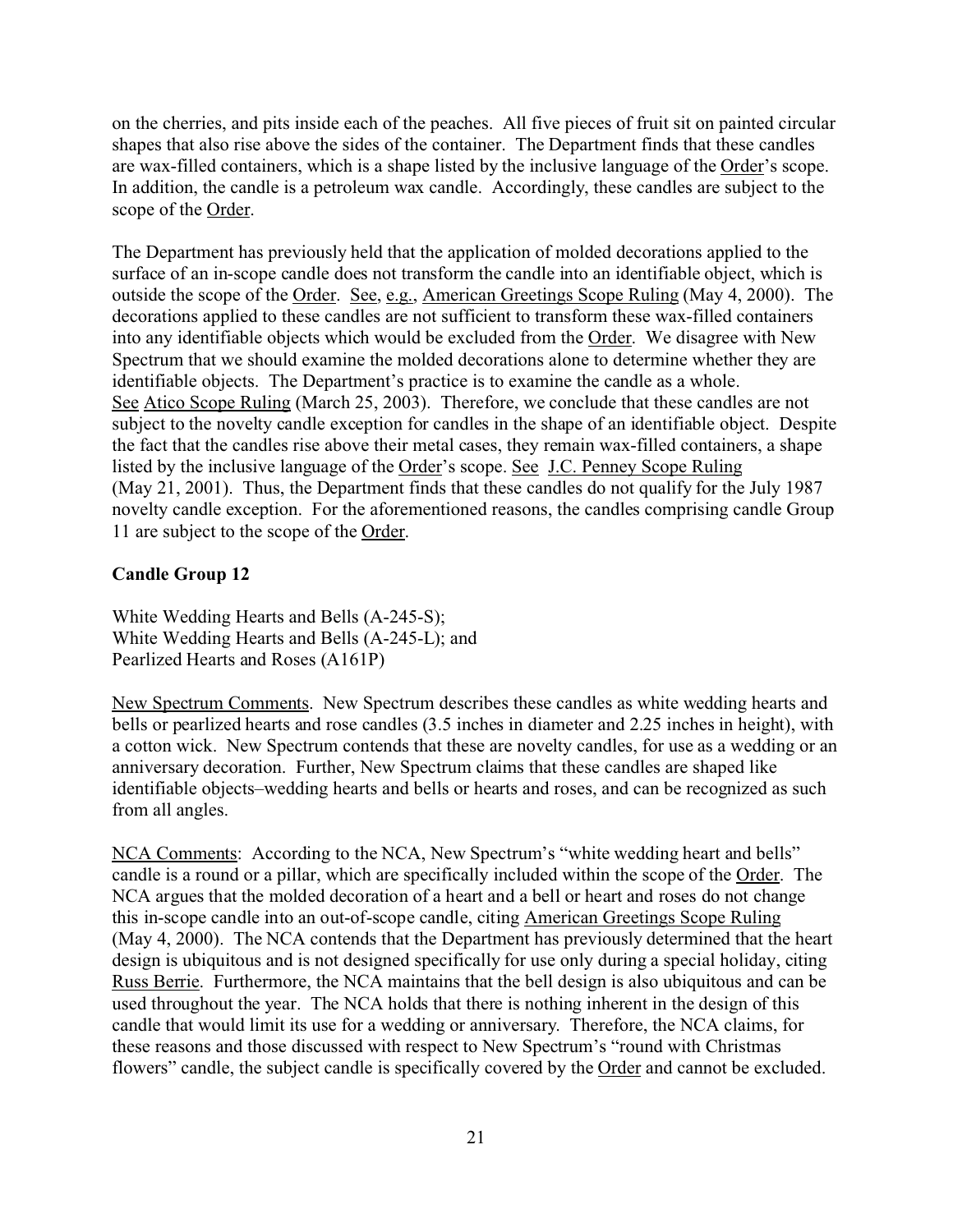New Spectrum Rebuttal Comments: According to New Spectrum, with regard to its "white wedding heart and bells" candle, hearts and bells have traditionally been associated with weddings and anniversaries and thus the candles should be excluded from the Order. Further, New Spectrum claims that it intends to sell the subject candles specifically for anniversaries and weddings and does not believe that they will be used for other occasions.

Analysis: These candles are reported as circular candles with molded and painted decorations depicting bells and hearts. These candles do not appear to be any of the shapes listed in the Order. However, these candles are petroleum wax candles. Accordingly, these candles are subject to the Order, unless the Department finds that these candles are not included within the scope of the Order, because they qualify for the novelty candle exceptions for candles in the shape of an identifiable object, or because these are candles exclusively associated with a generally recognized holiday. See, e.g., J.C. Penney Scope Ruling (May 21, 2001).

The Department disagrees with New Spectrum that these candles are in the shape of identifiable objects. When viewed from most angles, these candles are not identifiable as bells, hearts, or roses. When viewed from the top and sides, the surface texture, overall shape, and molded decorations are not sufficient to identify the bells, hearts, or roses. The Department also disagrees with New Spectrum that these candles are exclusively associated with a generally recognized holiday. The Department finds nothing about the texture, colors, or decorations that denotes any exclusive relation to a particular recognized holiday. Moreover, the Department finds that the bells and hearts are not associated with any generally recognized holiday. Weddings and anniversaries are not generally recognized holidays. Although New Spectrum asserts that weddings are holidays, under its new practice, the Department no longer considers the requestor's intended use of the candles for purposes of determining whether a candle is exclusively associated with a generally recognized holiday. See J.C. Penney Scope Ruling (May 21, 2001). Thus, we find that the candles comprising candle Group 12 are subject to the scope of the Order.

#### **Candle Group 13**

White Wedding Birds on Flowers (A-249-S); White Wedding Birds on Flowers (A-249-L)

New Spectrum Comments: New Spectrum describes these candles as white wedding birds on flowers (2.5 inches in diameter and 3 inches in height), with a non-lead wick. New Spectrum contends that these are novelty candles, for use as a wedding or anniversary decoration. New Spectrum claims that the subject candle is shaped like identifiable objects–doves and flowers, and can be recognized as such from all angles.

NCA Comments: The NCA claims that New Spectrum's "wedding birds on flowers" candle is a round, which falls specifically within the scope of the Order. The NCA contends that the molded decorative birds and flowers do not change this in-scope candle into an out-of-scope candle. Furthermore, the NCA maintains that the bird and flower design is ubiquitous and can be used throughout the year. In addition, the NCA adds that these candles are not specifically designed for use only during weddings and anniversaries. Therefore, the NCA claims, for these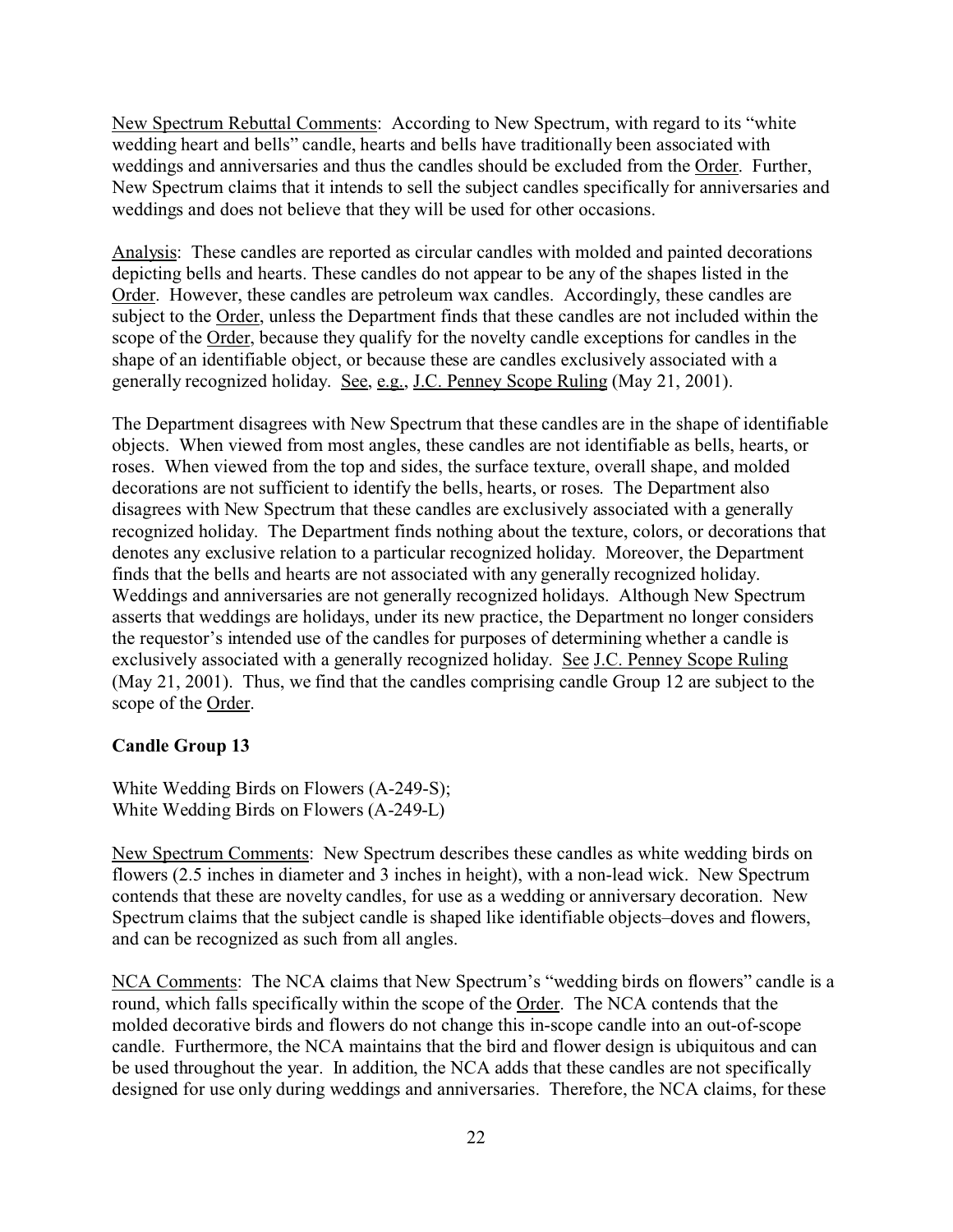reasons and those discussed with respect to New Spectrum's "round with Christmas flowers" candle, these candles are specifically covered by the Order and cannot be excluded.

New Spectrum Rebuttal Comments: New Spectrum argues in rebuttal that the NCA has not justified the inclusion of this candle in the Order.

Analysis: These candles are circular candles with molded and painted decorations depicting two birds resting against one another on a bed of flowers and leaves which sit on circular molded support. The Department finds that these candles are rounds or pillars, which are shapes listed by the inclusive language of the Order's scope. In addition, these candles are made of petroleum wax. Accordingly, these candles will be subject to the Order.

We disagree with New Spectrum that these candles are in the shape of identifiable objects. The Department has previously held that the application of molded decorations applied to the surface of an in-scope candle does not transform the candle into an identifiable object, which is outside the scope of the Order. See, e.g., American Greetings Scope Ruling (May 4, 2000). From most angles the Department, is not able to identify the birds. Specifically, when viewed from the sides and from the top and bottom, we find that the birds and flowers are not identifiable as such. From the sides and top, we are not able to identify the characteristics of birds such as wings or a beak. We disagree with New Spectrum that we should examine the molded decorations alone to determine whether they are identifiable objects. The Department's practice is to examine the candle as a whole. See Atico Scope Ruling (March 25, 2003). Moreover, anniversaries and weddings are not holidays. Therefore, we conclude that these candles are not in the shape of an identifiable object.

The Department also disagrees with New Spectrum that these candles are exclusively associated with a generally recognized holiday. The Department finds nothing about the texture, colors, or decorations that denotes any exclusive affiliation to a particular recognized holiday. The Department finds that the birds and flowers are not associated with any generally recognized holiday. Weddings are not generally recognized holidays. Although New Spectrum asserts that weddings are holidays, under the new practice, the Department no longer considers the requestor's intended use of the candles for purposes of determining whether a candle is exclusively associated with a generally recognized holiday. See J.C. Penney Scope Ruling (May 21, 2001). Thus, we find that the candles comprising candle Group 13 are subject to the scope of the Order.

## **Candle Group 14**

#### Gold Dragon (DS-001)

New Spectrum describes this candle as a gold dragon petroleum wax candle (7.5 inches in diameter and 3.25 inches in height), with a non-lead wick. New Spectrum contends that this candle is a novelty candle, for use as a decoration. New Spectrum contends that the subject candle is shaped like an identifiable object–dragon, and can be recognized as such from all angles.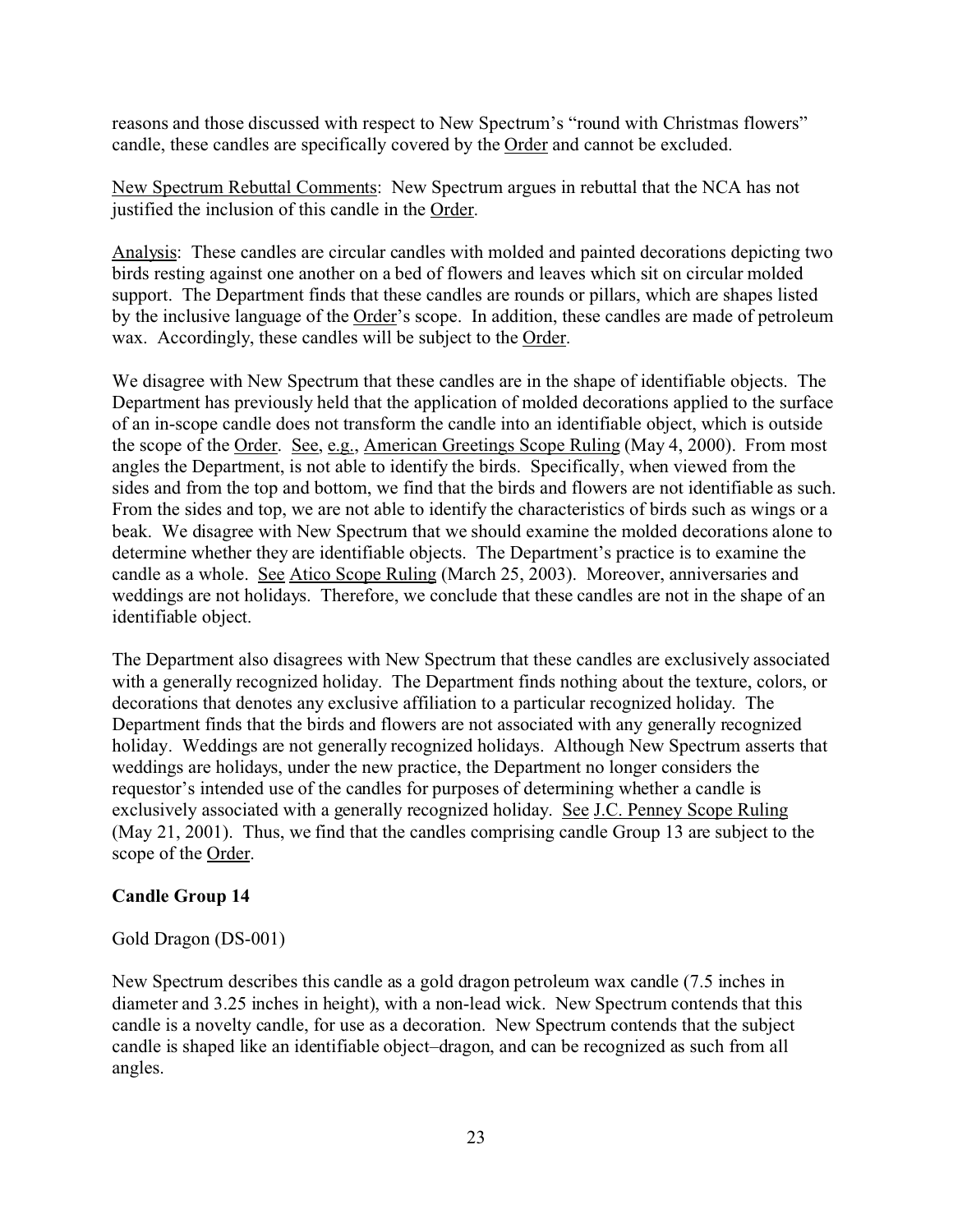NCA Comments: The NCA claims that New Spectrum's gold dragon candle is a column candle which is specifically covered by the Order. See Final Scope Ruling – Antidumping Duty Order on Petroleum Wax Candles From the People's Republic of China (A-570-504); Barthco Trading Consultants, Inc. (April 30, 2001) (Barthco Trading Scope Ruling). The NCA argues that the flat bottom of this candle precludes it from being an unidentifiable object, as dragons do not have a flat bottom that can be seen from all sides. Furthermore, the NCA maintains that the dragon design is ubiquitous and can be used throughout the year. In addition, the NCA contends that the subject candle is not specifically designed for use only during a specific holiday or event. Therefore, the NCA claims, for these reasons and those discussed with respect to New Spectrum's "round with Christmas flowers" candle, the subject candle is specifically covered by the Order and cannot be excluded.

New Spectrum Rebuttal Comments: New Spectrum states that this candle is clearly identifiable as a dragon and should be excluded from the Order. Further, New Spectrum maintains that the inclusion of a flat base is for stability and safety reasons.

Analysis: This candle is reported as a candle molded and painted to depict a dragon. This candle does not appear to be any of the shapes listed in the order. However, this candle is a petroleum wax candle. Accordingly, this candle will be subject to the Order, unless the Department finds that this candle is not included within the scope of the Order because it qualifies for the novelty candle exception for candles in the shape of an identifiable object, or because these are candles exclusively associated with a generally recognized holiday. See, e.g., J.C. Penney Scope Ruling (May 21, 2001).

The Department agrees with New Spectrum that the candle is shaped like an identifiable object–a dragon, and it is identifiable as such from most angles. When viewed from most angles this candle appears to be a dragon, including characteristics commonly associated with dragons such as the tail and jaw. Moreover, there is no portion of the candle which could be viewed as one of the shapes specifically identified in the scope of the Order. Thus, this candle qualifies for the July 1987 novelty candle exception because it is an identifiable object, and therefore is not included within the scope of the Order. See J.C. Penney Scope Ruling (May 21, 2001).

#### **Candle Group 15**

Set of 3 White Ducks in Crate (L-09-M-W); Set of 3 Yellow Ducks in Crate (L-09-M-Y)

New Spectrum Comments: New Spectrum describes these candles as a set of white duck petroleum wax candles (1.75 inches in diameter and 3 inches in height), with non-lead wicks. New Spectrum contends that these are novelty candles, for use as decorations. New Spectrum further contends that the subject candles are shaped like identifiable objects–ducks, and can be recognized as such from all angles.

NCA Comments: The NCA argues that these candles are short pillar candles that fall specifically within the scope of the Order. According to the NCA, each candle has a flat bottom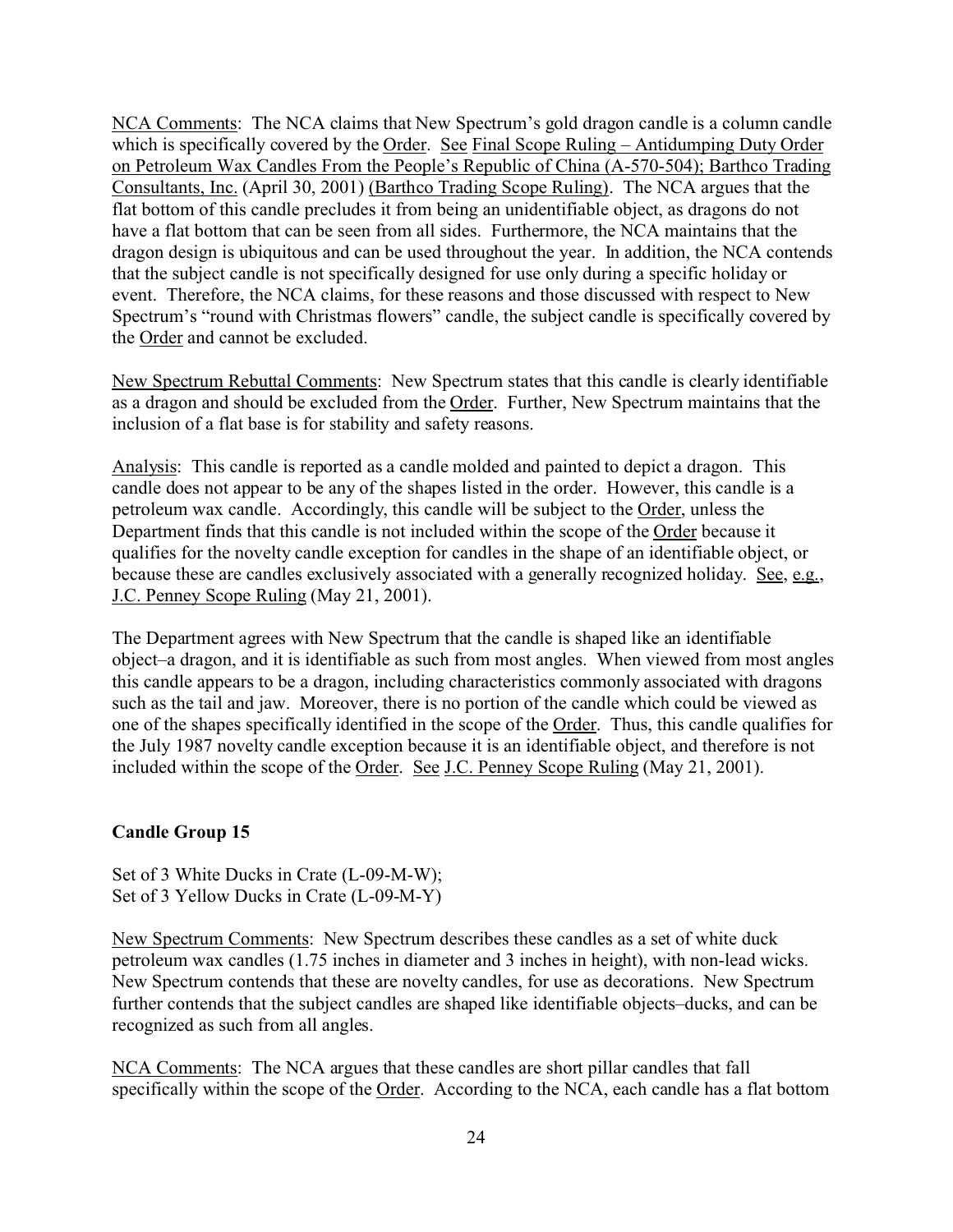and ducks do not have flat bottoms. Therefore, the NCA contends that the subject candles are not identifiable objects. NCA holds that these candles are specifically covered by the Order and cannot be excluded.

New Spectrum Rebuttal Comments: New Spectrum maintains that these candles are clearly identifiable as ducks and should be excluded from the Order. Furthermore, New Spectrum states that the inclusion of the flat base is for stability and safety reasons.

Analysis: These candles are a set of three candles molded and painted to depict ducks. These candles are white in color with molded yellow painted bills and feet; the wings are molded into the sides of the candles. One duck sits with a closed beak, a second duck stands with a closed beak, and a third duck sits with its head pushed forward and its beak open. These candles do not appear to be any of the shapes listed in the Order. However, these candles are petroleum wax candles. Accordingly, these candles will be subject to the Order, unless the Department finds that these candles are not included within the scope of the Order because they qualify for the novelty candle exceptions for candles in the shape of an identifiable object, or because these are candles exclusively associated with a generally recognized holiday. See, e.g., J.C. Penney Scope Ruling (May 21, 2001).

The Department agrees with New Spectrum that the candles are shaped like identifiable objects–ducks, and are identifiable as such from most angles. When viewed from most angles the Department is able to identify the bill, feet, and wings of the ducks. In addition, the candles have the overall shape and coloring of ducks when viewed from most angles. Moreover, there is no portion of the candle which could be viewed as one of the shapes specifically identified in the scope of the Order. Thus, these candles qualify for the July 1987 novelty candle exception because they represent identifiable objects. See J.C. Penney Scope Ruling (May 21, 2001). For the aforementioned reasons, the candle comprising candle Group 15 is outside the scope of the Order.

#### **Candle Group 16**

Silver Snail (MT-213S); Gold Snail (MT-213G)

New Spectrum Comments: New Spectrum describes these candles as silver or gold snail petroleum wax candles (4.25 inches in diameter and 2.5 inches in height), with a non-lead wick. New Spectrum contends these candles are novelty candles, for use as a decoration. New Spectrum further contends that these candles are shaped like identifiable objects–snails, and can be recognized as such from all angles.

NCA Comments: The NCA argues that these candles are short column candles that are specifically within the scope of the Order. According to the NCA, each candle has a flat bottom and snails have round shells, not shells with flat bottoms, and therefore, they are not identifiable objects. Therefore, the NCA contends that these candles are not identifiable objects. Furthermore, the NCA maintains that the snail design is ubiquitous and can be used throughout the year.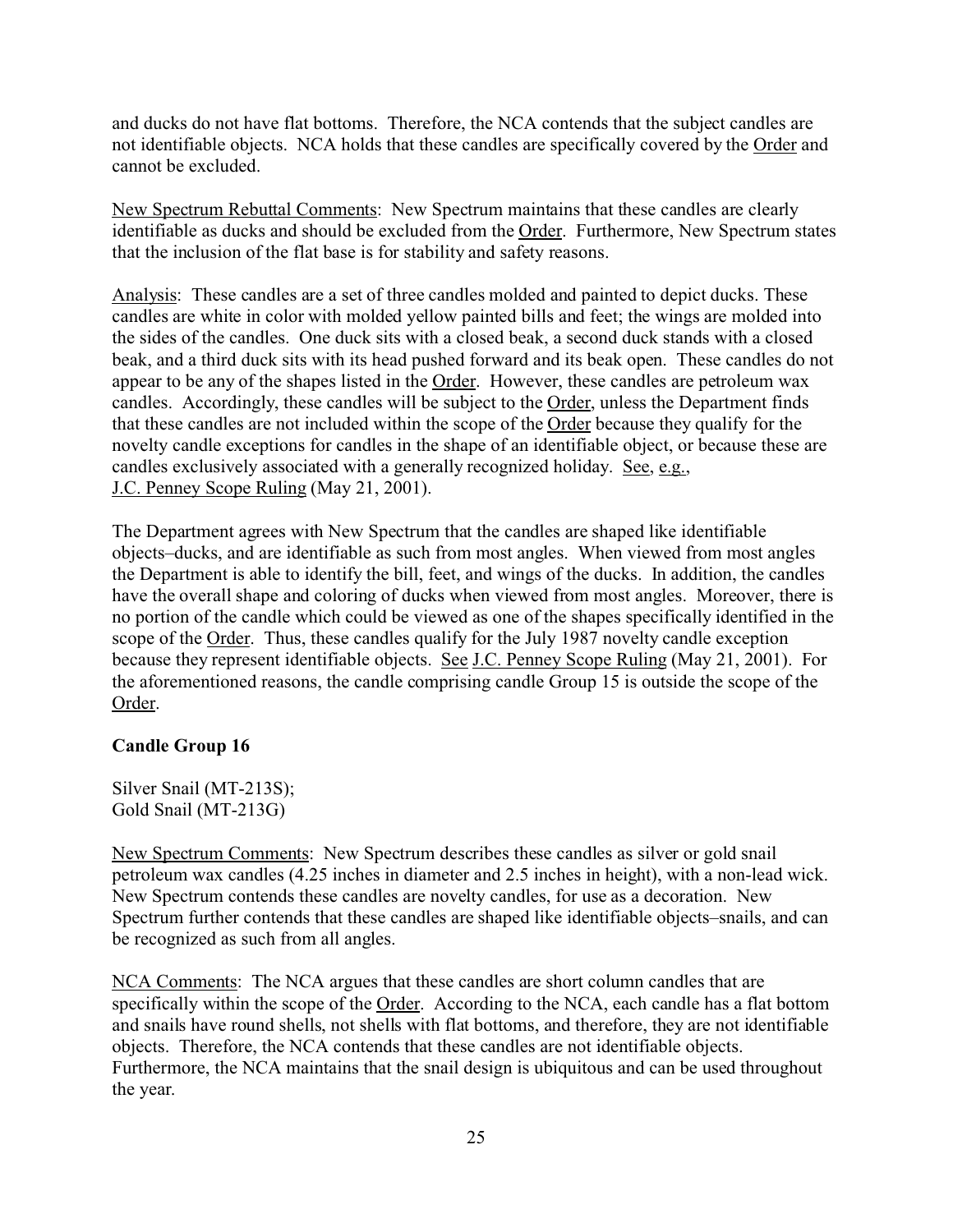New Spectrum Rebuttal Comments: In rebuttal, New Spectrum says that this candle is clearly an identifiable object and should be excluded from the Order.Furthermore, New Spectrum states that the inclusion of the flat base is for stability and safety reasons.

Analysis: This candle is molded and painted to depict a snail. This candle does not appear to be in any of the shapes listed in the Order. However, this candle is a petroleum wax candle. Accordingly, it will be subject to the Order, unless the Department finds that it is excluded by the novelty candle exception for candles in the shape of an identifiable object or for candles exclusively associated with a generally recognized holiday. See, e.g., J.C. Penney Scope Ruling (May 21, 2001).

The Department agrees with New Spectrum that these candles are shaped like an identifiable object–a snail, and are identifiable as such from most angles. When viewed from the side and top angles these candles appear to be a snail, including characteristics commonly associated with snails, such as the shell and antennae. Moreover, there is no portion of the candle which could be viewed as one of the shapes specifically identified in the scope of the Order. Thus, these candles qualify for the July 1987 novelty candle exception because they are identifiable objects. See J.C. Penney Scope Ruling (May 21, 2001). Thus, we find that the candles comprising candle Group 16 are outside the scope of the Order.

## **Candle Group 17**

Set of 16 Dice-Yellow, Purple, Green, and Blue (MT-241-G); Set of 16 Dice-Yellow, Purple, Green, and Blue (MT-241-M); and Set of 16 Dice-Yellow, Purple, Green, and Blue (MT-241-B-F)

New Spectrum Comments: New Spectrum describes these candles as a set of 16 dice candles (1 inch wide and 1 inch in height), with cotton wicks. New Spectrum contends that these candles are novelty candles, for use as decorations. Further, New Spectrum claims that the subject candles are identifiable objects–dice, and can be recognized as such from all angles.

NCA Comments: According to the NCA, New Spectrum's dice candles are 1-inch square candles with no decorations. The NCA states that the Department has previously determined that cube-shaped candles fall within the scope of the Order. See Final Scope Ruling – Antidumping Duty Order on Petroleum Wax Candles From the People's Republic of China (A-579-504); Mervyns (December 9, 1996) (Mervyns Scope Ruling) and Final Scope Ruling – Antidumping Duty Order on Petroleum Wax Candles From the People's Republic of China (A-570-504); Enesco Corporation (October 30, 1996) (Enesco Scope Ruling). According to the NCA, the subject candle is a straight-sided column or pillar, which falls specifically within the scope of the Order. The NCA maintains that the candle is not in the shape of an identifiable object. Furthermore, there is nothing inherent in the design which limits its use to a specific holiday or event. The NCA argues that this candle is specifically covered by the Order and cannot be excluded.

New Spectrum Rebuttal Comments: New Spectrum concedes that its "set of 16 dice" candles fall within the scope of the Order.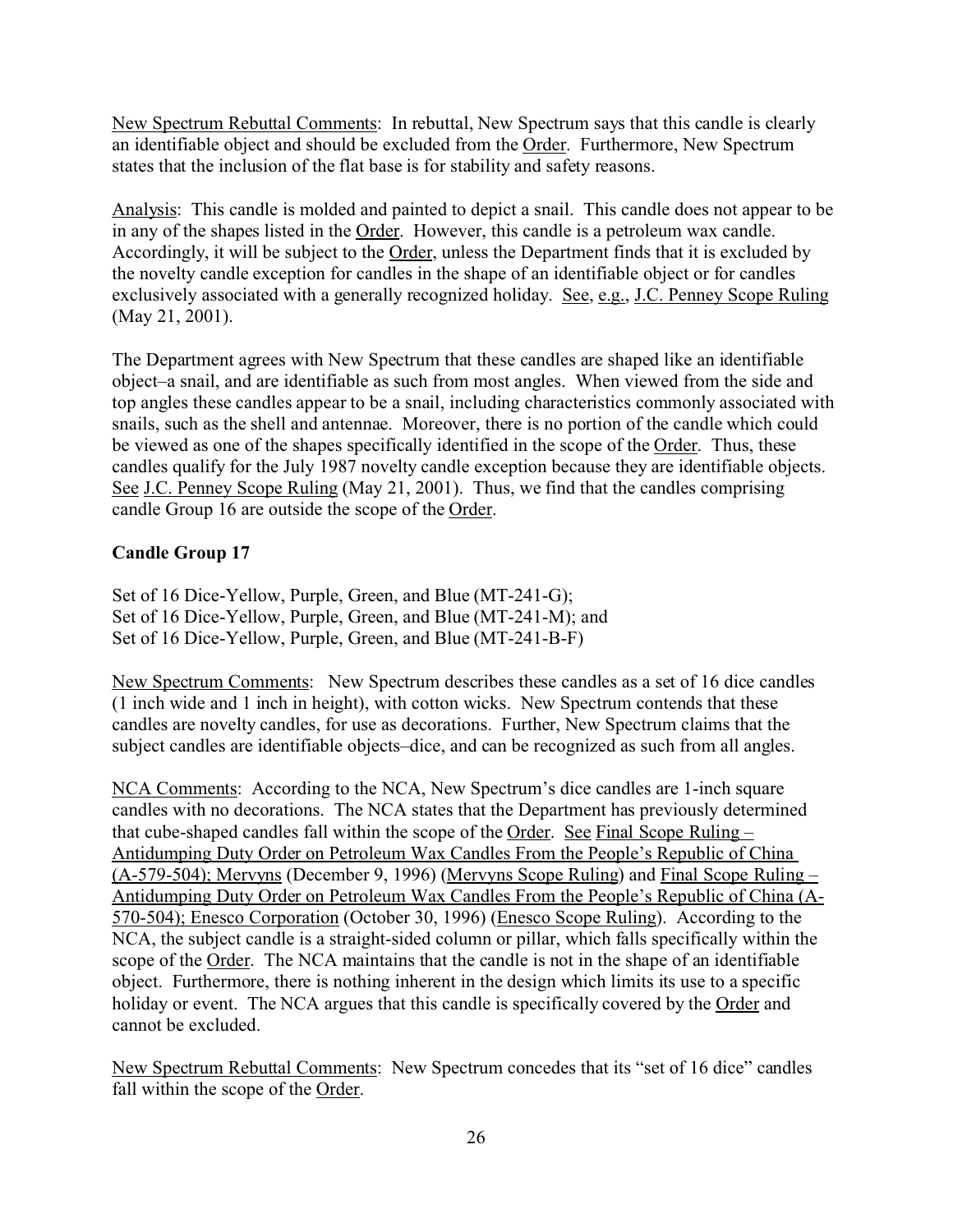Analysis: We agree with the NCA that these candles are pillars which fall specifically within the scope of the Order. Moreover, New Spectrum concedes that these candles are within the scope of the Order. Thus, we find that the candles comprising candle Group 17 are within the scope of the Order.

## **Candle Group 18**

Bunny (MT-252)

New Spectrum Comments: New Spectrum describes this petroleum wax candle as a bunny candle (4 inches in diameter and 3 inches in height), with a cotton wick. New Spectrum contends that the bunny candle is a novelty candle, for use as a decoration. New Spectrum claims that the subject candle is shaped like an identifiable object–a bunny, and can be recognized as such from all angles.

NCA Comments: The NCA claims that New Spectrum's "bunny" candle has a flat bottom, and bunnies do not have flat bottoms. The NCA argues that the subject candle is a short column candle, which falls specifically within the scope of the Order. Furthermore, the NCA maintains that the subject candle's bunny design is ubiquitous and can be used throughout the year. In addition, the NCA contends that this candle is not specifically designed for use only on a specific holiday or event. The NCA argues that this candle is specifically covered by the Order and cannot be excluded.

New Spectrum Rebuttal Comments: According to New Spectrum, with regard to its "bunny" candle, this candle is clearly identifiable as a bunny and the inclusion of the flat base is for stability and safety reasons. New Spectrum maintains that bunnies have traditionally been associated with Easter and should be excluded from the Order.

Analysis: This candle is molded and painted to depict a bunny. This candle does not appear to be any of the shapes listed in the Order. However, this candle is a petroleum wax candle. Accordingly, this candle will be subject to the Order, unless the Department finds that this candle is not included within the scope of the Order because it qualifies for the novelty candle exception for candles in the shape of an identifiable object, or because this candle is exclusively associated with a generally recognized holiday. See, e.g., J.C. Penney Scope Ruling (May 21, 2001).

The Department agrees with New Spectrum that the candle is shaped like an identifiable object–a bunny, and is identifiable as such from most angles. When viewed from the side and top angles, this candle appears to be a bunny, including characteristics commonly associated with bunnies, such as floppy ears, a cotton tail, whiskers, and a nose. Moreover, there is no portion of the candle which could be viewed as one of the shapes specifically identified in the scope of the Order. Thus, these candles fall within the July 1987 novelty candle exception as identifiable objects. See J.C. Penney Scope Ruling (May 21, 2001). Thus, we find that the candle comprising candle Group 18 is outside the scope of the Order.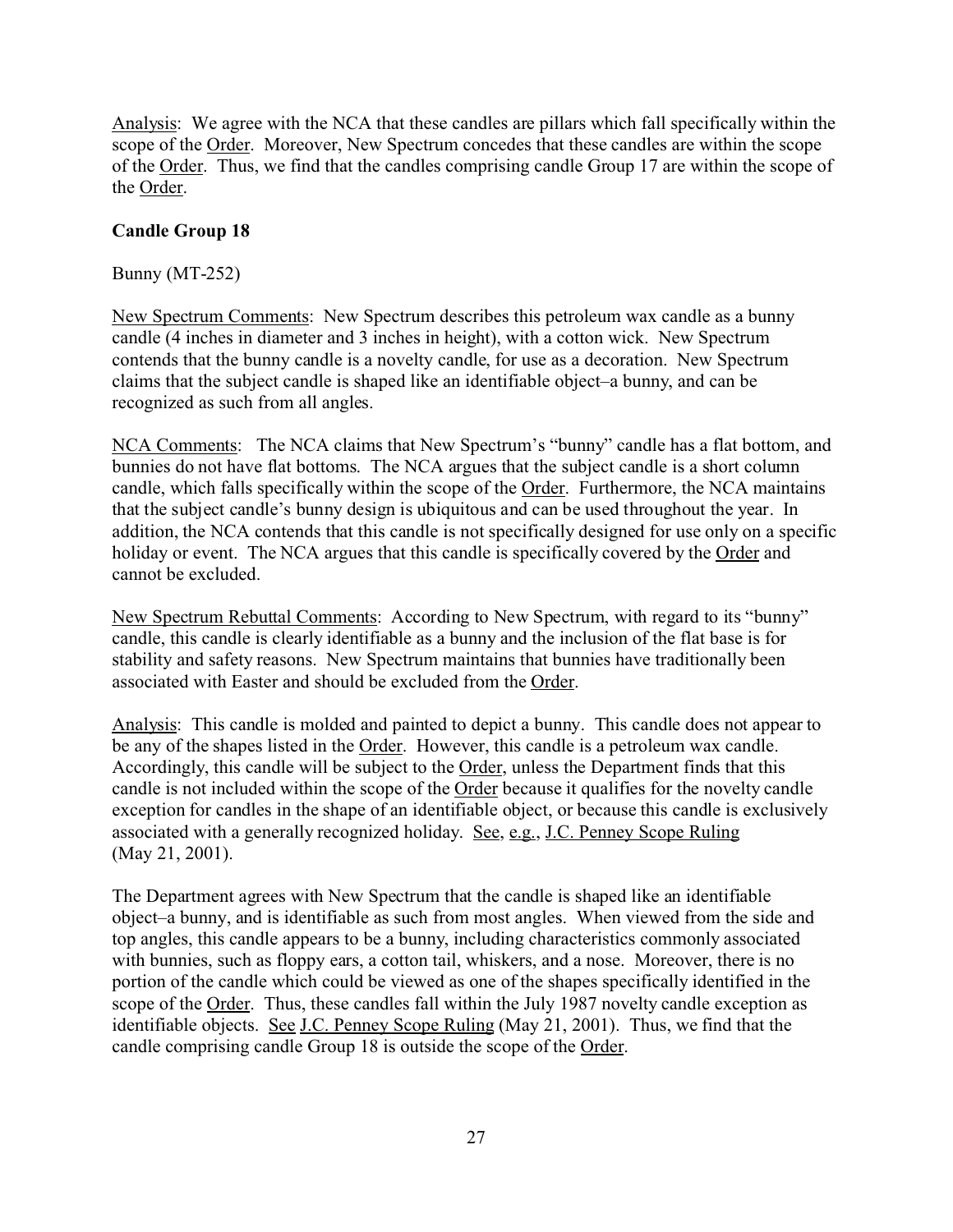### **Candle Group 19**

Set of Jack-O-Lantern Pumpkin (MT-257PK); Bat (MT-257BT); and Ghost (MT-257GT)

New Spectrum: New Spectrum describes these candles as jack-o-lantern pumpkin, bat, and ghost candles (2 inches wide and .05 inches in height), with cotton wicks. New Spectrum contends these candles are novelty candles, for use as decorations. Further, New Spectrum claims that the subject candles are identifiable objects–a jack-o-lantern pumpkin, bat, and ghost, and can be recognized as such from all angles.

NCA Comments: With regard to New Spectrum's "jack-o-lantern, bat, and ghost" candles, the NCA argues that these candles have flat bottoms, and pumpkins, bats, and ghosts do not have flat bottoms; therefore, they are not identifiable objects. In addition, the NCA maintains that the subject candles, jack-o-lantern, bat, and ghost designs are ubiquitous and can be used throughout the year. Furthermore, the NCA contends that these candles are not specifically designed for use only during a specific holiday or event. The NCA holds that these candles fall specifically within the scope of the Order and cannot be excluded.

New Spectrum Rebuttal Comments: With regard to its jack-o-lantern, bat, and ghost candles, New Spectrum argues that these candles are clearly identifiable objects: jack-o-lantern pumpkins, bats, and ghosts. Moreover, New Spectrum that traditionally these icons have been exclusively associated with Halloween and should be excluded from the Order.

Analysis: These candles a set of three candles with molded and painted decorations depicting a jack-o-lantern, a bat, and a ghost. The jack-o-lantern is orange with painted and molded eyes, mouth and nose. A molded stem is also painted green. The ghost is white with painted and molded eyes, eyebrows, and mouth. The ghost is smiling with outstretched arms. The bat is black with painted and molded eyes. These candles do not appear to be any of the shapes listed in the scope of the Order. However, these candles are petroleum wax candles. Accordingly, these candles will be subject to the Order, unless the Department finds that these candles are not included within the scope of the Order because they qualify for the novelty candle exception for candles in the shape of an identifiable object, or because these are candles exclusively associated with a generally recognized holiday. See, e.g., J.C. Penney Scope Ruling (May 21, 2001).

The Department disagrees with New Spectrum that these candles are in the shape of identifiable objects. When viewed from the sides or the bottom, none of the characteristics of the jack-olantern, ghost, or bat, such as eyes, teeth, or wings, are visible to the Department. The Department is not able to identify any characteristics of the bat, ghost, jack-o-lantern, such as the previously identified eyes, teeth or wings, from the side or the bottom, because the decorations are not continued on the bottom or sides. When viewed from the sides or the bottom, the shapes are too crudely molded or carved to be recognized as the objects suggested by New Spectrum. When viewed from the side, only the primary colors (i.e., orange, white, and black) of each candle are visible. When viewing the candle from various angles, the candle lacks sufficient details to indicate any of the three objects described by New Spectrum. When viewed from most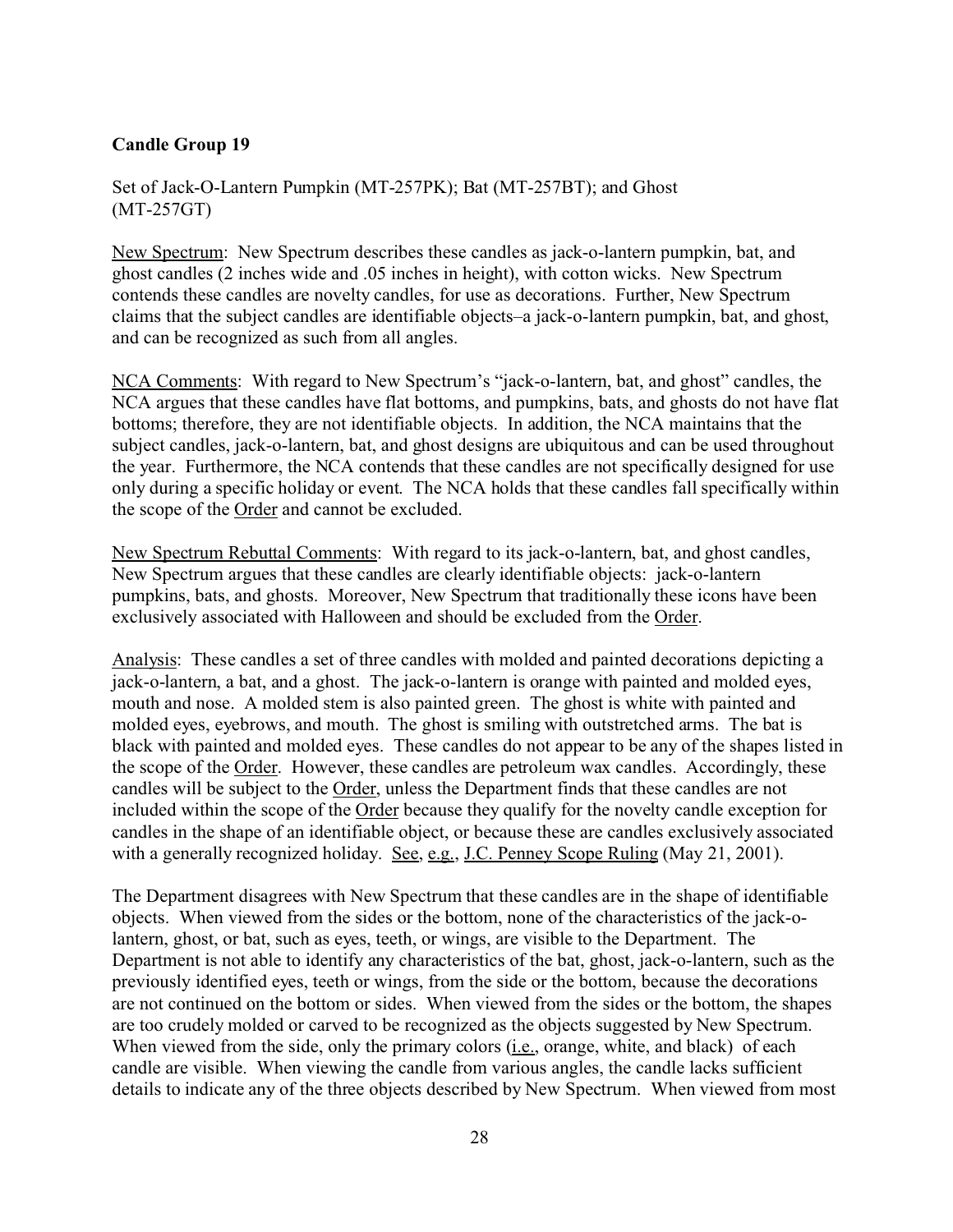angles, these candles are not identifiable as the objects suggested by New Spectrum. See, e.g., J.C. Penney Scope Ruling (May 21, 2001). The Department finds that these candles are only identifiable as the objects listed by New Spectrum when viewed from the top. Therefore, we conclude that these candles do not qualify for the novelty candle exception because these candles are not in the shape of an identifiable object. See Meijer Scope Ruling (December 22, 2003). Thus, the Department finds that the candles comprising candle Group 19 do not qualify for the July 1987 exception, and are subject to the scope of the Order.

#### **Candle Group 20**

Set of 2 White Chicks with Egg Holders (MT-259-W); Set of 2 Lilac Chicks with Egg Holders (MT-259-PU)

New Spectrum Comments: New Spectrum describes these candles as a set of 2 white chicks with egg holders (2.75 inches in diameter and 3 inches in height), with cotton wicks. New Spectrum contends that these candles are novelty candles, for use as decorations. New Spectrum claims that the subject candles are identifiable objects–white chicks in eggs, and can be recognized as such from all angles.

NCA Comments: The NCA claims that New Spectrum's "white chicks with egg holder" candles are in the shape of a taper or a wax-filled container, which are specifically covered by the Order. According to the NCA, the Department found that similarly shaped candles are "not in the shape of a distinct identifiable object; rather, this candle is in the shape of a round that gradually tapers to a point at the top" and that this candle "constitutes a taper, a delineated shape within the scope of the Order," citing the Atico Scope Ruling (April 8, 2002). Furthermore, the NCA maintains that the decoration on the white chick with egg holder candles is ubiquitous and does not limit its use to a specific holiday or event. Therefore, the NCA claims that, because the candles are a taper or a wax-filled container, they fall specifically within the scope of the Order and cannot be excluded.

New Spectrum Rebuttal Comments: New Spectrum states that it does not believe that the NCA has justified the inclusion of these candles in the Order. New Spectrum claims that these candles are clearly identifiable as chicks in egg-shaped holders and should be excluded from the Order. Furthermore, New Spectrum notes that traditionally these icons have been associated with the Easter season only.

Analysis: These candles are wax-filled containers molded and painted to depict chicks in egg holders. The Department finds that these candles are wax-filled containers, which is a shape listed by the inclusive language of the Order's scope. In addition, these candles are petroleum wax candles. Accordingly, these candles are subject to the Order.

The Department has previously held that the application of molded decorations applied to the surface of an in-scope candle does not transform the candle into an identifiable object, which is outside the scope of the Order. See, e.g., American Greetings Scope Ruling (May 4, 2000). The decorations applied to these candles are not sufficient to transform these wax-filled containers into any identifiable object which would be excluded from the Order. We disagree with New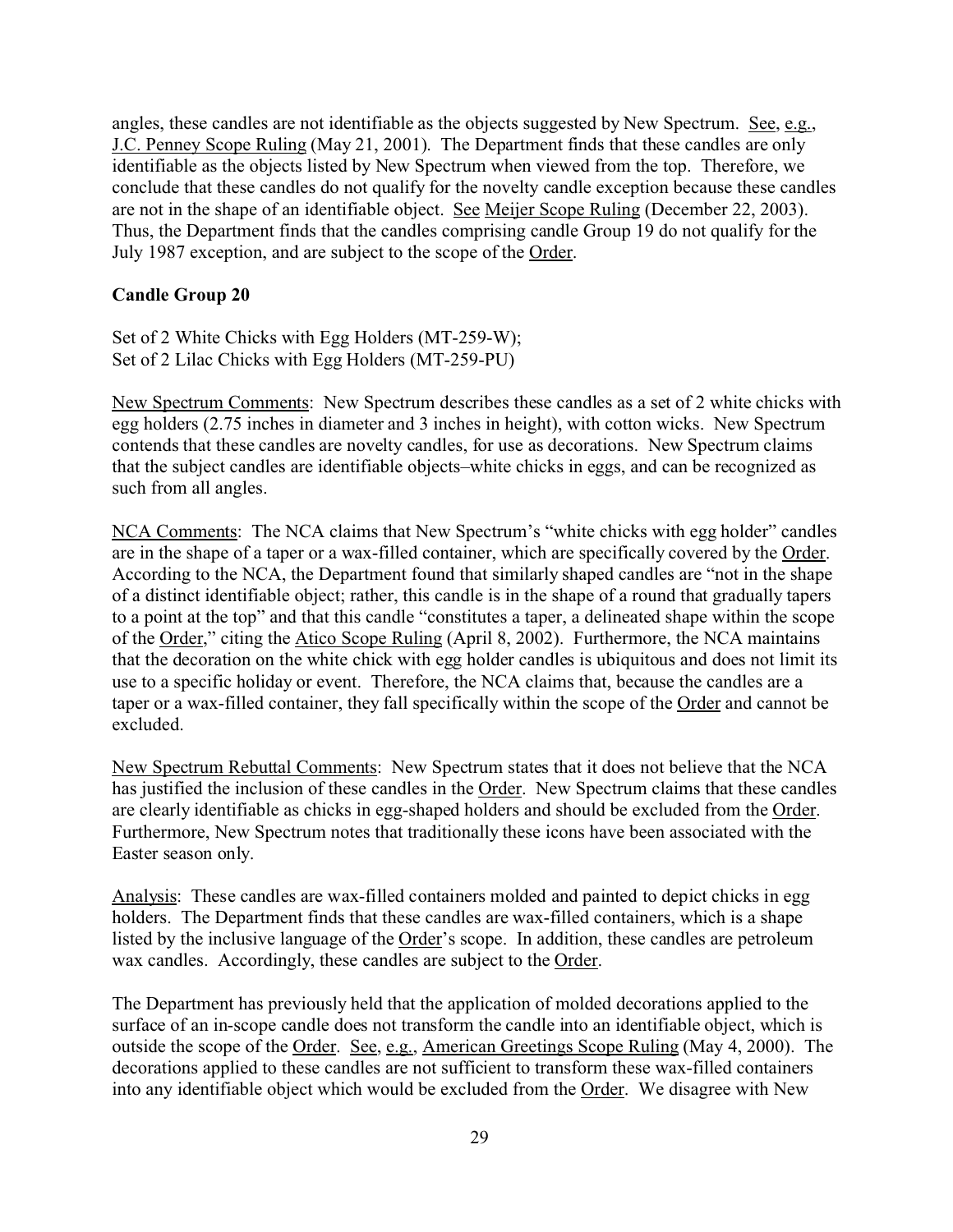Spectrum that we should examine the molded decorations alone to determine whether they are identifiable objects. The Department's practice is to examine the candle as a whole. See Atico Scope Ruling (March 25, 2003). Therefore, we conclude that these candles are not subject to the novelty candle exception because these are not candles in the shape of an identifiable object. Despite the fact that the candles rise above their cases, they remain wax-filled containers, a shape listed by the inclusive language of the Order's scope. See J.C. Penney Scope Ruling (May 21, 2001). Thus, the Department finds that these candles do not qualify for the July 1987 novelty candle exception as identifiable objects. Further, the Department disagrees with New Spectrum's argument that we should consider the intended use of the candles and find that the objects on these candles are exclusively associated with a generally recognized holiday–Easter. Under the new practice, we no longer consider the alleged use of the candles for decorations. See J.C. Penney Scope Ruling (May 21, 2001). The motif depicted by these candles, chicks and eggs, is not one exclusively associated with the Easter holiday. Thus, the Department finds that these candles do not qualify for the July 1987 exception. Thus, we find that the candles comprising candle Group 20 are subject to the scope of the Order.

#### **Candle Group 21**

Set of 4 Metallic Red Hearts (MT-261)

New Spectrum Comments: New Spectrum contends that its "set of 4 metallic red heart" candles (1 inch in diameter and 1 inch in height), with cotton wicks, are novelty candles, for use as decorations. Further, New Spectrum claims that the subject candles are identifiable objects–hearts, and can be recognized as such from all angles.

NCA Comments: The NCA argues that the Department has previously determined that a similar candle is "not recognizable as a heart when viewed from the top, bottom, front, back, and sides," citing the Atico Scope Ruling (April 8, 2002). In addition, the NCA contends that the heart design is ubiquitous and can be used throughout the year. NCA holds that these candles fall within the scope of the Order and cannot be excluded.

New Spectrum Rebuttal Comments: Referring to its "set of four metallic red hearts" candles, New Spectrum states that it does not believe that the NCA has justified the inclusion of these candles in the Order. New Spectrum claims that these candles are clearly identifiable as valentine hearts and should be excluded from the Order. Furthermore, New Spectrum notes that traditionally hearts have associated with special occasions and, in particular, Valentines day.

Analysis: These candles are reported as a set of four candles molded and painted to depict hearts. The candles are painted with a metallic red paint. These candles do not appear to be a shape listed in the language of the Order. However, the candles are petroleum wax candles. Accordingly, these candles will be subject to the Order, unless the Department finds that these candles are not included within the scope of the Order because they qualify for the novelty candle exceptions for candles in the shape of an identifiable object or because these are candles exclusively associated with a generally recognized holiday. See e.g., J.C. Penney Scope Ruling (May 21, 2001).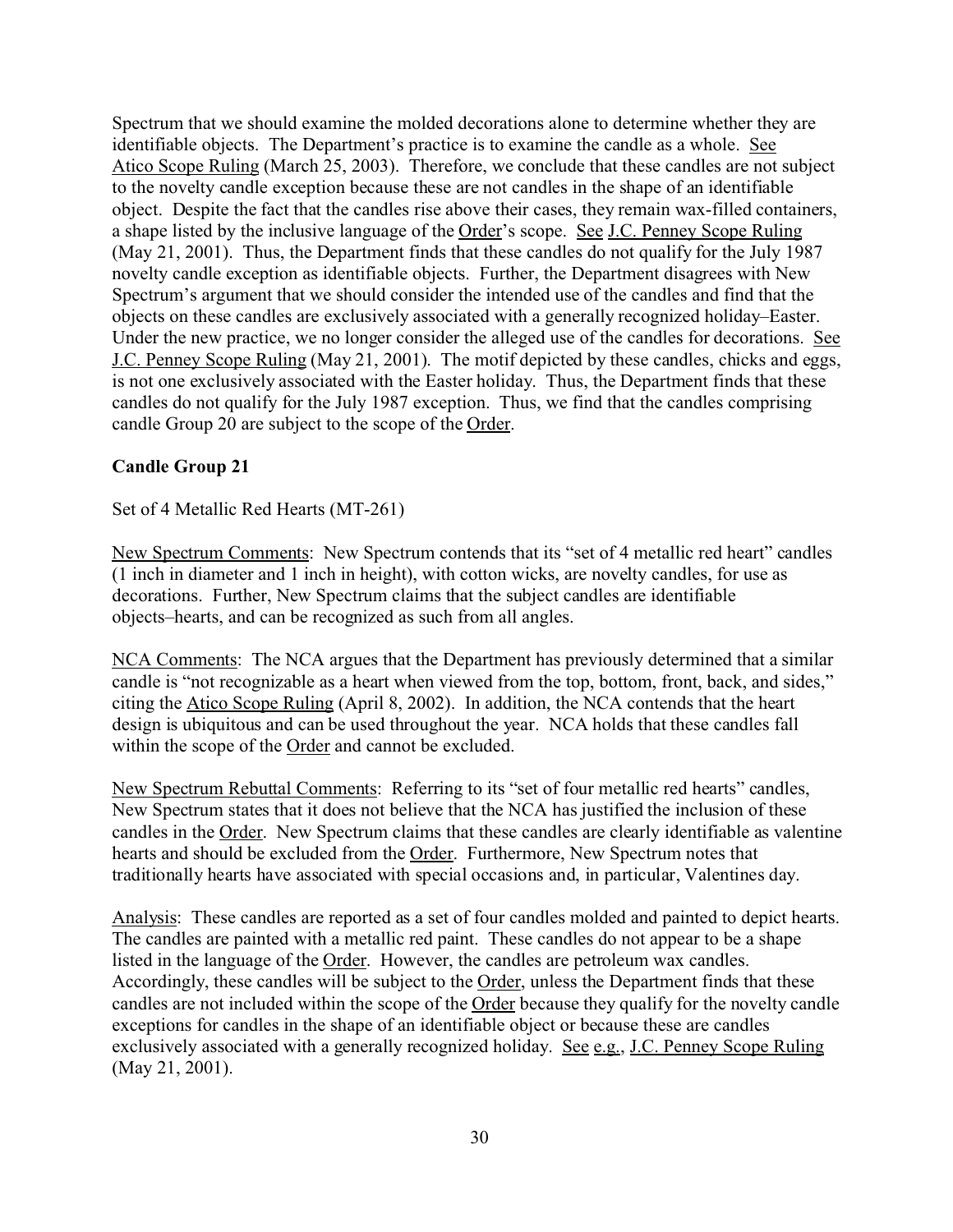The Department disagrees with New Spectrum that these candles are in the shape of an identifiable object. When viewing these candles from the sides, top, and bottom, we are unable to identify any of the characteristics of hearts. The heart shape is only viewable from the front and back. The surface texture and metallic red color are not indicative of hearts when viewed from multiple angles. The overall shape of the candle as a heart is not recognizable from multiple angles. We have also previously concluded that similar candles were not recognizable as hearts from multiple angles. See Atico Scope Ruling (April 8, 2002). Therefore, we conclude that these candles are not subject to the novelty candle exception because these candles are not in the shape of an identifiable objects.

The Department also disagrees with New Spectrum that these candles are exclusively associated with a generally recognized holiday. Valentine's Day is not a holiday recognized by the Department. The Department finds nothing about the texture, colors, or decorations that denotes any exclusive relation to a particular recognized holiday. The Department finds that the heart shape and the metallic red color are not exclusively associated with any generally recognized holiday. Under the new practice, the Department no longer considers the requestor's intended use of the candles for purposes of determining whether a candle is exclusively associated with a generally recognized holiday. See J.C. Penney Scope Ruling (May 21, 2001). Thus, we find that the candles comprising candle Group 21 are subject to the scope of the Order.

## **Candle Group 22**

Red Ladybug in Wood Crate (MT-266);

Set of 3 Ladybugs (Green, Yellow, and Red) in Wood Crate (MT-265); Set of 4 Small Ladybugs (Green, Purple, Orange, and Red) on Gold Plate (MT-226); and Set of 6 Small Ladybugs (Yellow, Pink, Green, Purple, Orange, and Red) (MT-262)

New Spectrum Comments: New Spectrum describes these candles as a red, green, yellow, purple, orange, and pink ladybug, petroleum wax candles (4 inches in diameter and 1.75 inches in height), with a cotton wick. New Spectrum contends these are novelty candles, for use as a decoration. New Spectrum argues that the subject candle is shaped like an identifiable object–ladybug, sitting on a green wax leaf, and can be recognized as such from all angles.

NCA Comments: The NCA argues that these are floating round candles. The NCA contends that the Department has found that floating round candles are within the scope of the Order. In addition, according to the NCA, the "lady bug" candle is a round candle, which falls specifically within the scope of the Order. The NCA further contends that the molded decoration of a ladybug on the top of the round, does not change an in-scope candle into an out-of-scope candle. Moreover, the NCA argues that the Department has held that the addition of the molded decoration on the top of the candle does not change the candle, and it remains an unidentifiable object, citing the See Final Scope Ruling – Antidumping Duty Order on Petroleum Wax Candles From the People's Republic of China (A-579-504); Endar Corporation (April 7, 1999) (Endar) Scope Ruling and the Cherrydale Scope Ruling (October 5, 2000). According to the NCA, the design of the ladybug is not a design that limits the use of the candle to a specific holiday or occasion. Therefore, the NCA claims that, for these reasons and those discussed with respect to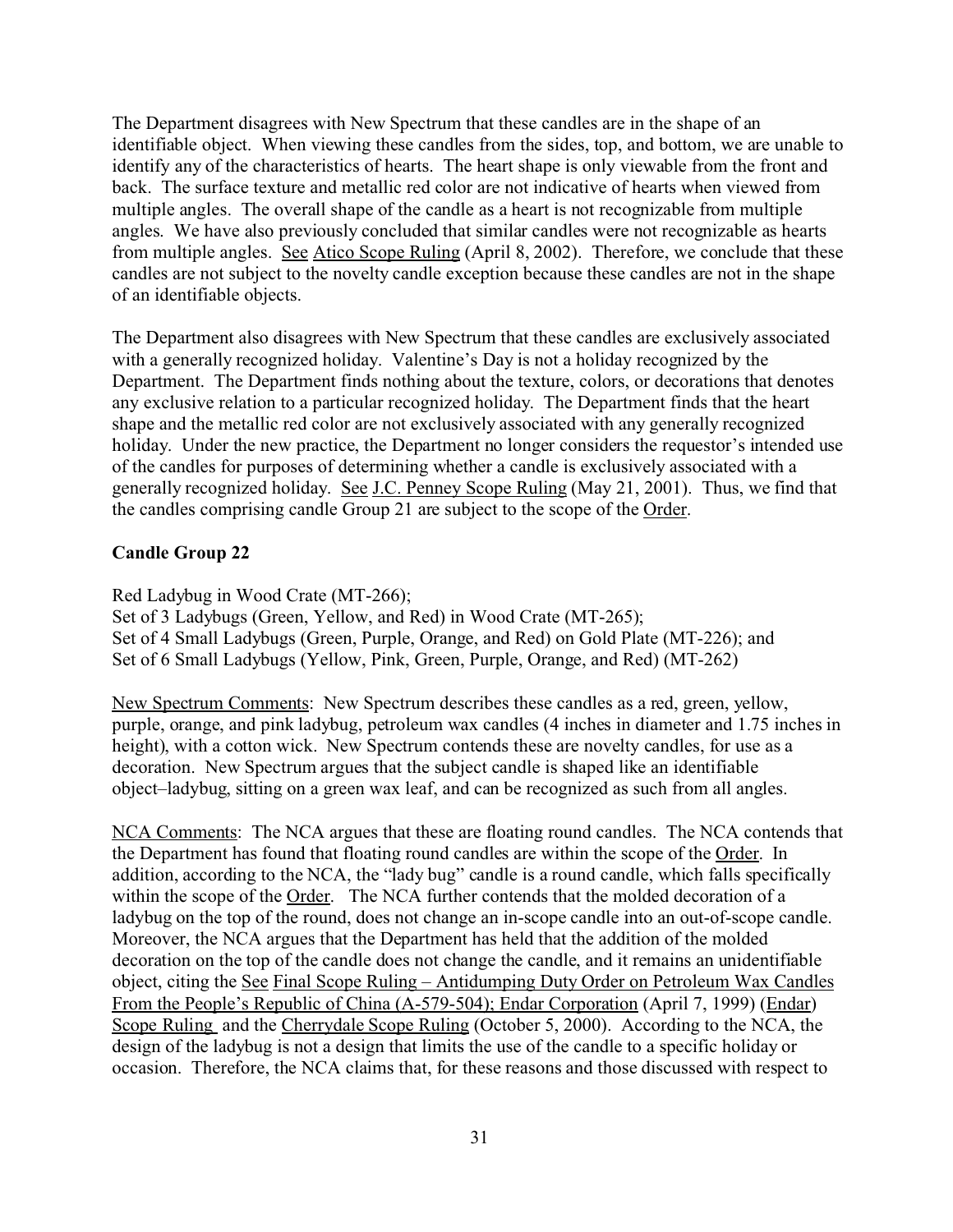New Spectrum's "green floating frogs" candle, the subject candle is specifically covered by the Order and cannot be excluded.

New Spectrum Rebuttal Comments: New Spectrum states that it does not believe that the NCA has justified the inclusion of this candle in the Order. New Spectrum claims that this candle is clearly identifiable as a ladybug and should be excluded from the Order.

Analysis: This candle is molded in the shape of a lady bug sitting on a green leaf and decorated with the characteristics of a ladybug, including red wings with small black dots, a black head, six brown feet and two molded and painted antennae. This candle does not appear to be one of the shapes identified in the Order. However, the candle is a petroleum wax candle. Accordingly, these candles will be subject to the Order, unless the Department finds that these candles are not included within the scope of the Order because they qualify for the novelty candle exceptions for candles in the shape of an identifiable object or because these are candles exclusively associated with a generally recognized holiday. See e.g., J.C. Penney Scope Ruling (May 21, 2001).

The Department agrees with New Spectrum that these candles are shaped like an identifiable object– a ladybug, sitting on a green leaf, and is identifiable as such from the sides and top angles. When viewed from most angles, the Department is able to identify the characteristics of a ladybug such as the black dots on red wings, small black head, and the antennae. Moreover, these candles do not include any portion which could reasonably be considered one of the shapes identified in the Order. Accordingly, these candles qualify for the July 1987 novelty candle exception because they are in the shape of an identifiable object. See J.C. Penney Scope Ruling (May 21, 2001). Thus, we find that the candles comprising candle Group 22 are outside the scope of the Order.

## **Candle Group 23**

Set of 3 Vegetables-Carrot, Onion, and Asparagus (MT-272)

New Spectrum Comments: New Spectrum describes these candles as a set of vegetables: carrot, onion, and asparagus petroleum wax candles (2.25 inches in diameter and 3.25 inches in height), with a cotton wick. New Spectrum contends these candles are novelty candles for use as decorations. New Spectrum argues that the subject candles are shaped like identifiable objects– bundles of carrots, onions, and asparagus, and can be recognized as such from all angles.

NCA Comments: The NCA claims that New Spectrum's carrot, onion, and asparagus candles are round or pillar candles, which specifically fall within the scope of the Order. The NCA contends that carrots, onions, and asparagus do not have flat ends. Furthermore, the NCA argues that the Department has previously held that a pattern resembling variegated kernels of corn etched into the sides of a taper does not sufficiently alter the fundamental shape of the candle as a taper to make it a candle in the shape of an identifiable object. In addition, according to the NCA, the Department in American Greetings Scope Ruling (May 4, 2000) found that the candle "is still in the form of a taper, with or without the decorative etch design, distinguishing this product from other identifiable rulings in the past." Id. Furthermore, the NCA maintains that the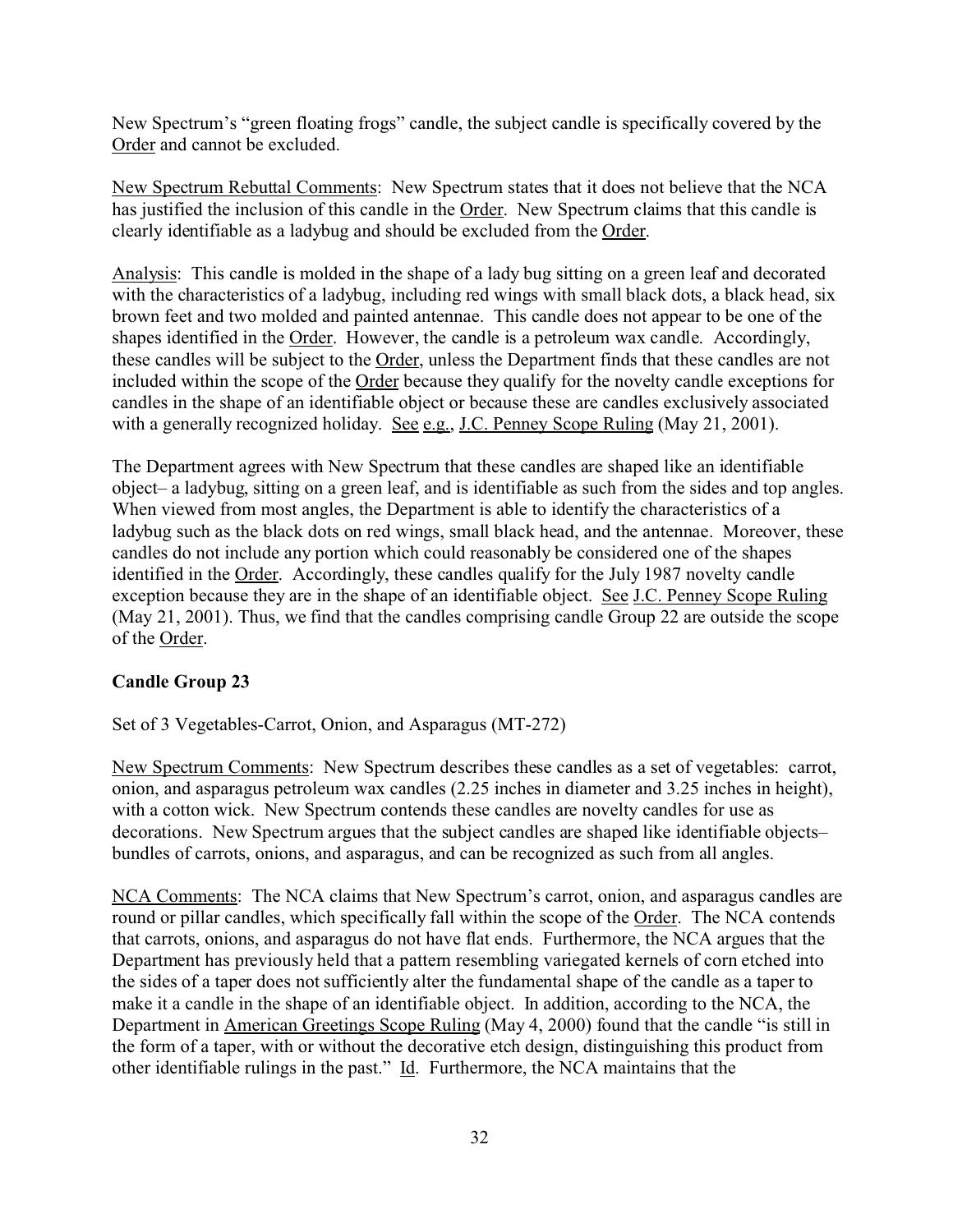American Greetings Scope Ruling (May 4, 2000) is determinative with respect to these candles. The NCA also argues that the carrot, onion, and asparagus candles are not specifically designed for use only with respect to a specific holiday or event. NCA argues that these candles are specifically within the Order and cannot be excluded.

New Spectrum Rebuttal Comments: New Spectrum states that it does not believe that the NCA has justified its arguments for the inclusion of these candles in the Order. In addition, New Spectrum claims that these candles are clearly identifiable as the vegetables they are molded after and should be excluded from the scope of the Order. Moreover, New Spectrum argues that the flat bottoms are for stability and safety and that indeed, vegetables are often sold in similar bundles with their ends cut off.

Analysis: This candle group consists of a set of three candles molded and decorated into bundles of carrots, onions, and asparagus. The orange part of the carrot-bundle candle represents carrots themselves, while the green portion of the candle represents the leafy vegetation on top of the carrots. The white portion of the onion-bundle candle represents the bulbous vegetables, and the green portion represents the stalks of the onions. The asparagus-bundle candle is light and dark green; the color variations represent the various stalks of asparagus. The top of the candle is dark green and represents the crowns of the asparagus; the top of the stalk is dark green with buds and the bottom of the stalk is light green.

The carrot, onion, and asparagus bundles each have a molded and painted brown cord securing the bundle together. These candles are all made of petroleum wax. Accordingly, these candles would, therefore, be subject to the Order, unless the Department finds that these candles are not included within the scope of the Order because these candles qualify for an exception. See, e.g., J.C. Penney Scope Ruling (May 21, 2001).

The Department agrees with New Spectrum that the candles are shaped like identifiable objects–bundles of carrots, onions, and asparagus. When viewed from the sides, and top, these candles are identifiable as the objects that they are purported to be. With respect to the carrotbundle candle, the Department finds that the green leafy top is sufficiently indicative of the leafy stems of actual carrots. The carrot-bundle candle is identifiable as a bundle of carrots due to the orange color and the overall shape of the candle, which is wide at the top near the leafy stem, and narrows a bit at the base of the candle like an actual carrot. The Department finds that when viewed from multiple angles, including the sides and top, the candle is identifiable as a bundle of carrots. With respect to the onion-bundle candle, the Department also finds that the green, leafy stalks protrude from the upper half of the candle, which are indicative of the stalk of an actual onion. The lower half of the candle is bulbous and is irregularly round-shaped like an actual onion. The white coloring of the lower half of the candle is indicative of a peeled onion, because it is slightly translucent. In addition, the green coloring of the stalk is indicative of the stalks of actual onions. With respect to the asparagus-bundle candle, the Department finds that when viewed from multiple angles, the color and size of the individual asparagus spears are representative of actual asparagus spears. When viewed from multiple angles, the molded and painted surface decorations are triangular in shape and pointed like the small spears on the side of an actual asparagus. The overall shape of each of the spears comprising the bundle is representative of asparagus because the sides are slightly uneven instead of perfectly straight like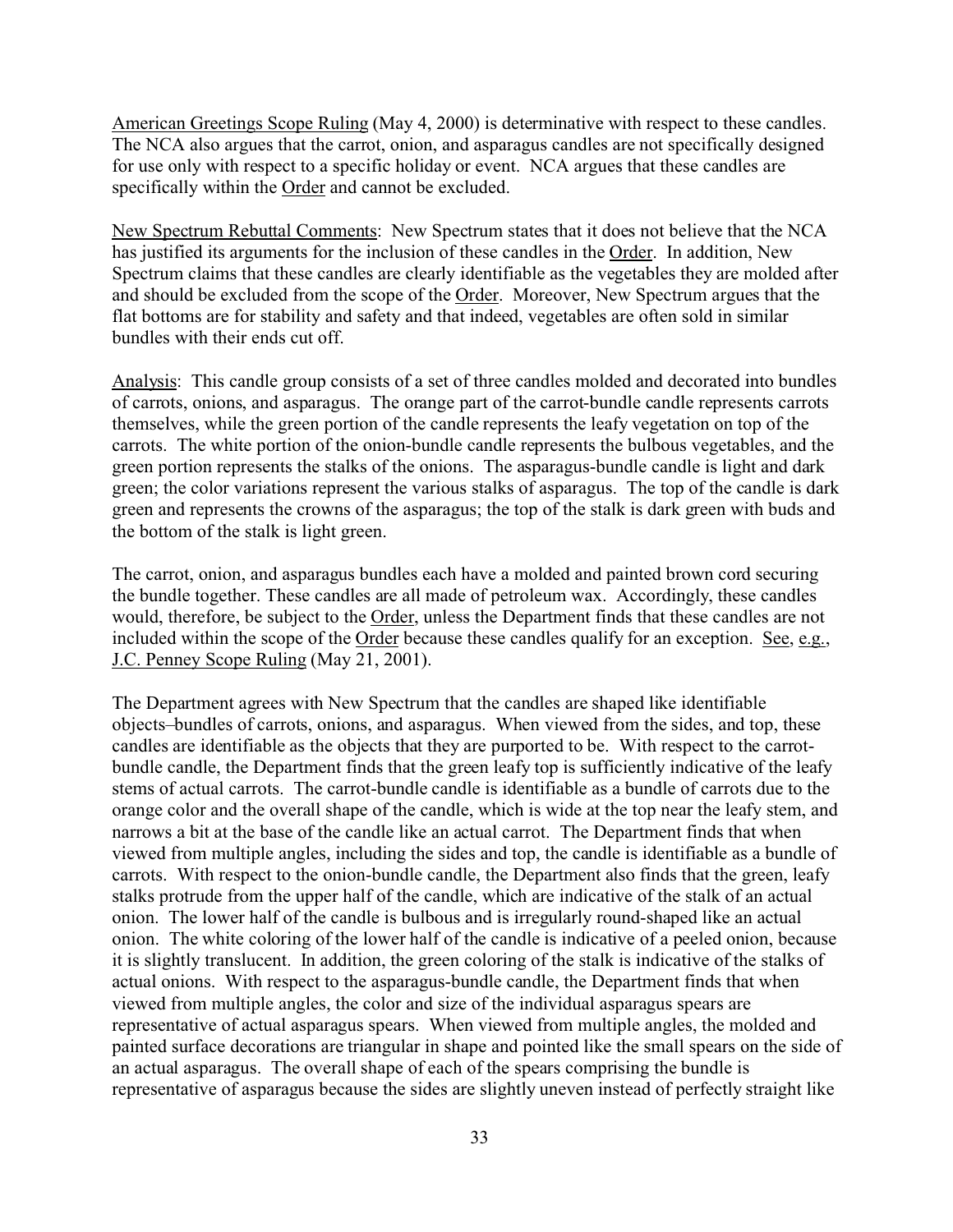asparagus. In addition, when viewed from multiple angles, the molded and painted band encircling each of the vegetable groupings is indicative of a cord used to secure these types of vegetables at the supermarket. Thus, these candles qualify for the July 1987 novelty candle exception because they are identifiable objects. See J.C. Penney Scope Ruling (May 21, 2001). Thus, we find that the candles comprising candle Group 23 are outside the scope of the Order.

#### **Candle Group 24**

Set of 5 Chocolates with Chocolate Scent (MT-205-CH-F)

New Spectrum Comments: New Spectrum describes these candles as a set of 5 chocolate petroleum wax candles (1.5 inches in diameter and 1 inch in height), with a chocolate scent and cotton wicks. New Spectrum contends these candles are novelty candles, for use as decorations**.**  New Spectrum further contends that the subject candles are shaped like identifiable objects–chocolate shells, hearts, bon-bons, and stars, and can be recognized as such from all angles.

NCA Comments: The NCA argues that the candles have flat bottoms and are not in the shape of identifiable objects when viewed from the sides. In addition, the NCA contends that there is nothing in the design of these candles to suggest that they are chocolates, pointing out that one of the candles is even white in color. Moreover, the NCA argues that the subject chocolate candles are small straight-sided pillars or round candles that fall specifically within the scope of the Order, citing the Atico Scope Ruling (April 8, 2002) and the Avon Scope Ruling (April 8, 2002). Therefore, the NCA claims that, for these reasons and those discussed with respect to all of New Spectrum's previously discussed candles, these candles are covered by the Order and cannot be excluded.

New Spectrum Rebuttal Comments: New Spectrum argues that the NCA has not justified the inclusion of these candles in the Order. Furthermore, New Spectrum argues that the NCA's statement that "{t}hese candles have flat bottoms and are not in the shape of identifiable objects" is wrong. New Spectrum contends that these candles are clearly identifiable as different icons that are common to premium chocolate shapes and should be excluded from the Order. New Spectrum also claims that the flat bottoms are for safety and security.

Analysis: These candles are a set of five cube, star, and circular pieces with molded and painted surface decorations depicting chocolate candies. The candles are painted white, light brown, and dark brown purportedly to depict white chocolate, milk chocolate, and dark chocolate. Several of the candles have painted and molded surface decorations of stripes and dots. The Department finds that these candles are pillars and rounds, which are shapes listed by the inclusive language of the Order's scope. In addition, these candles are made of petroleum wax. Accordingly, these candles are subject to the Order.

The Department disagrees that these candles are in the shape of an identifiable object. The Department has previously held that the application of molded decorations applied to the surface of an in-scope candle does not transform the candle into an identifiable object, which is outside the scope of the Order. See, e.g., American Greetings Scope Ruling (May 4, 2000). The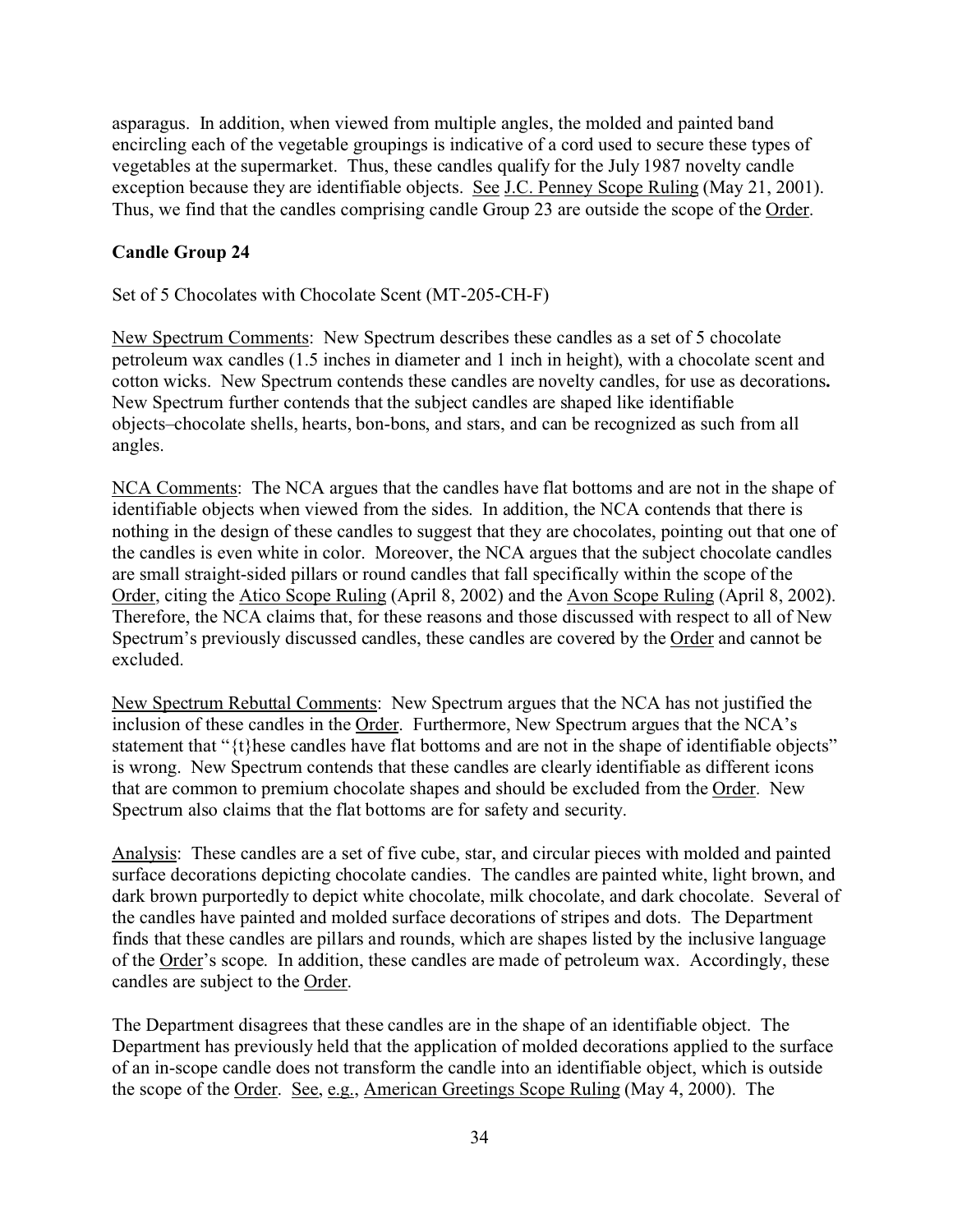decorations applied to these candles are not sufficient to transform these pillars and rounds into any identifiable object which would be excluded from the Order. When viewed from the sides and bottom angles, these candles are not identifiable as chocolate candies as suggested by New Spectrum. See, e.g., J.C. Penney Scope Ruling (May 21, 2001). When viewed from the side and bottom angles, the Department is not able to identify the molded and painted surface decorations as chocolate candies. When viewed from the side and bottom angles, the colors are not indicative of chocolate candies. The decorations and moldings are too crudely done for the Department to recognize these candles as chocolate candies when viewed from the sides and bottom angles. The Department finds that these candles are only identifiable as the objects listed by New Spectrum, when viewed from the top. Accordingly, we conclude that these candles are not subject to the novelty candle exception for candles in the shape of an identifiable object. The Department disagrees with New Spectrum's argument that we should examine the intended use; under the new practice, the Department no longer considers the alleged use of the candles for decorations. See J.C. Penney Scope Ruling (May 21, 2001). Thus, the Department finds that these candles do not qualify for the July 1987 exception. Thus, we find that the candles comprising candle Group 24 are subject to the scope of the Order.

#### **Candle Group 25**

Set of 4 Yellow Pears with Pear Scent (MT-218-Set-F); Set of 4 Yellow Pears with Pear Scent (MT-218-Set-W); Large Yellow Pear (MT-218-F); and Large Brown Pear (MT-218-BR-F)

New Spectrum Comments: New Spectrum describes these candles as a set of pears, petroleum wax candles (1.5 inches in diameter and 1.75 inches in height), with a pear scent and cotton wicks. New Spectrum contends these candles are novelty candles, for use as decorations.New Spectrum further contends that the subject candles are shaped like identifiable objects–pears, and can be recognized as such from all angles.

NCA Comments: NCA contends that these candles are tapers, a shape covered by the scope of the Order, citing the Atico Scope Ruling (April 8, 2002) and the Avon Scope Ruling (April 8, 2002). Therefore, the NCA claims, for these reasons and those discussed with respect to New Spectrum's "white chick with egg holder" candles, these subject candles fall within the scope of the Order and must not be excluded.

New Spectrum Rebuttal Comments: New Spectrum maintains that the NCA has not justified the inclusion of these candles in the Order. Moreover, New Spectrum argues that the subject candles are clearly identifiable as pears and should be excluded from the Order.

Analysis: These candles are reported as a set candles with painted and molded surface decorations depicting yellow and brown pears. The wick which is painted black serves as a stem. These candles are colored flat yellow and brown with painted surface decorations intended to depict brown or yellow pears. These candles do not appear to be any of the shapes listed in the Order. However, the candles are petroleum wax candles. Accordingly, these candles will be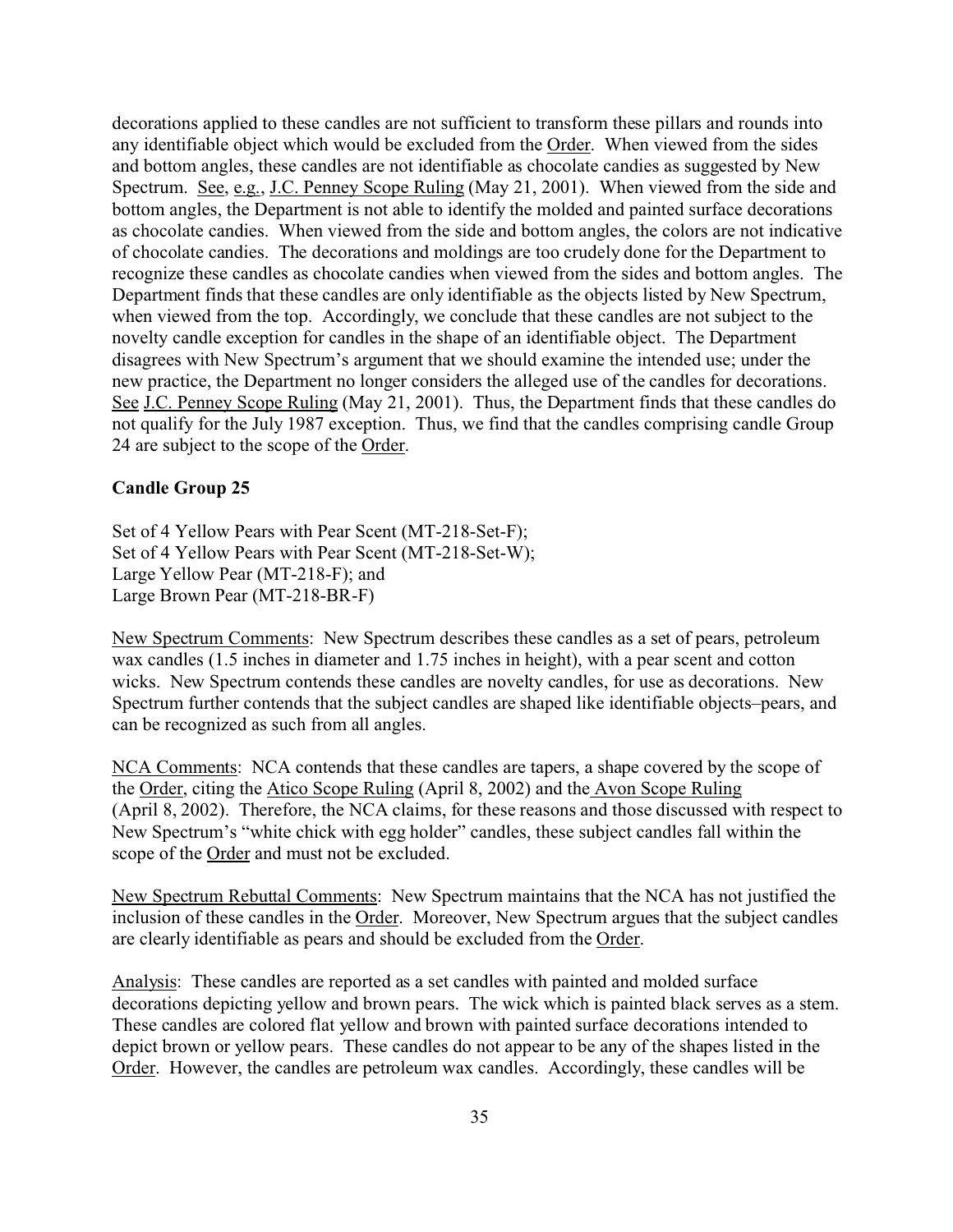subject to the Order, unless the Department finds that they are excluded by the novelty candle exception for candles in the shape of an identifiable object or for candles exclusively associated with a generally recognized holiday. See, e.g., J.C. Penney Scope Ruling (May 21, 2001).

The Department disagrees with New Spectrum that these candles are in the shape of an identifiable object. When viewed from the side and bottom angles, these candles are not identifiable as the objects suggested by New Spectrum. See, e.g., J.C. Penney Scope Ruling (May 21, 2001). When viewed from the side angles, the Department is not able to identify the painted wick as a stem. When viewed from the bottom, the Department is not able to see the stem at all. In addition, the color and surface texture are not indicative of pears as suggested by New Spectrum. The Department finds that the pear shape is only identifiable from the top, when a person has a clear view of the stem of the pear. When viewed from the sides or the bottom, the Department is not able to identify the candles as pears. The painted and molded surface decorations are too crudely done to enable the Department to identify these candles as pears when viewed from the sides and the bottom. The decorations do not resemble actual pears. Thus, since the pear shape is not identifiable as such from the side and bottom angles, the Department finds that the candles do not qualify for the July 1987 exception. The Department disagrees with New Spectrum's arguments; under the new practice, the Department no longer considers the intent of the candle, *i.e.*, the alleged use of the candles for decorations. See J.C. Penney Scope Ruling (May 21, 2001). Thus we find that the candles comprising candle Group 25 are subject to the scope of the Order.

#### **Candle Group 26**

Set of 3 Green Apples in Wood Crate with Green Apple Scent (MT-240-GR-Set-W); Set of 3 Green Apples in Wood Crate with Green Apple Scent (MT-240-GR-Set-F); and Single Green Apple (MT-240-GR-F)

New Spectrum Comments: New Spectrum describes these candles as a set of apple petroleum wax candles (2 inches in diameter and 1.75 inches in height), with a green apple scent and cotton wicks. New Spectrum contends that these candles are novelty candles, for use as decorations. New Spectrum argues that the subject candles are shaped like identifiable objects–apples, and can be recognized as such from all angles.

NCA Comments: The NCA claims that New Spectrum's "green apple" candles are round or taper candles, which are specifically provided for within the scope of the Order, citing the Avon Scope Ruling (April 8, 2002). Therefore, the NCA claims that, for the reason discussed in regard to New Spectrum's "round with Christmas flowers" candle and "white chicks with egg holders" candles, these candles are round candles which are specifically covered by the Order and cannot be excluded.

New Spectrum Rebuttal Comments: New Spectrum maintains that the NCA has not justified the inclusion of these candles in the Order. Moreover, New Spectrum argues that the subject candles are clearly identifiable as apples and should be excluded from the Order.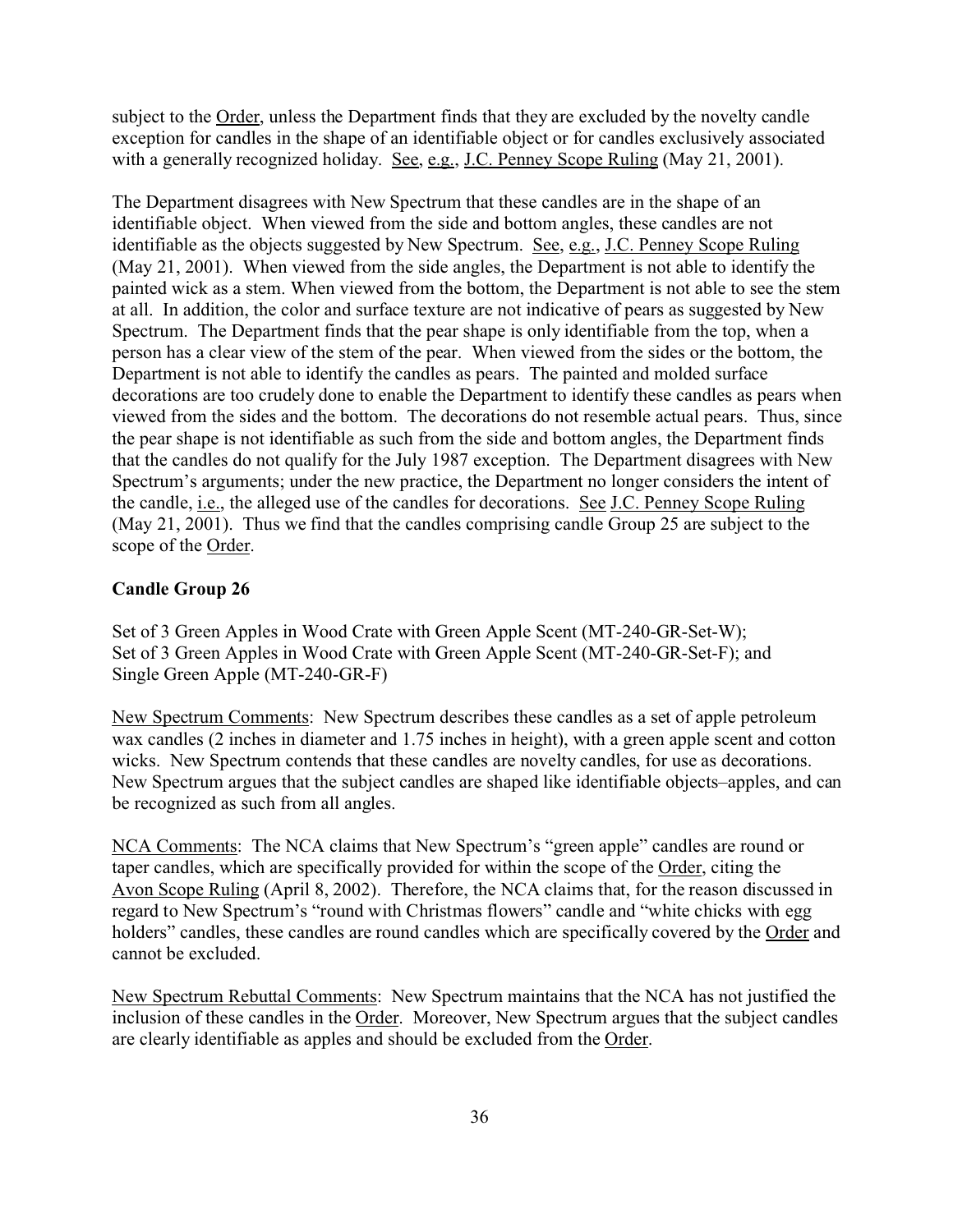Analysis: These candles are a set or individual spherical green candles with molded and painted surface decorations depicting green apple varieties. The wick is painted black and serves as the stem. These candles are petroleum wax candles. Accordingly, these candles will be subject to the Order, unless the Department finds that these candles are not included within the scope of the Order because they qualify for the novelty candle exception, because these candles are in the shape of an identifiable object, or because these are candles exclusively associated with a generally recognized holiday. See, e.g., J.C. Penney Scope Ruling (May 21, 2001).

The Department disagrees with New Spectrum that these candles are in the shape of identifiable objects. When viewed from most angles, these candles are not identifiable as the objects suggested by New Spectrum. See, e.g., J.C. Penney Scope Ruling (May 21, 2001). When viewed from most angles, the Department is not able to identify the painted wick as a stem. In addition, the color and surface texture are not indicative of apples as suggested by New Spectrum. The Department finds that the apple shape is only identifiable from the top, when a person has a clear view of the stem of the apples. Thus, since the apple shape is not identifiable as such from most angles, the Department finds that the candles do not qualify for the July 1987 exception. The Department disagrees with New Spectrum's arguments that we should consider the intended use of the candles; under the new practice, the Department no longer considers the alleged use of the candles for decorations. See J.C. Penney Scope Ruling (May 21, 2001). Thus, we find that the candles comprising candle Group 26 are subject to the scope of the Order.

#### **Candle Group 27**

Set of 2 Strawberries Dipped in Chocolate with Strawberry Chocolate Scent (MT-258)

New Spectrum Comments: New Spectrum describes these candles as a set of strawberries dipped in chocolate, petroleum wax candles (2 inches in diameter and 1.75 inches in height), with a strawberry-chocolate scent and cotton wicks. New Spectrum contends that these candles are novelty candles, for use as decorations.New Spectrum further contends that the subject candles are shaped like identifiable objects–strawberries dipped in chocolate, and can be recognized as such from all angles.

NCA Comments: With regard to New Spectrum's "strawberries dipped in chocolate" candles, the NCA argues that for the reasons discussed in regard to New Spectrum's "round with Christmas flowers" candle and "white chicks with egg holders" candles, these candles are round candles which are specifically covered by the Order and cannot be excluded.

New Spectrum Rebuttal Comments: In rebuttal, New Spectrum maintains that the NCA has not justified the inclusion of these candles in the Order. Moreover, New Spectrum argues that the subject candles are clearly identifiable as two strawberries dipped in chocolate and associated with a gourmet treat and should be excluded from the Order.

Analysis: These candles are a set of two ovoid shaped candles with molded and painted decorations depicting a strawberry dipped in chocolate. The part of the candle purporting to be the strawberry is painted red. The surface of the red strawberry is decorated with molded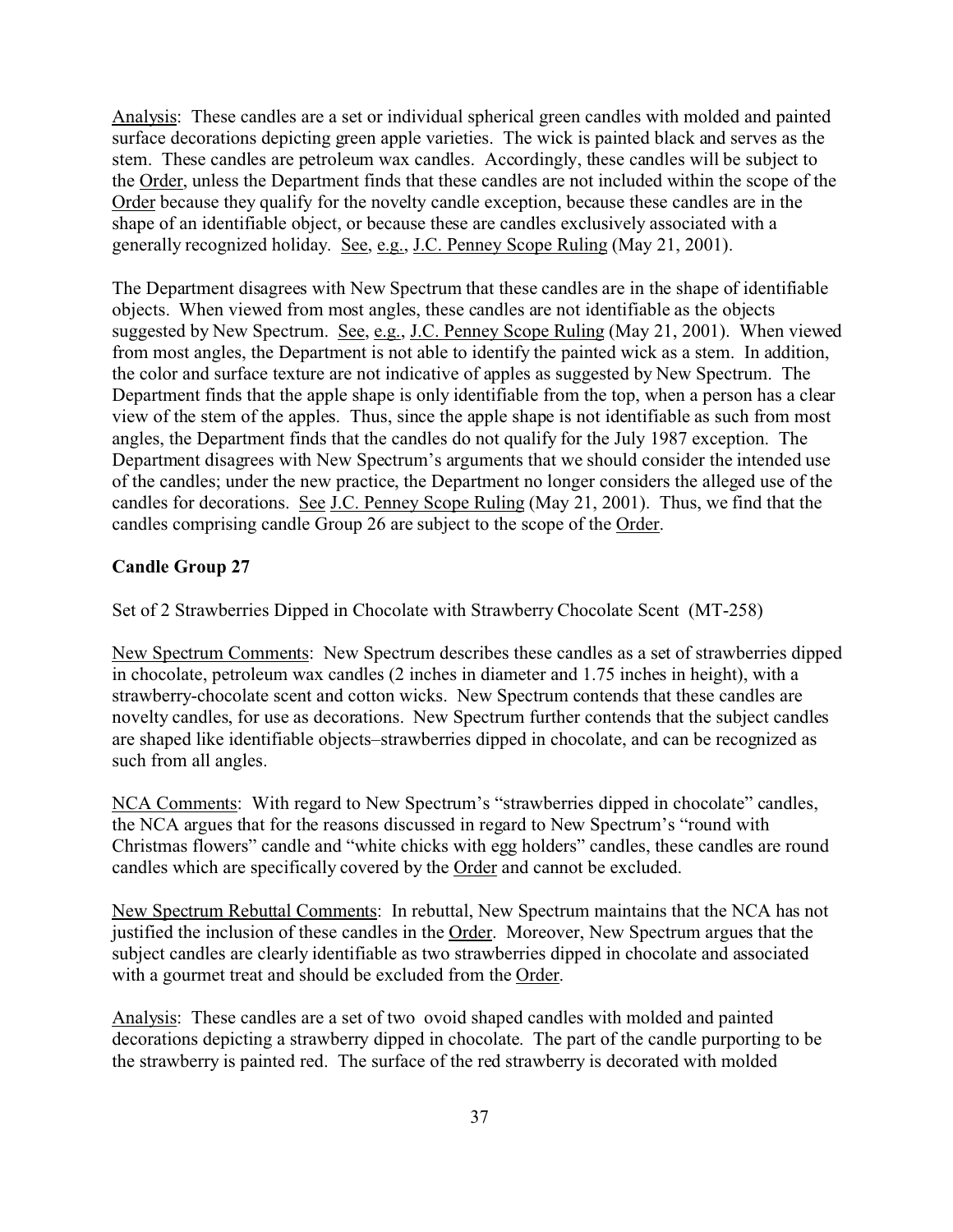strawberry seeds which are painted yellow. The top of the candle is decorated with a stem and leaves which are painted green. The bottom of the candle is dimpled and painted dark brown. These candles are petroleum wax candles. Accordingly, these candles will be subject to the Order, unless the Department finds that these candles are not included within the scope of the Order because they qualify for the novelty candle exception for candles in the shape of an identifiable object, or because these are candles exclusively associated with a generally recognized holiday. See, e.g., J.C. Penney Scope Ruling (May 21, 2001).

The Department agrees with New Spectrum that the candles are shaped like identifiable objects–strawberries dipped in chocolate, and are identifiable as such from most angles. When viewed from the sides, top and bottom angles, the Department is able to identify the characteristics of a strawberry. From the top, bottom, and side angles, the Department recognizes the colors as strawberry and chocolate. In addition, the green stem and leaves characteristic of a strawberry are visible from most angles. When viewed from most angles, the surface texture and molded seed decorations are indicative of a strawberry dipped in chocolate. Thus, these candles qualify for the July 1987 novelty candle exception because they are identifiable objects. See J.C. Penney Scope Ruling (May 21, 2001). Thus, we find that the candles comprising candle Group 27 are outside the scope of the scope of the Order.

#### **Candle Group 28**

Vanilla Ice Cream in Peach Bowl with Chocolate Syrup and Sprinkles (MT-271 PH); and Vanilla Ice Cream in Lime Bowl with Chocolate Syrup and Sprinkles (MT-271-GR)

New Spectrum Comments: New Spectrum describes these candles as vanilla ice cream in a peach or lime bowl, with chocolate syrup and sprinkles, petroleum wax candles (3.5 inches in diameter and 5 inches in height), with a cotton wick. New Spectrum contends that these are novelty candles for use as decoration. Further, New Spectrum claims that the subject candle is an identifiable object–vanilla ice cream in a peach or lime bowl with chocolate syrup and sprinkles, and can be recognized as such from all angles.

NCA Comments: The NCA claims that New Spectrum's vanilla ice cream in a peach or lime bowl candle is a round candle, which is specifically covered by the Order. In addition, the NCA argues the surface of the vanilla ice cream in a peach or lime bowl does not sufficiently alter the fundamental shape of the candle to make it into the shape of an identifiable object. NCA argues that this candle is covered by the Order and cannot be excluded.

New Spectrum Rebuttal Comments: New Spectrum argues that the NCA has not justified the inclusion of this candle in the Order. According to New Spectrum, this candle is clearly identifiable as an ice cream sundae and should be excluded from the scope of the Order.

Analysis: These candles are reported as candles with molded and painted decorations depicting an ice cream sundae. When viewed from the sides and bottom, the lower half of the candles depicts an ice cream sundae dish with molded sides narrowing to a stem and then expanding to a wider base. The surface of the lower portion is molded in channels and painted yellow. When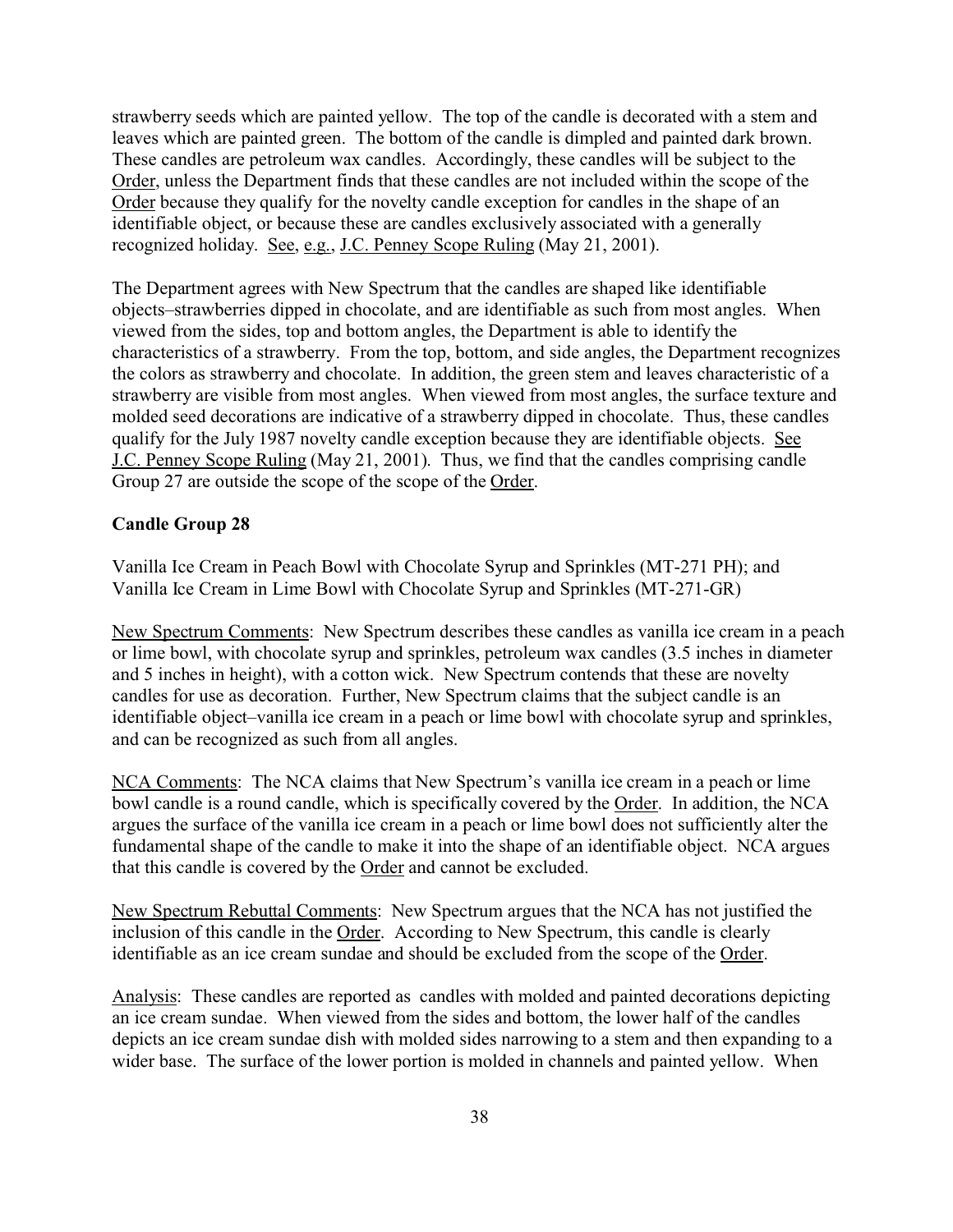viewed from the sides and top, the upper ice cream portion of the candle is molded and painted to resemble scoops of ice cream or whipped cream. The top of the ice cream is covered with a molded decoration which is painted brown to represent chocolate sauce or hot-fudge. The dark brown portion of the candle is covered with molded dots which have been painted in multiple colors intended to simulate "jimmies." These candles do not appear to be one of the shapes listed in the Order. These candles are petroleum wax candles. Accordingly, these candles will be subject to the Order, unless the Department finds that these candles are not included within the scope of the Order because they qualify for the novelty candle exception for candles in the shape of an identifiable object, or because these are candles exclusively associated with a generally recognized holiday. See, e.g., J.C. Penney Scope Ruling (May 21, 2001).

The Department agrees with New Spectrum that the candles are shaped like identifiable objects–ice cream sundaes and are identifiable as such from the side and top angles. When viewed from the side and top angles, the Department is able to identify the container as an ice cream sundae, the channels and the narrowing stem and wider base are indicative of an ice cream sundae. In addition, the colors and decorations on the ice cream and chocolate sauce portion of the candle are viewable from the sides and top angles and indicative of an ice cream sundae with "jimmies." Thus, these candles qualify for the July 1987 novelty candle exception because they are identifiable objects. See J.C. Penney Scope Ruling (May 21, 2001). Thus, we find that the candles comprising candle Group 28 are outside the scope of the Order.

#### **Candle Group 29**

Angel Holding Flowers (L-39); Angel with Long Harp (L-07-1); and Angel with Short Harp (L-07-2)

New Spectrum Comments: New Spectrum describes these candles as an angel holding flowers or a long or short harp, petroleum wax candles (4 inches in diameter and 3.75 inches in height), with a cotton wick. New Spectrum contends that these are novelty candles, for use as a decoration. Further, New Spectrum claims that the subject candle is shaped like an identifiable object–an angel holding flowers or a harp, and can be recognized as such from all angles.

NCA Comments: With regard to New Spectrum's angel holding flowers candle, the NCA argues that this is a round or pillar candle that falls specifically within the scope of the Order. In addition, the NCA contends that an angel figurine would not have a flat bottom. Furthermore, the NCA claims that the decorative effect does not change this in-scope candle into an out-of-scope candle. See American Greetings Scope Ruling (May 4, 2000).

New Spectrum Rebuttal Comments: New Spectrum argues that the NCA has not justified the inclusion of this candle in the Order. Furthermore, New Spectrum states that this candle is clearly identifiable as an angel with flowers and should be excluded from the Order. According to New Spectrum, the inclusion of a flat base is for stability and safety.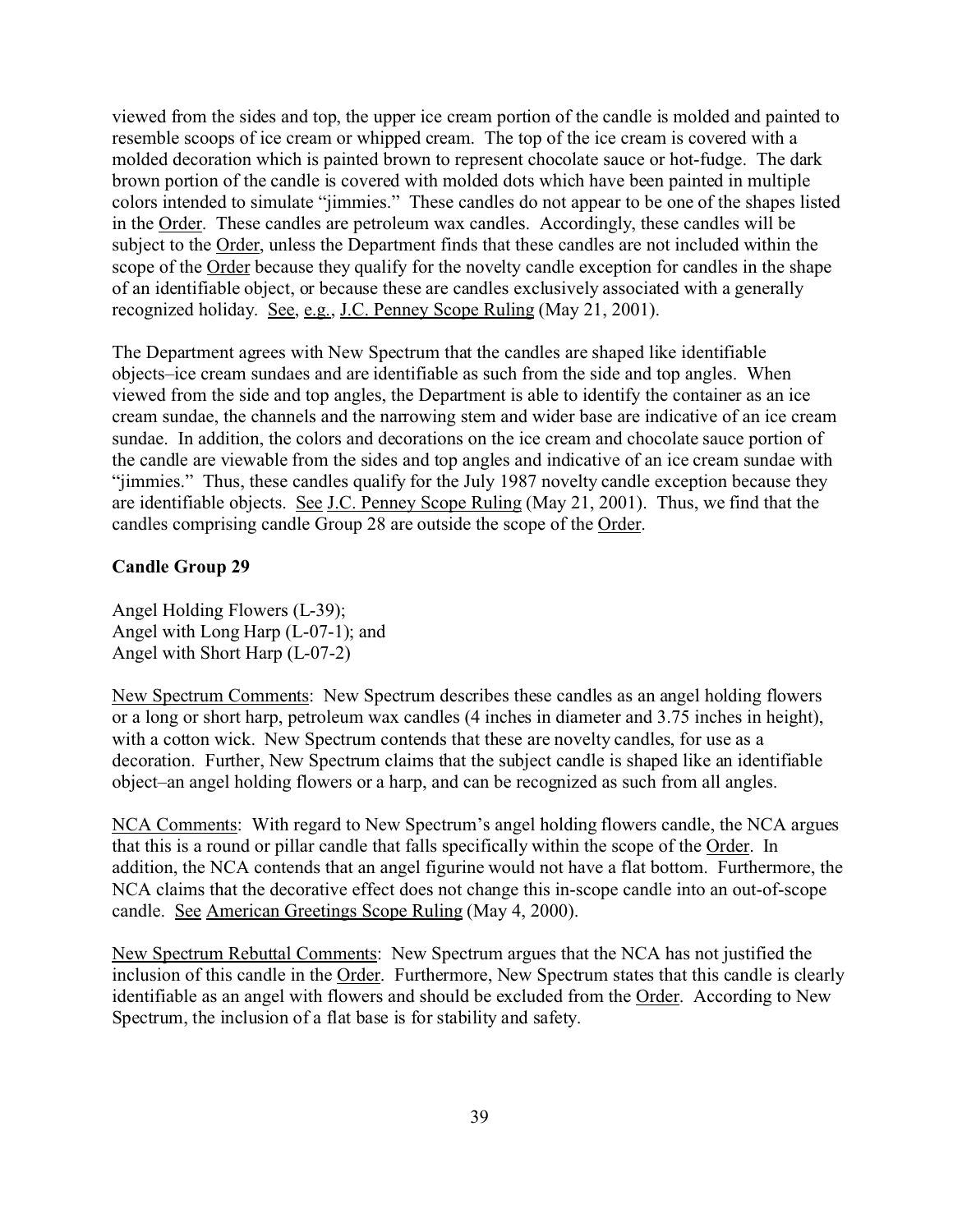Analysis: These candles are molded and decorated to resemble cherubim. These candles are human-like figures posed kneeling with a large child-like faces. Wings which are painted gold protrude from the back of the figures. The figures hold bouquets of flowers or a long or short harps in their hands, which are also painted gold. The figures appears to be clothed. These candles do not appear to be one of the shapes listed in the Order. However, these candles are petroleum wax candles. Accordingly, these candles will be subject to the Order, unless the Department finds that these candles are not included within the scope of the Order because they qualify for the novelty candle exception because these candles are in the shape of an identifiable object, or because these are candles exclusively associated with a generally recognized holiday. See, e.g., J.C. Penney Scope Ruling (May 21, 2001).

The Department agrees with New Spectrum that the candles are shaped like identifiable objects–cherubim and are identifiable as such from most angles. When viewed from the sides and top angles, the wings and child-like faces are visible and indicative of cherubim. The overall shape of each figure and the large child-like faces are indicative of a cherub. Thus, the cherub shape is identifiable from the side and top angles. Moreover, no portion of these candles can be deemed one of the shapes listed in the Order. Accordingly, these candles qualify for the July 1987 novelty candle exception because they are identifiable objects. See J.C. Penney Scope Ruling (May 21, 2001). Thus, we find that the candles comprising candle Group 29 are not included within the scope of the scope of the Order.

#### **Candle Group 30**

Set of 3 Gold Roses (A-198); Set of 3 Pearlized Roses (A-198-P); and Set of 3 Silver Roses (A-198-S)

New Spectrum Comments: New Spectrum describes these candles as a set of three gold or pearlized or silver rose petroleum wax candles (3 inches in diameter and 1.5 inches in height), with a cotton wick. New Spectrum contends that these candles are novelty candles, for use as decorations. New Spectrum further contends that the subject candles are shaped like identifiable objects–flowers, and can be recognized as such from all angles.

NCA Comments: The NCA claims that New Spectrum's "gold roses" candles are round candles that fall within the scope of the Order. In addition, the NCA argues that the molded decorative flower on top of the candles does not change an in-scope round into an out-of-scope candle. According to the NCA, in a recent ruling, the Department concluded that "despite the additional molded decorative flower, the candle remains a votive, and an unidentifiable object," Endar Scope Ruling (May 21, 2002). Therefore, the NCA claims that, for the reasons discussed in regard to New Spectrum's "round with Christmas flowers" candle, these candles are specifically covered by the Order and cannot be excluded.

New Spectrum Rebuttal Comments: New Spectrum argues that the NCA has not justified the inclusion of these candles in the Order. Furthermore, New Spectrum states that each candle is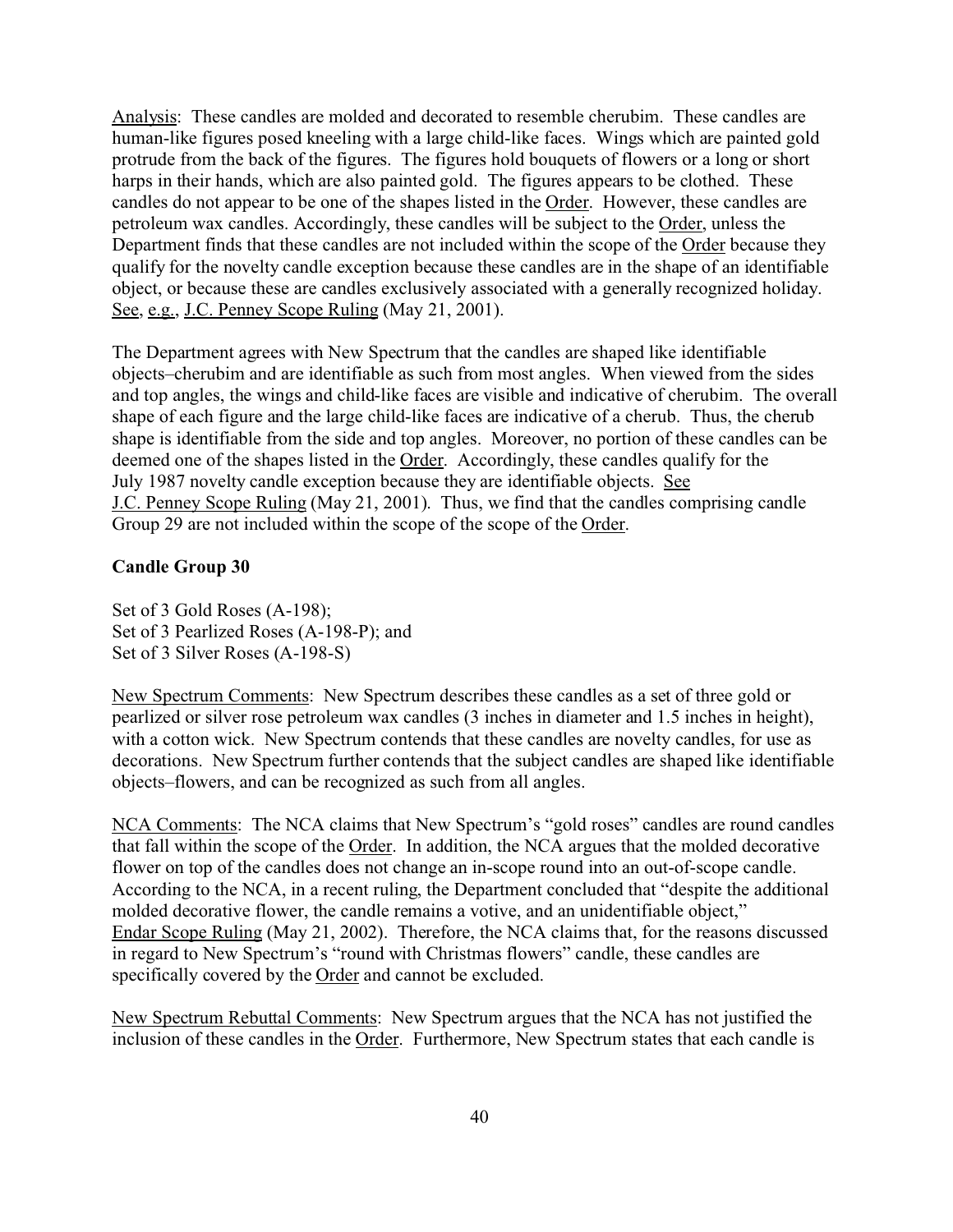clearly identifiable as a rose flower and should be excluded from the Order. According to New Spectrum, the inclusion of a flat base is for stability and safety.

Analysis: These candles are three round candles with molded and painted petals depicting an open flower similar to a rose. The petals are triangular in shape and have surface creases. The candles are painted gold or pearl or silver. These candles are petroleum wax candles. Accordingly, these candles will be subject to the Order, unless the Department finds that these candles are not included within the scope of the Order because they qualify for the novelty candle exception for candles in the shape of an identifiable object, or because these are candles exclusively associated with a generally recognized holiday. See, e.g., J.C. Penney Scope Ruling (May 21, 2001).

The Department disagrees with New Spectrum that the candles are shaped like identifiable objects when viewed from most angles. When viewed from the sides and the top angles, the Department is not able to identify the surface creases on the petals and the triangular shapes of the petals which are indicative of roses. When viewed from the bottom, the candles only appears to be a triangle shape without sufficient detail to allow the candles to be identified as a flower. Thus, when viewed from most angles the Department is not able to identify these candles as flowers. In addition, the colors are not indicative of roses. The Department is not able to identify the silver, gold or pearl color as roses, because roses are never silver or gold but commonly red and a variety of other colors or combinations. Accordingly, these candles do not qualify for the July 1987 novelty candle exception because they are not identifiable objects. See J.C. Penney Scope Ruling (May 21, 2001). Thus, we find that the candles comprising candle Group 30 are subject to the scope of the Order.

#### **Candle Group 31**

Multi-Colored Tropical Bird (A-154C); Multi-Colored Tropical Bird (A-154A); Multi-Colored Tropical Bird (A-154B); and Multi-Colored Tropical Bird (A-154C)

New Spectrum Comments: New Spectrum describes these candles as a tropical bird-shaped petroleum wax candle (2 inches in diameter and 3 inches in height), with a cotton wick. New Spectrum contends that these candles are novelty candles, for use as a decoration. New Spectrum further contends that the subject candle is shaped like an identifiable object–a bird, and can be recognized as such from all angles.

NCA Comments: With regard to New Spectrum's tropical bird candle, the NCA argues that a bird figurine would not have a flat bottom as this candle does. Furthermore, the NCA contends that the "tropical bird" candle is a round or pillar candle, which is specifically included within the scope of the Order. In addition, the NCA claims that the decorative effect does not change an inscope candle into an out-of-scope candle, citing the Endar Scope Ruling (May 21, 2002), the American Greetings Scope Ruling (May 4, 2000), and the Atico Scope Ruling (April 8, 2002). NCA holds that this candle is specifically covered by the Order and cannot be excluded.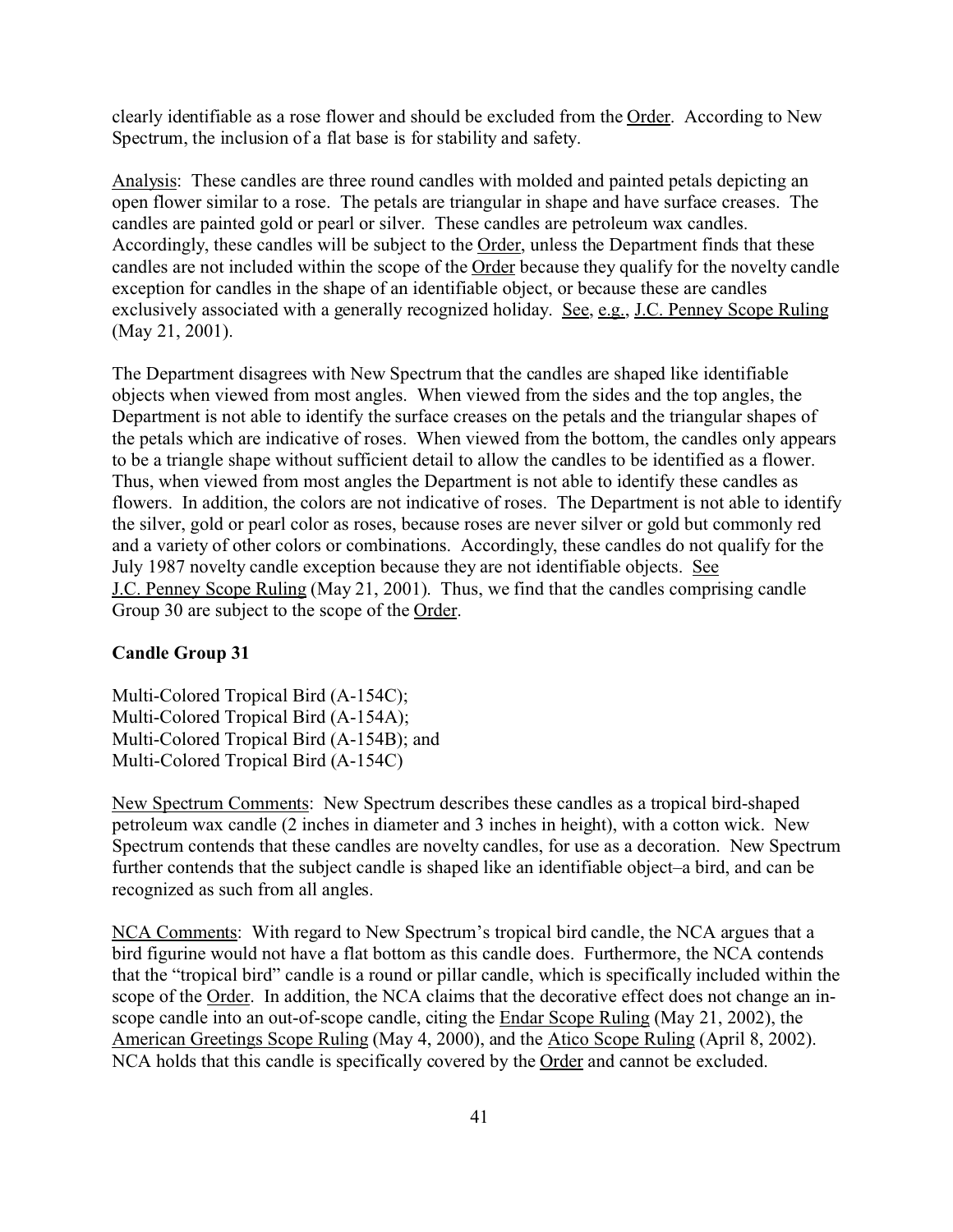New Spectrum Rebuttal Comments: New Spectrum argues that the NCA has justified the inclusion of this candle in the Order. Furthermore, New Spectrum states that this candle is clearly identifiable as a tropical bird with multi-colors and should be excluded from the Order, and that the inclusion of a flat base is for stability and safety.

Analysis: This candle is molded and painted to resemble a toucan bird. A small protruding beak is painted red with orange stripes. The body is painted metallic green. Wings and facial features are molded with a painted black outline. The wings are held close to the body. The figure's head is turned to one side of the body. This candle does not appear to be one of the shapes listed in the Order. However, this candle is a petroleum wax candle. Accordingly, these candles will be subject to the Order, unless the Department finds that they are not included within the scope of the Order because they qualify for the novelty candle exception because these candles are in the shape of an identifiable object, or because these are candles exclusively associated with a generally recognized holiday. See, e.g., J.C. Penney Scope Ruling (May 21, 2001).

The Department disagrees with New Spectrum that the candle is shaped like an identifiable object when viewed from most angles. When viewed from the sides, the top, and the bottom, the Department is not able to identify the painted wings and beak which are indicative of tropical birds. When viewed from the side and bottom angles, the overall shape is too crude for the Department to distinguish a bird shape. The surface decorations and colors are crude renderings of bird anatomy, which the Department does not recognize when viewed from the side, top and bottom angles. Thus, when viewed from most angles, the Department is not able to identify these candles as tropical birds. Accordingly, these candles do not qualify for the July 1987 novelty candle exception because they are identifiable objects. See J.C. Penney Scope Ruling (May 21, 2001). Thus, we find that the candles comprising candle Group 31 are subject to the scope of the Order.

## **Candle Group 32**

Lilac Rose (MT-207-LV-F) Ivory Rose (MT-207-IV-F)

New Spectrum Comments: New Spectrum describes this candles as a lilac or ivory rose, petroleum wax candle (3 inches in diameter and 3 inches in height), with a cotton wick. New Spectrum contends this candle is a novelty candle, for use as a decoration. New Spectrum further contends that the subject candle is shaped like an identifiable object–a flower, and can be recognized as such from all angles.

NCA Comments: The NCA claims that New Spectrum's lilac rose candle is a round candle that falls within the scope of the Order. In addition, NCA maintains that the molded decorative flower on top of the candle does not change an in-scope round into an out-of-scope candle. According to the NCA, recently the Department concluded that "despite the additional molded decorative flower, the candle remains a votive, and an unidentifiable object," citing the Endar Scope Ruling (May 21, 2002). Therefore, the NCA claims that, for the reasons discussed in regards to New Spectrum's round with Christmas flowers candle, this candle is specifically covered by the Order and cannot be excluded.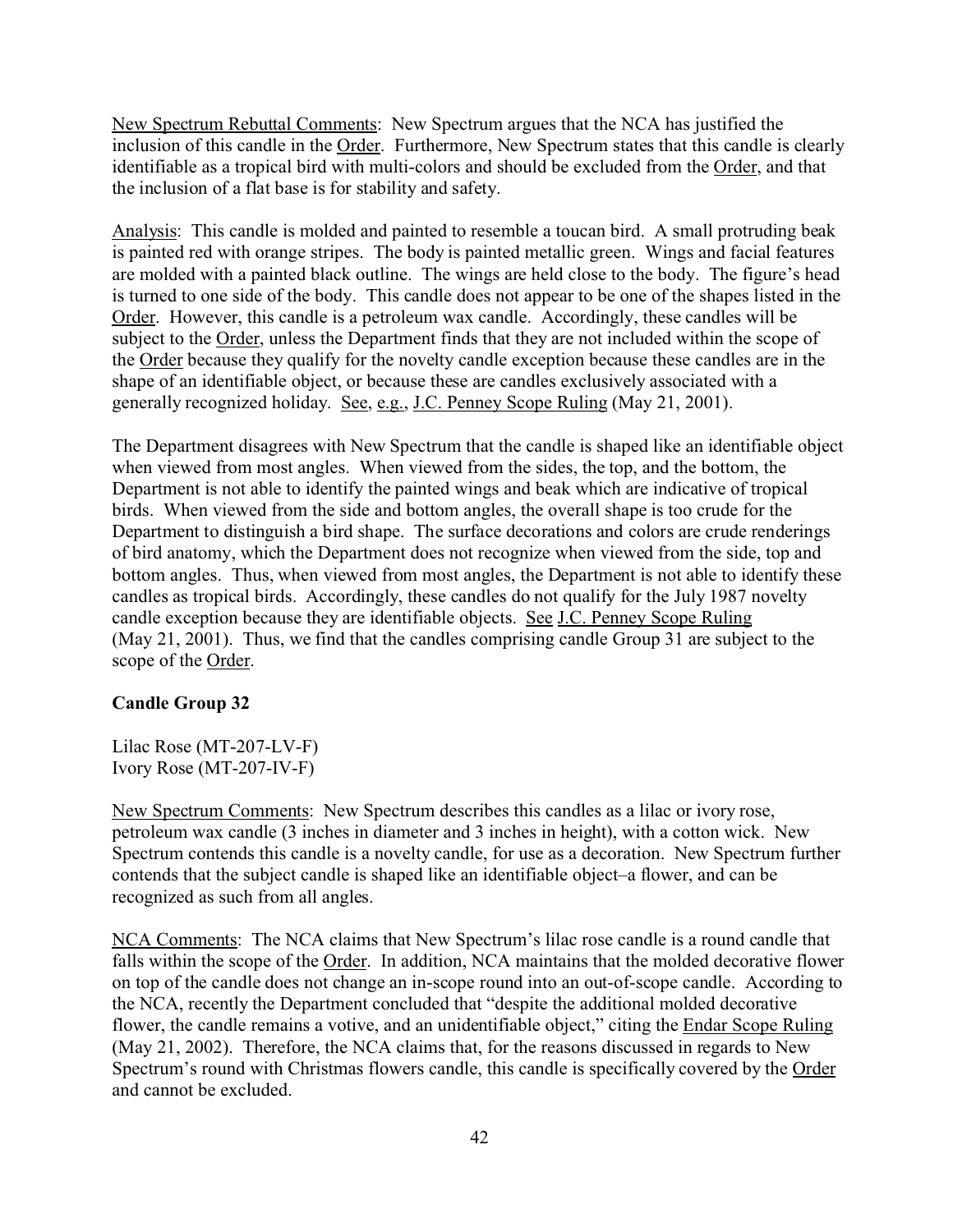New Spectrum Rebuttal Comments: New Spectrum did not submit rebuttal comments regarding these candles.

Analysis: These candles are individual round candles with molded petals depicting an open flower similar to a rose. The petals are triangular in shape but have no surface decorations. The candles are lavender or ivory colored. However, these candles are petroleum wax candles. Accordingly, these candles will be subject to the Order, unless the Department finds that these candles are not included within the scope of the Order because they qualify for the novelty candle exceptions because these candles are in the shape of an identifiable object, or because these are candles exclusively associated with a generally recognized holiday. See, e.g., J.C. Penney Scope Ruling (May 21, 2001).

The Department disagrees with New Spectrum that the candles are shaped like identifiable objects when viewed from most angles. When viewed from the sides and the top, the Department is not able to identify the petals and the triangular shapes of the petals which are indicative of roses because the petals do not look like rose petals. When viewed from the bottom the Department is not able to identify the triangular shape of the petals because the petals are not visible. The petals and overall shape of the candles are crude renderings of a flower, which the Department does not recognize as a flower when viewed from most angles. Thus, when viewed from most angles the Department is not able to identify these candles as flowers. Accordingly, these candles do not qualify for the July 1987 novelty candle exception because these candles are not identifiable objects. See J.C. Penney Scope Ruling (May 21, 2001). Thus, we find that the candles comprising candle Group 32 are subject to the scope of the Order.

## **Candle Group 33**

White Christmas Tree with Glitter and Multi-Colored Decorations (MT-235C); White Christmas Tree with Glitter and Multi-Colored Decorations (MT-235A); and Pearlized Christmas Tree with Glitter and Multi-Colored Decorations (L-15-P)

New Spectrum Comments: New Spectrum describes these candles as a white or pearlized Christmas trees with glitter and multi-colored decorations, petroleum wax candles (3.25 inches in diameter and 4 inches in height), with a cotton wick. New Spectrum contends these candles are novelty candles, for use as a Christmas decoration. Further, New Spectrum claims that the subject candle is an identifiable object–a white Christmas tree with glitter and multi-colored decorations, and can be recognized as such from all angles.

NCA Comments: With regard to New Spectrum's white Christmas tree candle, the NCA argues that the candle is a round which tapers towards the top and, therefore, is a taper candle which specifically falls within the scope of the Order. In addition, the NCA maintains that the textured surface does not alter the fundamental shape of the candle as a taper to make it a candle in the shape of an identifiable object, citing the American Greetings Scope Ruling (May 4, 2000), and the Atico Scope Ruling (April 8, 2002). Furthermore, the NCA claims that the white Christmas tree candle does not look like a Christmas tree and is not specifically designed for use only during the Christmas season.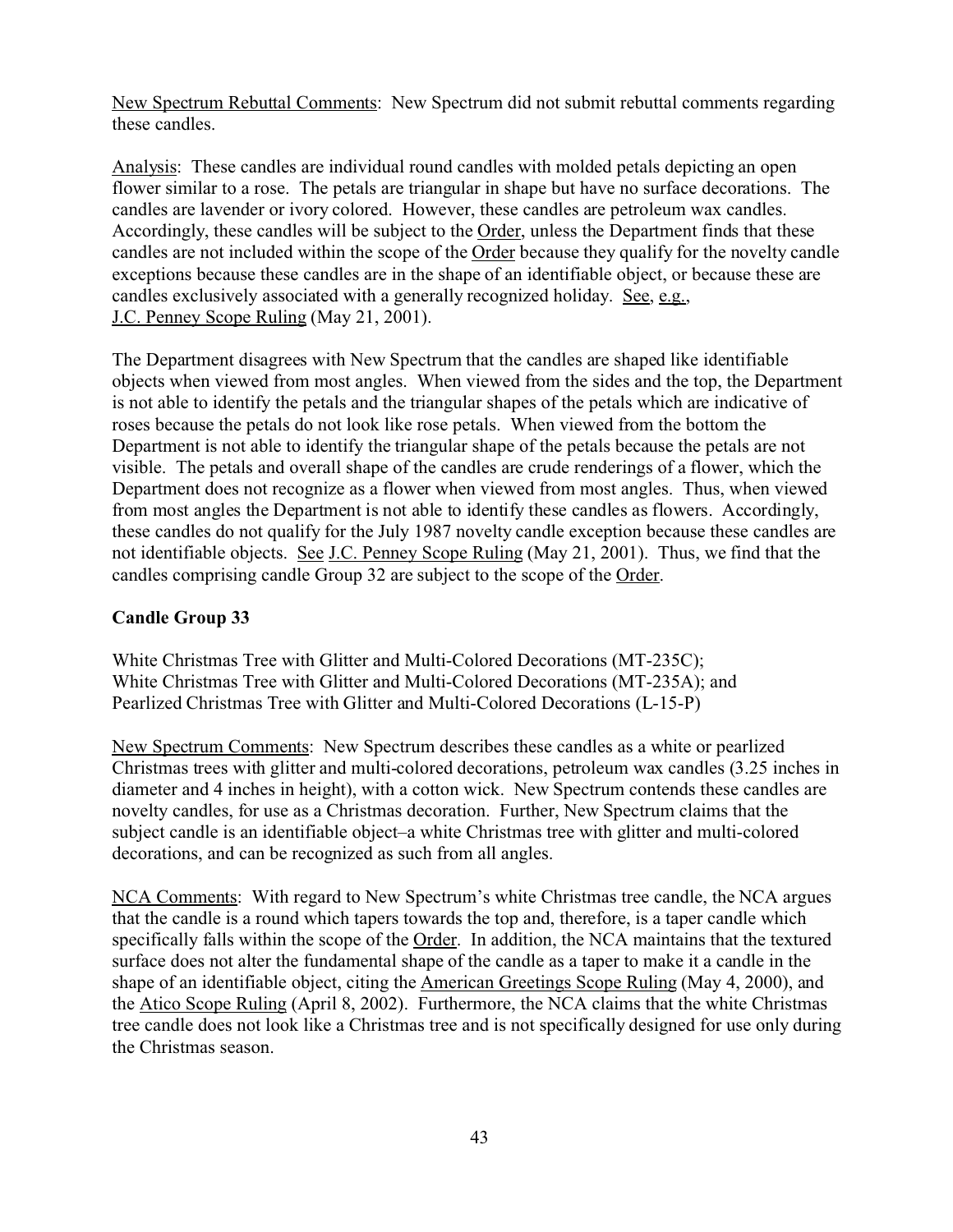New Spectrum Rebuttal Comments: New Spectrum argues that the NCA has not justified the inclusion of this candle in the Order. According to New Spectrum, the subject candle is clearly identifiable as a decorated Christmas tree and should be excluded from the Order. Moreover, New Spectrum contends that the surface is not merely textured–the entire candle is sculpted into a fully three-dimensional Christmas tree. New Spectrum also maintains that Christmas trees are associated only with the Christmas season.

Analysis: These candles are circular shaped candles with a wide base narrowing at the top of the candle depicting a white tree with painted decorations. The candle is molded in the shape of an evergreen pine tree. The candle is painted white or pearl and the surface is covered with dots. The dots are painted red, green, and gold. The surface of the candles are covered with a patina of glitter. The Department finds that these candles are tapers because they are wide at the bottom and narrow at the top. Taper is a shape listed by the inclusive language of the Order's scope. In addition, the candle is a petroleum wax candle. Accordingly, these candles will be subject to the Order, unless the Department finds that they are excluded by the novelty candle exceptions because these candles are in the shape of an identifiable object, or because theses candles are exclusively associated with a generally recognized holiday. See, e.g., J.C. Penney Scope Ruling (May 21, 2001).

We agree with New Spectrum that these candles are an identifiable object; the candle is molded in the shape of an evergreen pine tree and it is identifiable as a tree when viewed from multiple angles. See J.C. Penney Scope Ruling (May 21, 2001). When viewed from the side, the branches of the tree are readily apparent. The painted dots depicting ornamentation are also visible from all angles, except the bottom. Although the candle is white, we found that the color could represent snow or plastic and does not detract from the candle being an identified as a tree. The overall shape, color, and surface texture are indicative of a decorated tree when viewed from the top and side angles. Thus, this candle qualifies for the July 1987 novelty candle exception because it is in the shape of an identifiable object, namely, a tree. Thus, we find that the candles comprising candle Group 33 are not included within the scope of the Order.

## **Candle Group 34**

Santa Claus with Toys and Decorations (MT-274)

New Spectrum Comments: New Spectrum describes this candle as a Santa Claus with toys and decorations candle (4 inches in diameter and 6.25 inches in height), with a cotton wick. New Spectrum contends that this candle is a novelty candle, for use as a Christmas decoration. Further, New Spectrum claims that the subject candle is an identifiable object–Santa Claus with toys and decorations, and can be recognized as such from all angles.

NCA Comments: The NCA notes that this candle would be outside of the scope of the Order, but not because it is an identifiable object, but because it has a Santa Claus design, which is limited to use during the Christmas holiday.

New Spectrum Rebuttal Comments: New Spectrum did not file rebuttal comments.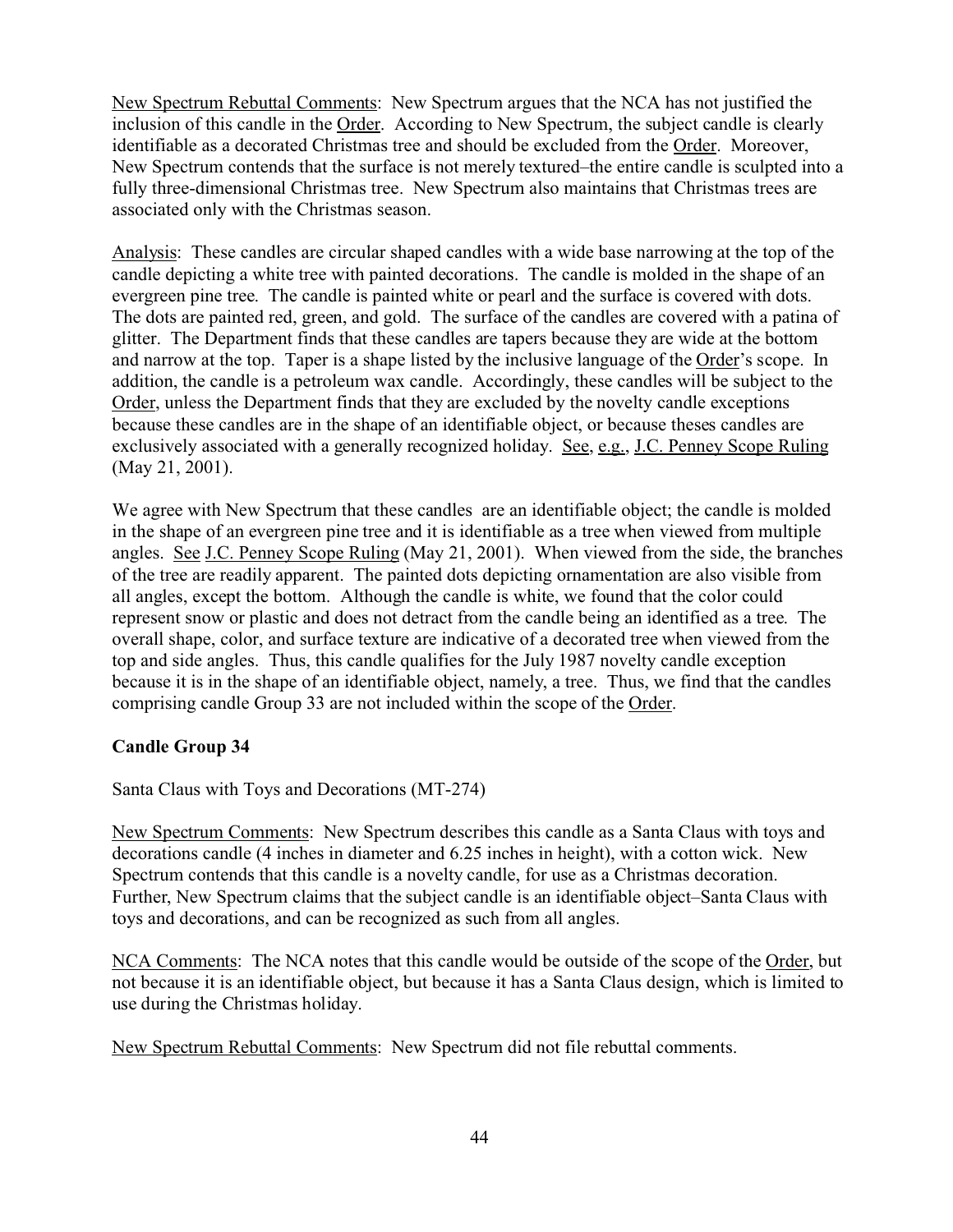Analysis: This candle depicts an overweight, man , with a long white beard and hair. The figure is dressed in a knit hat and sweater. The hat is adorned with gold painted stars and leaves. The figure is holding presents, including a doll, and candy canes. The bottom of the candle is adorned with molded decorations resembling a ribbon, bow, bells, and holly leaves. This candle does not appear to be one of the shapes listed in the Order. However, these candles are petroleum wax candles. Accordingly, these candles will be subject to the Order, unless the Department finds that these candles are not included within the scope of the Order because they qualify for the novelty candle exceptions because these candles are in the shape of an identifiable object, or because these are candles exclusively associated with a generally recognized holiday. See, e.g., J.C. Penney Scope Ruling (May 21, 2001).

We agree with New Spectrum that this candle is an identifiable object–a human male figure with toys and decorations, and can be recognized as such from most angles. See J.C. Penney Scope Ruling (May 21, 2001). When viewed from most angles the white beard and hair, and facial features are discernible are visible and characteristic of a human figure. The overall shape of the figure, along with the presents, especially the red and white striped candy cane and doll are representative of gifts. Thus, this candle qualifies for the July 1987 novelty candle exception because it is an identifiable object. Thus, we find that the candle comprising candle Group 34 is not included within the scope of the scope of the Order.

## **Candle Group 35**

Green Decorated Christmas Tree (MT-236)

New Spectrum Comments: New Spectrum describes this candle as a green decorated Christmas tree-shaped petroleum wax candle (3.25 inches in diameter and 7 inches in height), with a cotton wick. New Spectrum contends that this candle is a novelty candle, for use as a Christmas decoration. Further, New Spectrum claims that the subject candle is an identifiable object–a green decorated Christmas tree, and can be recognized as such from all angles.

NCA Comments: With regard to New Spectrum's "green Christmas tree" candle, NCA notes that this candle has a design that would limit its use to the Christmas holiday and, therefore, is outside the scope of the Order.

Analysis: This candle has a wide circular base and narrows at the top of the candle and depicts a decorated tree with presents underneath. The candle is painted green and the surface is covered with dots, lines, and bows. The lines are painted gold, while the dots and bows are painted red. The top of the candle is crowned with a star which is painted gold. At the bottom of the candle is a bas-relief of squares, rectangles, spheres, and columns, painted to resemble wrapped presents. Some of the shapes on the bas-relief presents have molded bows and ribbons which are painted different colors than the wrapping paper covering the presents. The Department finds that these candles are tapers, because they are wide at the bottom and narrow at the top. Taper is a shape listed by the inclusive language of the Order's scope. In addition, the candle is a petroleum wax candle. Accordingly, this candle will be subject to the Order, unless the Department finds that this candle is not included within the scope of the Order because it qualifies for the novelty candle exception because it is a candle in the shape of an identifiable object, or because the candle is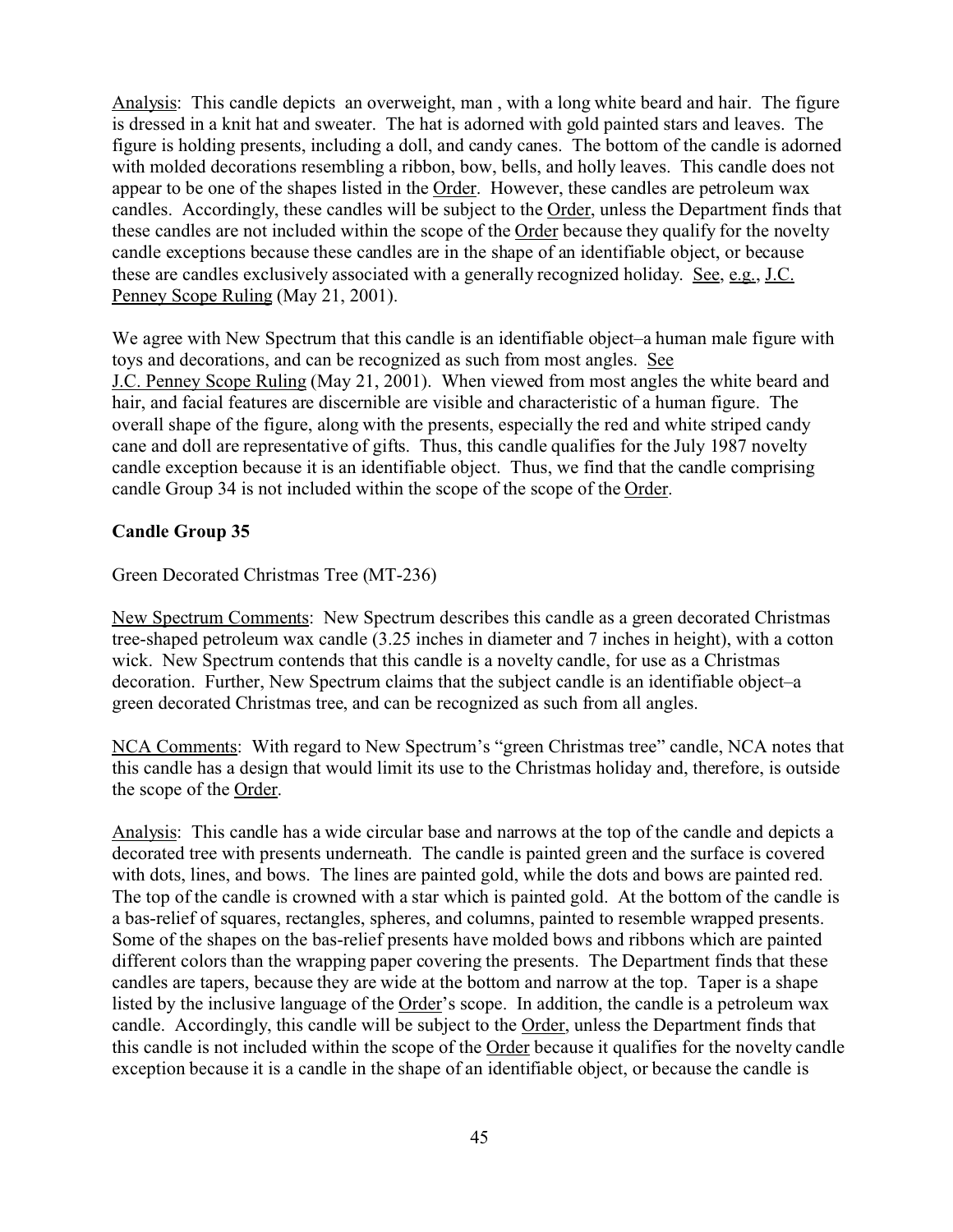exclusively associated with a generally recognized holiday. See, e.g., J.C. Penney Scope Ruling (May 21, 2001).

We agree with New Spectrum that this candle is an identifiable object–a green decorated tree, with presents sitting beneath it and can be recognized as such from most angles. See, J.C. Penney Scope Ruling (May 21, 2001). When viewed from the top and side angles, the Department recognizes the branches of the tree. The surface decorations, including the bas-relief presents, which can be seen from the sides and bottom angles, are representative of a tree with presents underneath. When viewed from the sides and top angles, the Department recognizes the dots, lines and bows as tree decorations. The overall triangular shape of the candle and the decorations and presents are indicative of trees with presents underneath. Thus, this candle falls within the July 1987 novelty candle exception because it is an identifiable object. Thus, we find that the candle comprising candle Group 35 is not included within the scope of the scope of the Order.

## **Candle Group 36**

Set of 3 Christmas Snowmen and 2 Santa Tea Lights (MT-223)

New Spectrum Comments: New Spectrum describes these candles as a set of three Christmas snowmen and two Santa tea light petroleum wax candles (1.5 inches in diameter and 2.5 inches in height), with cotton wicks. The candles are three-dimensional forms in which the portion of the candle rising above the metal tea light containers is molded and painted to resemble a snowman or Santa Claus figure. The snowman is white with a molded and painted face and hat. The Santa Claus figure is wearing a red and white trimmed suit and hat. New Spectrum contends that these are novelty candles for use as Christmas decorations. Further, New Spectrum claims that the subject candles are identifiable objects–Christmas snowmen and Santa Claus, and can be recognized as such from all angles.

NCA Comments: The NCA claims that New Spectrum's Christmas snowmen and Santa candles are wax-filled containers, which fall specifically within the scope of the Order, citing the Final Scope Ruling – Antidumping Duty Order on Petroleum Wax Candles From the People's Republic of China (A-570-504); Simcha Candle Co. (February 12, 1993) (Simcha Scope Ruling). The NCA notes that the Santa Claus design would make the tea lights outside the scope of the Order; however, the snowman design is ubiquitous to winter and is not specifically limited to use during the Christmas season. Thus, the NCA contends that the tea lights with the Santa Claus design are outside the scope of the Order, and the tea lights with the snowman design fall within the scope of the Order. Therefore, the NCA claims that, because three of the five candles in the set fall within the scope of the Order, the entire set should be covered by the Order.

New Spectrum Rebuttal Comments: New Spectrum argues that these candles are identifiable Christmas decorative objects that can be identified from all angles. New Spectrum contends that its candles are novelty candles used for Christmas decoration. Therefore, the Department should find these candles outside the scope of the Order.

Analysis: These candles are a set of five round figures with molded and painted decorations depicting snowman and Santa candles. Each candle is contained in a small metal container. The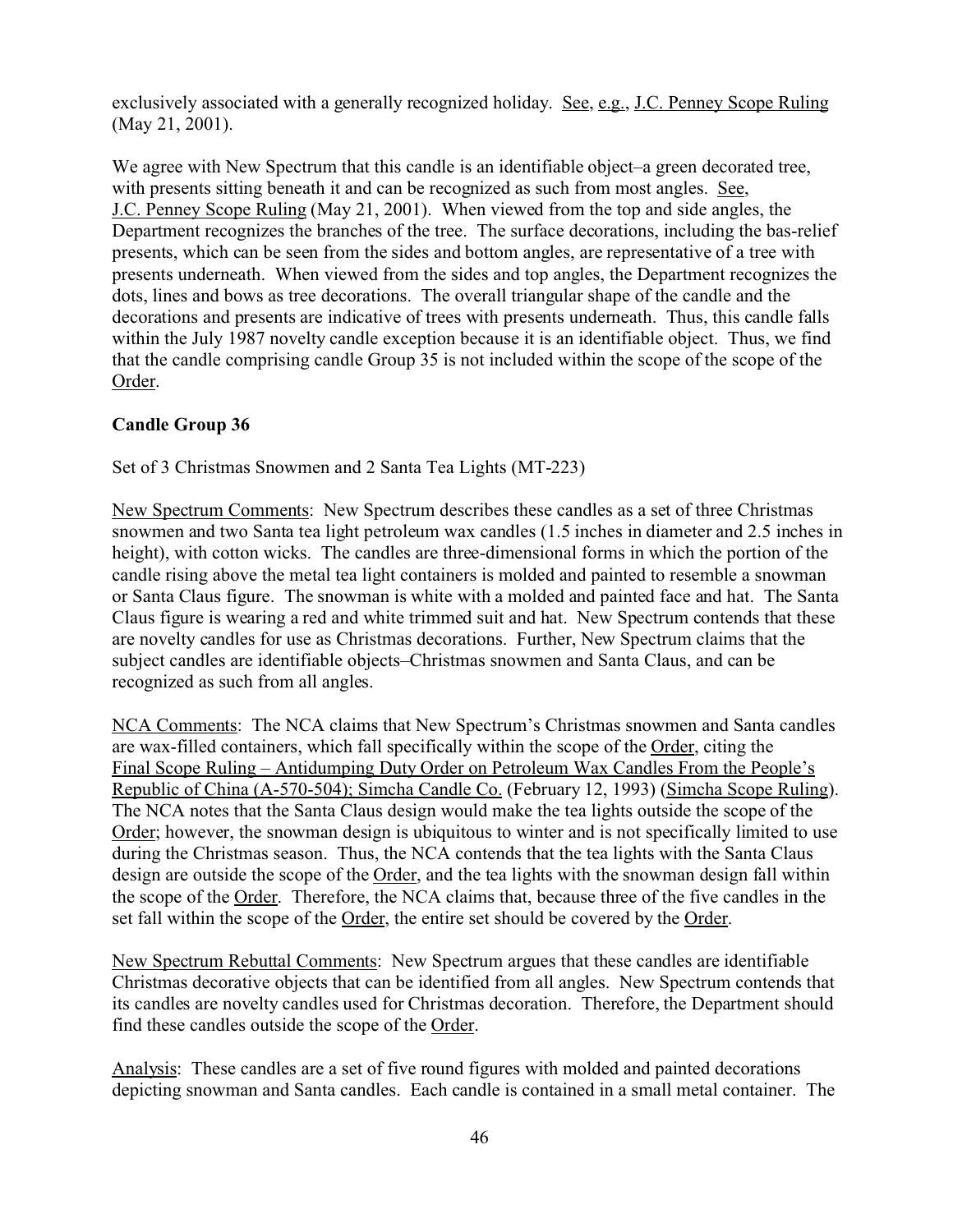Department finds that these candles are wax-filled containers, which are listed in the Order. In addition, the candles are petroleum wax candles. Accordingly, these candles will be subject to the Order, unless the Department finds that these candles are not included within the scope of the Order because they qualify for the novelty candle exceptions because they are in the shape of an identifiable object, or because these are candles exclusively associated with a generally recognized holiday. See, e.g., J.C. Penney Scope Ruling (May 21, 2001).

The Department has previously held that the application of molded decorations applied to the surface of an in-scope candle does not transform the candle into an identifiable object, which is outside the scope of the Order. See, e.g., American Greetings Scope Ruling (May 4, 2000). The decorations applied to these candles are not sufficient to transform these wax-filled container into any identifiable object which would not be included within the Order. We disagree with New Spectrum that we should examine the molded decorations alone to determine whether they are identifiable objects. The Department's practice is to examine the candle as a whole. See Atico Scope Ruling (March 25, 2003). Therefore, we conclude that these candles are not subject to the novelty candle exception because these candles are not in the shape of an identifiable object. Despite the fact that the candles rise above their metal cases, they remain wax-filled containers and listed in the Order. See J.C. Penney Scope Ruling (May 21, 2001). Thus, the Department finds that these candles do not qualify for the July 1987 exception. Thus, we find that the candles comprising candle Group 36 are subject to the scope of the Order.

## **Recommendation**

Based on the proceeding analysis, we recommend that the Department find that New Spectrum's candles listed in Attachment I are outside the scope of the scope of the Order and that the candles listed in Attachment II are subject to the scope of the Order. If you agree, we will send the attached letter to the interested parties, and will notify the CBP of our determination.

Agree Disagree

l Barbara E. Tillman Acting Deputy Assistant Secretary for Import Administration

Date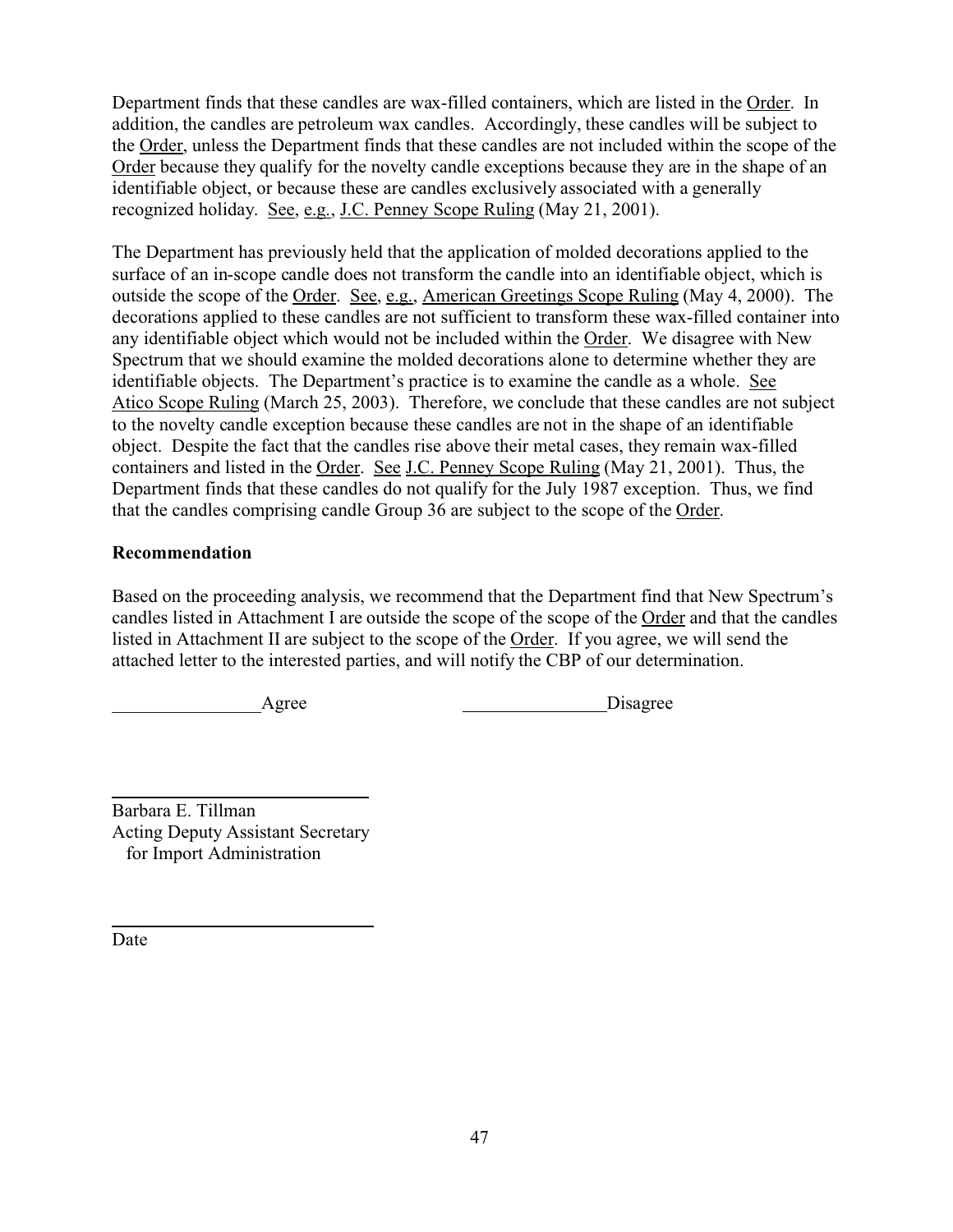#### **Attachment I** Candles Qualifying for the Novelty Candle Exception

## **Candle Group 7**

Citronella Scented Garden Torch Candle–Corn on the Cob on a Garden Stake (MT-217-c/MT-267-C) Citronella Scented Garden Torch Candle-Eggplant on a Garden Stake (MT-217-e/MT-267-E) Citronella Scented Garden Torch Candle-Orange Pepper on a Garden Stake (MT-217-o/MT-267-O) Citronella Scented Garden Torch Candle-Green Pepper on a Garden Stake (MT-217-g/MT-267-G) Citronella Scented Garden Torch Candle-Red Pepper on a Garden Stake (MT-217-r/MT-267-R) Citronella Scented Garden Torch Candle-Mixed Peppers on a Garden Stake (MT-217-bp/MT-267-BP) Citronella Scented Garden Torch Candle-Mixed Fruit on a Garden Stake (MT-217-hp/MT-267-HP)

## **Candle Group 9.**

Set of 3 Green Floating Frogs (MT-273)

## **Candle Group 14.**

Gold Dragon (DS-001)

## **Candle Group 15.**

Set of 3 White Ducks in Crate (L-09-M-W) Set of 3 Yellow Ducks in Crate (L-09-M-Y)

## **Candle Group 16.**

Silver Snail (MT-213S) Gold Snail (MT-213G)

## **Candle Group 18.**

Bunny (MT-252)

## **Candle Group 22.**

Red Ladybug in Wood Crate (MT-266) Set of 3 Ladybugs (Green, Yellow, and Red) in Wood Crate (MT-265) Set of 4 Small Ladybugs (Green, Purple, Orange, and Red) on Gold Plate (MT-226)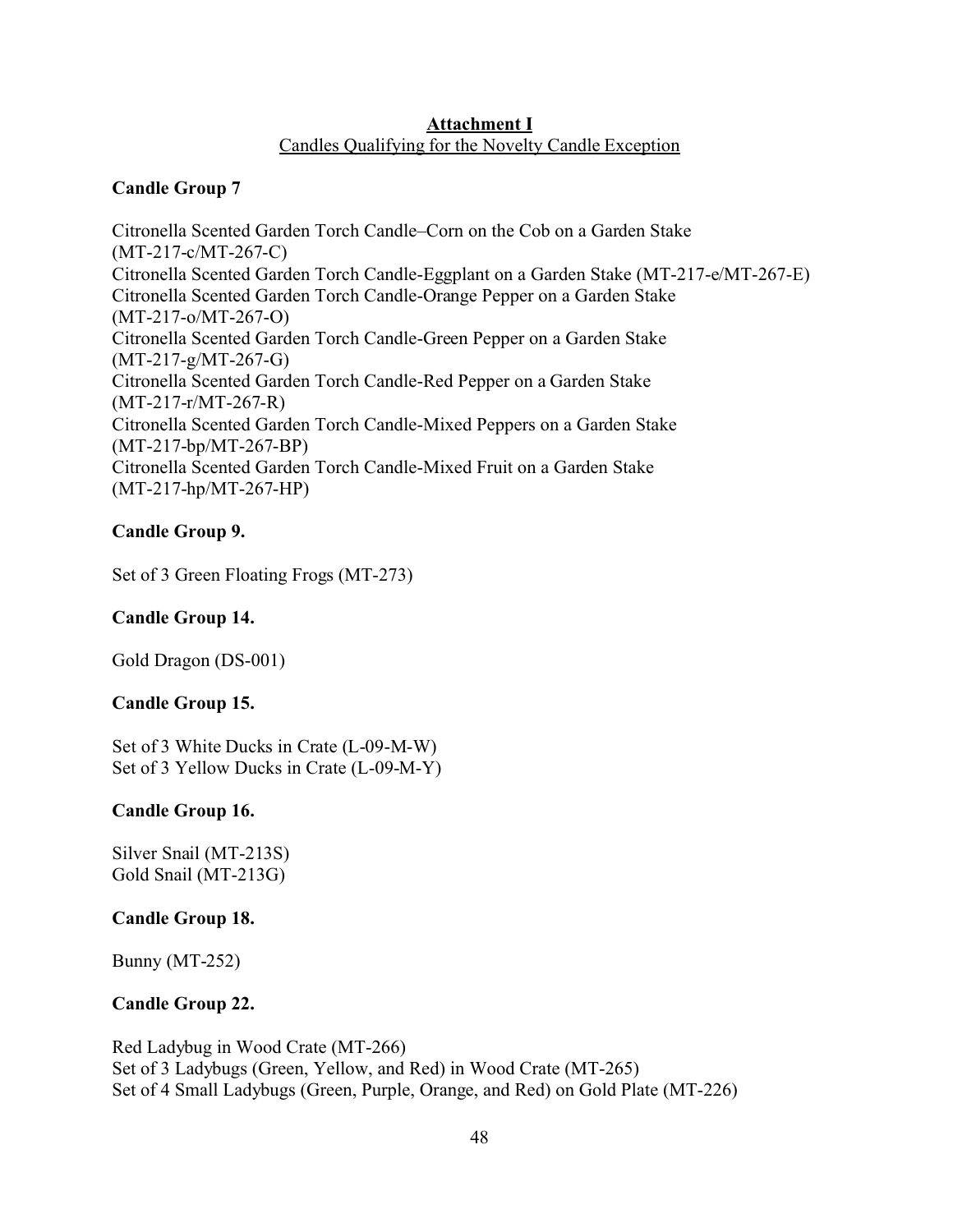Set of 6 Small Ladybugs (Yellow, Pink, Green, Purple, Orange, and Red) (MT-262)

## **Candle Group 23.**

Set of 3 Vegetables-Carrot, Onion, and Asparagus (MT-272)

## **Candle Group 27.**

Set of 2 Strawberries Dipped in Chocolate with Strawberry Chocolate Scent (MT-258)

## **Candle Group 28.**

Vanilla Ice Cream in Peach Bowl with Chocolate Syrup and Sprinkles (MT-271 PH) Vanilla Ice Cream in Lime Bowl with Chocolate Syrup and Sprinkles (MT-271-GR)

## **Candle Group 29.**

Angel Holding Flowers (L-39) Angel with Long Harp (L-07-1) Angel with Short Harp (L-07-2)

## **Candle Group 33.**

White Christmas Tree with Glitter and Multi-Colored Decorations (MT-235C) White Christmas Tree with Glitter and Multi-Colored Decorations (MT-235A) Pearlized Christmas Tree with Glitter and Multi-Colored Decorations (L-15-P)

## **Candle Group 34.**

Santa Claus with Toys and Decorations (MT-274)

## **Candle Group 35.**

Green Decorated Christmas Tree (MT-236)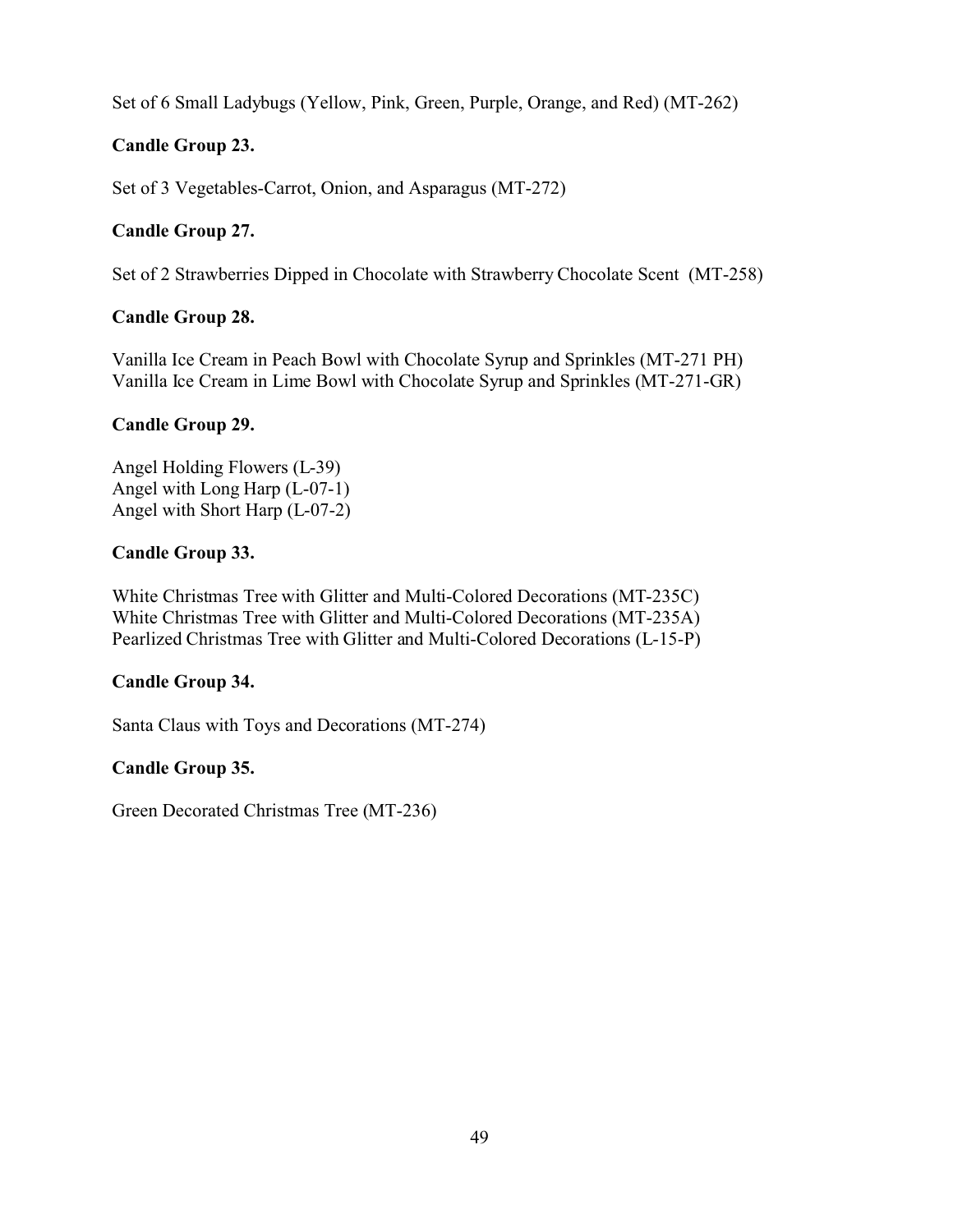## **Attachment II** Candles Included Within the Scope of the scope of the Order

## **Candle Group 1:**

Round-Blue Pearl with Silver Christmas Flowers (L05-S-PBBS) Round-Blue Pearl with Silver Christmas Flowers (L05-L-PBBS) Round-Pearl Color with Gold Christmas Flowers (L-05SP) Round-Pearl Color with Gold Christmas Flowers (L-05LP) Round-Pearl White with Dots and String (L-26SP) Round-Pearl White with Dots and String (L-26SY) Round-Pearl Color with Flower (L-29SP) Round-Pearl Color with Flower (L-29LP) Round-Yellow Color with Flower (L-29SY) Round-Yellow Color with Flower (L-29LY)

## **Candle Group2.**

Round-Blue with Hummingbird and Flowers (MT-203-B) Round-Lilac with Hummingbird and Flowers (MT-203-LV) Round-Lilac with Palm Leaf (MT-209-LV)

## **Candle Group 3.**

Round-Pearl White with Glitter and Honeycomb (MT-216P-C)) Round-Pearl White with Glitter and Honeycomb (MT-216P-A) Round-Pearl White with Glitter and Honeycomb (MT-216P-B) Round-Pearl Blue with Glitter and Honeycomb (MT-216PLB-A) Round-Pearl Blue with Glitter and Honeycomb (MT-216PLB-B) Round-Pearl Blue with Glitter and Honeycomb (MT-216PLB-C)

#### **Candle Group 4.**

Ball of Gold Rope (L-02G) Ball of Pearl Colored Rope (L-02P) Column of Gold Rope (AL-01SG) Column of Gold Rope (AL-01LG) Column of Pearl Colored Rope (AL-03SP)

#### **Candle Group 5.**

Round Christmas Ornament, Blue with Glitter and Silver Christmas Flowers (L-06BS) Round Christmas Ornament, Pearl Color w/ Glitter and Silver Christmas Flowers (L-06P) Round Christmas Ornament, Pearl Baby Blue Color w/ Glitter and Silver Christmas Flowers (L-06-PBB-S)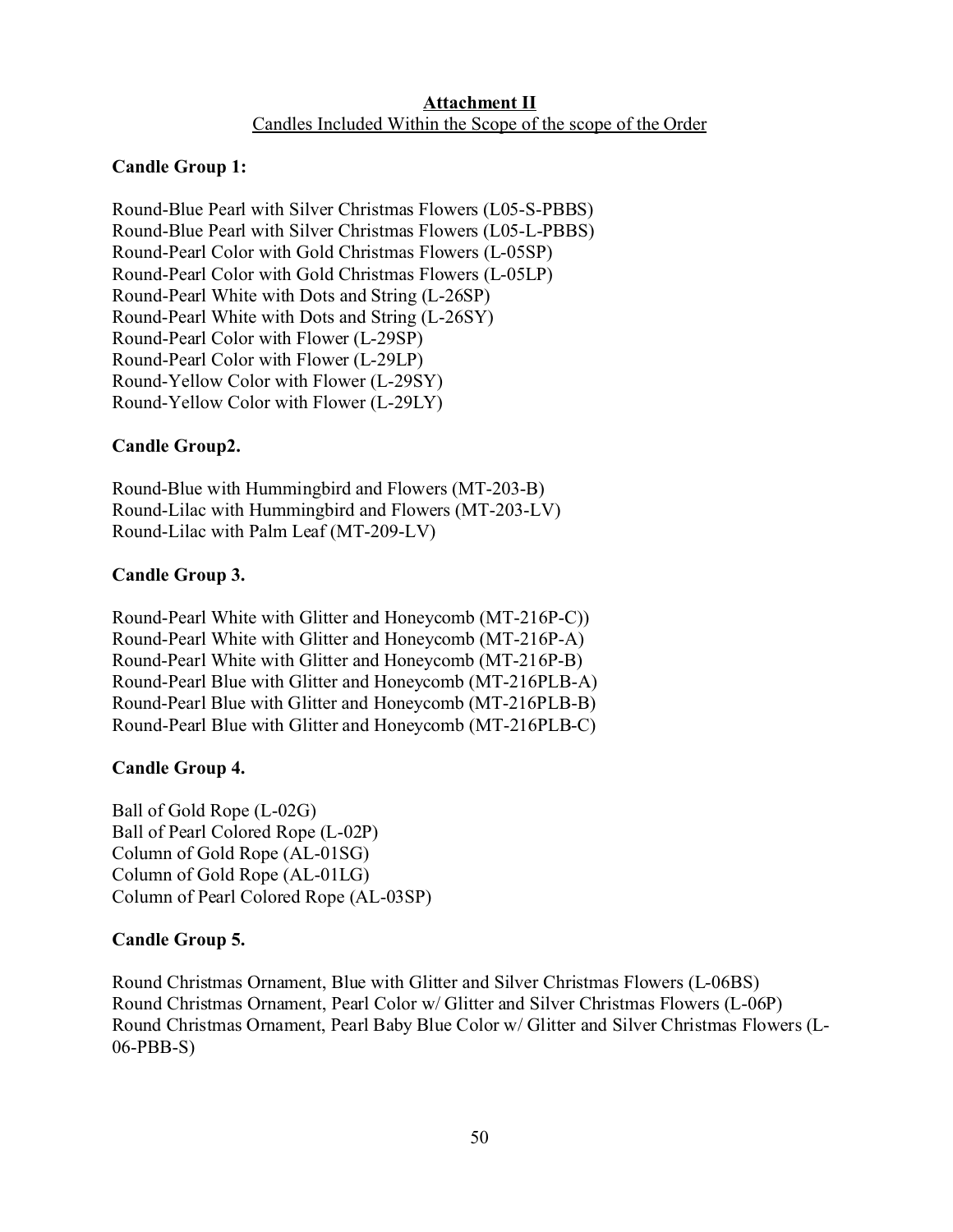Round Christmas Ornament, Pearl Green Color with Glitter and Silver Christmas Flowers (L-06PGR) Round Christmas Ornament, Gold with Bows (L-10G)

## **Candle Group 6.**

Round Christmas Ornament, Blue with Silver Stripes and Gold Dots (L-45-B) Round Christmas Ornament, Burgundy with Gold Stripes (L-45-B) Round Christmas Ornament, Green with Gold Stripes (L45-GR)

## **Candle Group 8.**

Set of 3 Floating Gerbera Flowers (MT-201-A) Set of 4 Flowers (MT-263) Set of 6 Flowers (MT-264) Set of 6 Flowers (MT-268)

## **Candle Group 10.**

Set of 5 Jack-O-Lantern Pumpkins (MT-237)

## **Candle Group 11.**

Set of Cherry, Half Peach, and Lemon (MT-269)

## **Candle Group 12.**

White Wedding Hearts and Bells (A-245-S) White Wedding Hearts and Bells (A-245-L) Pearlized Hearts and Roses (A161P)

## **Candle Group 13.**

White Wedding Birds on Flowers (A-249-S) White Wedding Birds on Flowers (A-249-L)

## **Candle Group 17.**

Set of 16 Dice–Yellow, Purple, Green, and Blue (MT-241-G) Set of 16 Dice-Yellow, Purple, Green, and Blue (MT-241-M) Set of 16 Dice-Yellow, Purple, Green, and Blue (MT-241-B-F)

#### **Candle Group 19**

Set of Jack-O-Lantern Pumpkin (MT-257PK), Bat (MT-257BT), and Ghost (MT-257GT)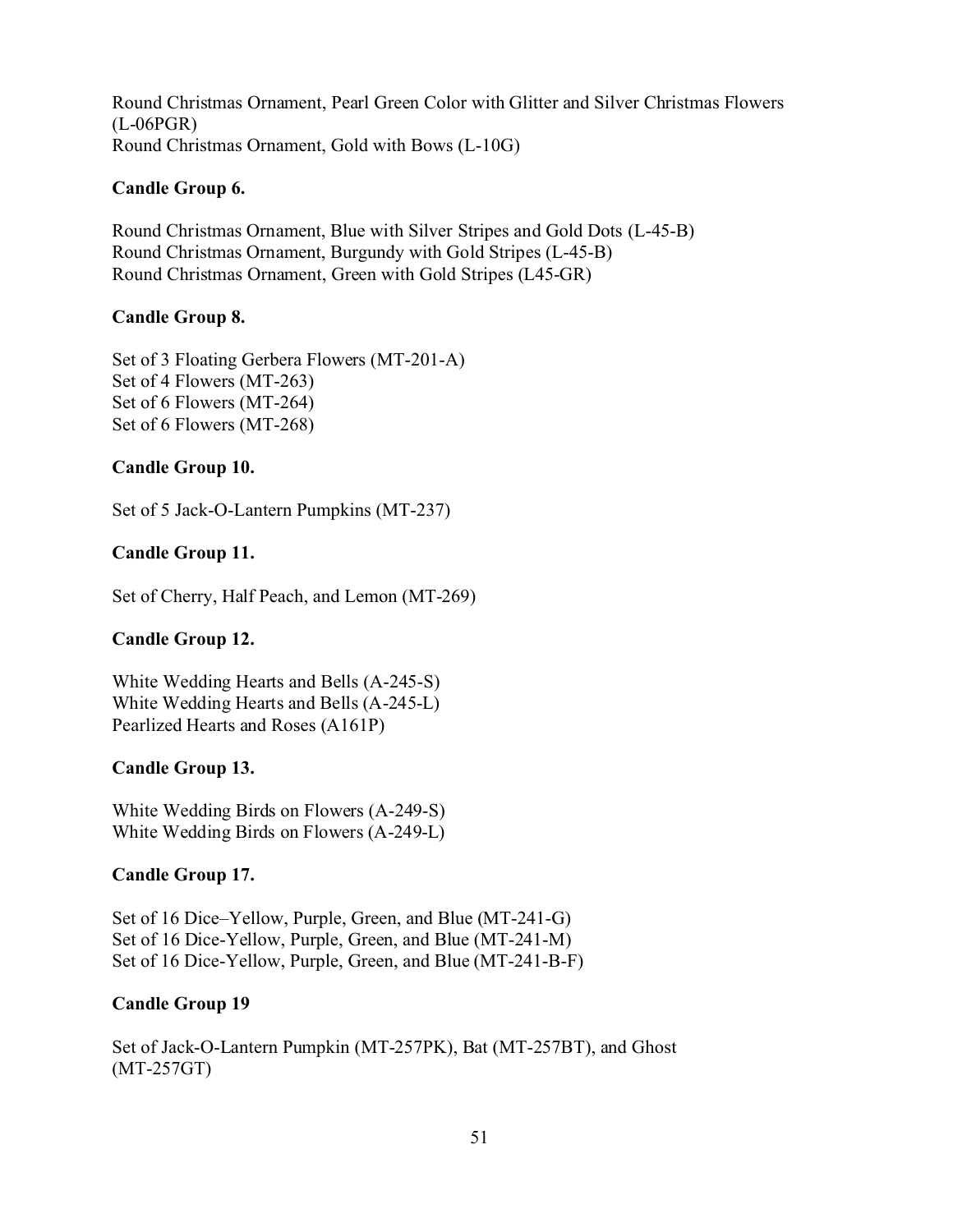## **Candle Group 20.**

Set of 2 White Chicks with Egg Holders (MT-259-W) Set of 2 Lilac Chicks with Egg Holders (MT-259-PU)

### **Candle Group 21**

Set of 4 Metallic Red Hearts (MT-261)

## **Candle Group 24**

Set of 5 Chocolates with Chocolate Scent (MT-205-CH-F)

## **Candle Group 25**

Set of 4 Yellow Pears with Pear Scent (MT-218-Set-F) Set of 4 Yellow Pears with Pear Scent (MT-218-Set-W) Large Yellow Pear (MT-218-F) Large Brown Pear (MT-218-BR-F)

#### **Candle Group 26**

Set of 3 Green Apples in Wood Crate with Green Apple Scent (MT-240-GR-Set-W) Set of 3 Green Apples in Wood Crate with Green Apple Scent (MT-240-GR-Set-F) Single Green Apple (MT-240-GR-F)

#### **Candle Group 30.**

Set of 3 Gold Roses (A-198) Set of 3 Pearlized Roses (A-198-P) Set of 3 Silver Roses (A-198-S)

#### **Candle Group 31.**

Multi-Colored Tropical Bird (A-154C) Multi-Colored Tropical Bird (A-154A) Multi-Colored Tropical Bird (A-154B) Multi-Colored Tropical Bird (A-154C)

#### **Candle Group 32.**

Lilac Rose (MT-207-LV-F) Ivory Rose (MT-207-IV-F)